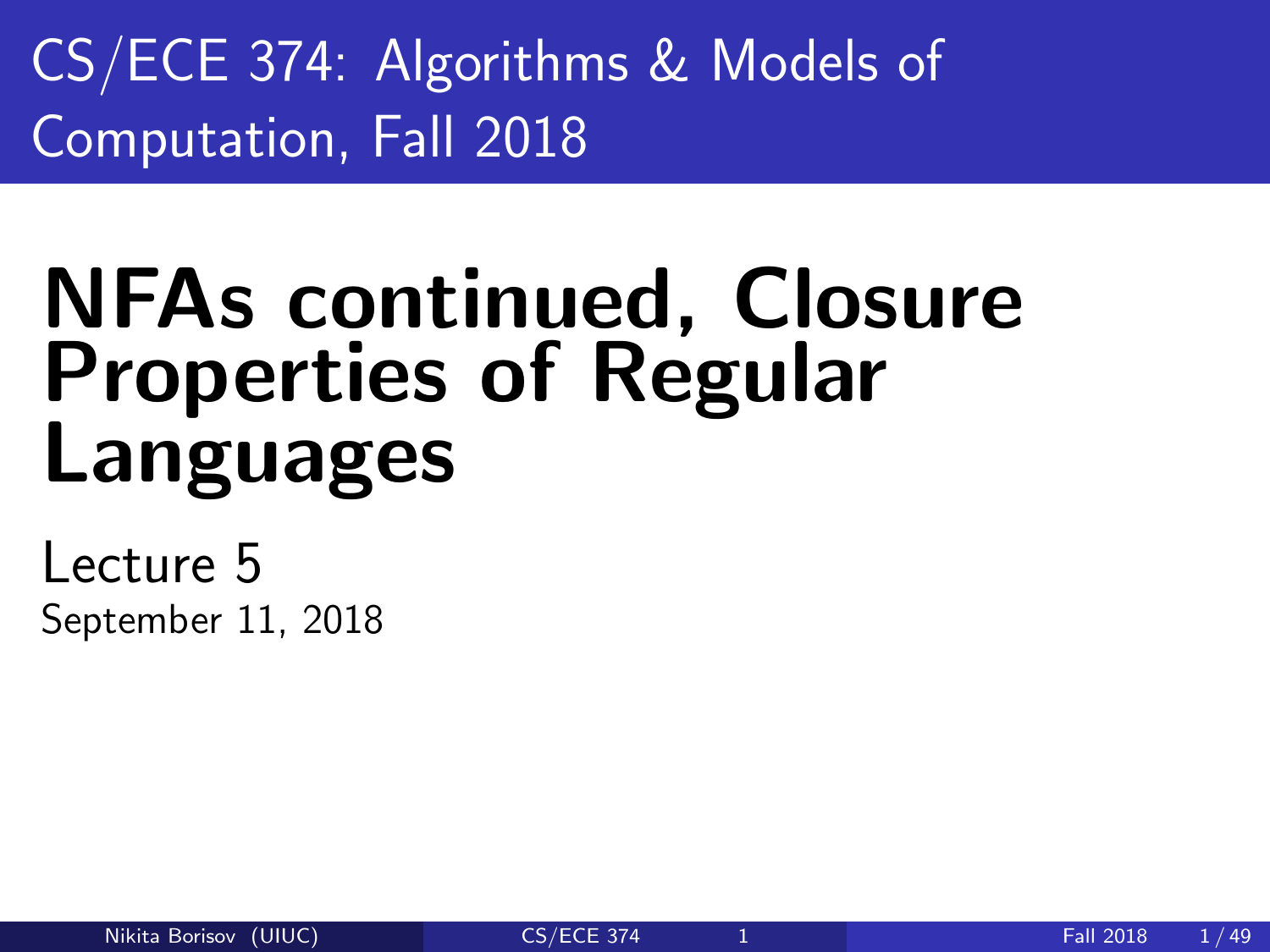# Regular Languages, DFAs, NFAs

## Theorem

Languages accepted by DFAs, NFAs, and regular expressions are the same.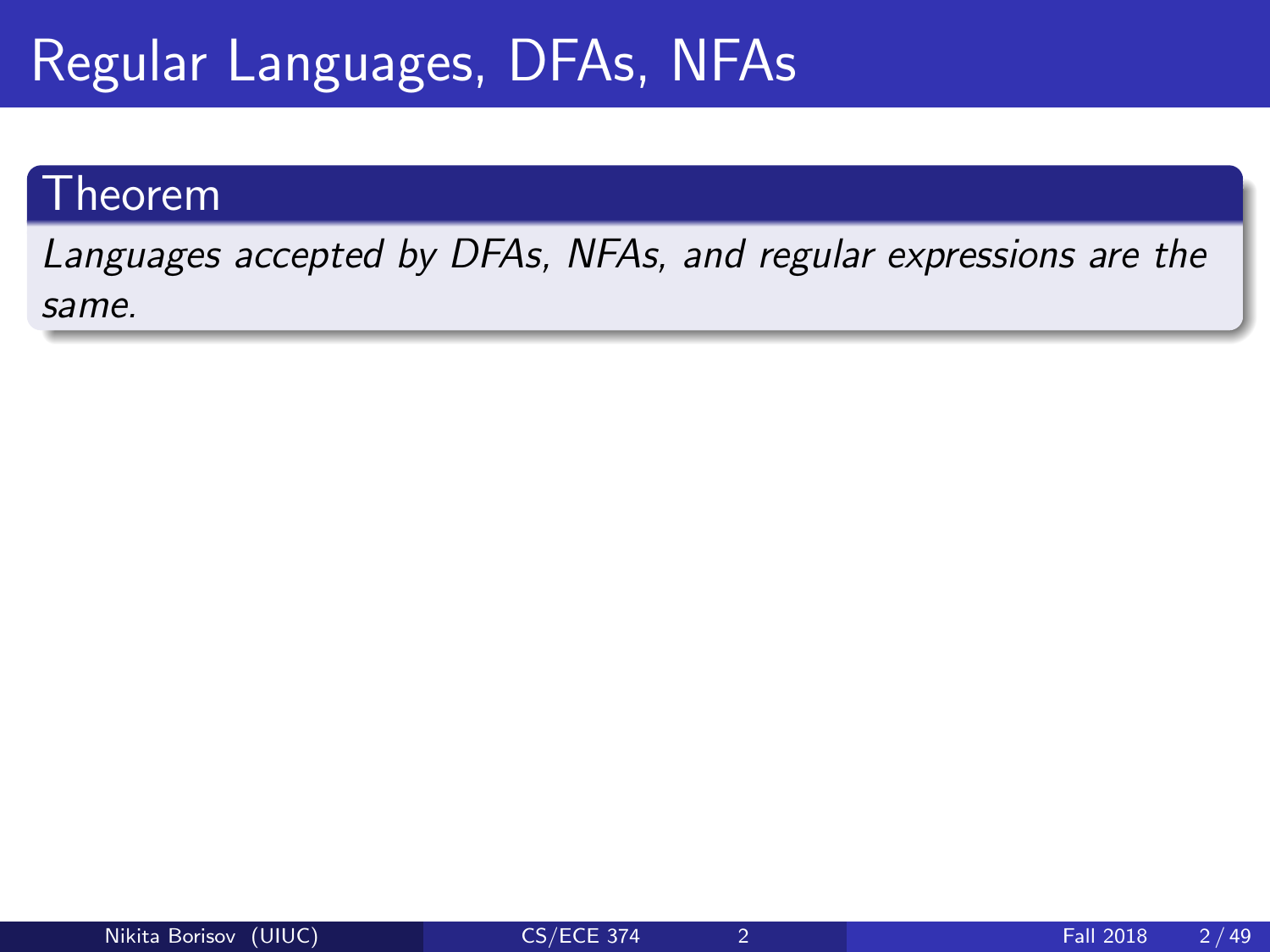# Regular Languages, DFAs, NFAs

## Theorem

Languages accepted by DFAs, NFAs, and regular expressions are the same.

- DFAs are special cases of NFAs (trivial)
- NFAs accept regular expressions (today)
- DFAs accept languages accepted by NFAs (today)
- Regular expressions for languages accepted by DFAs (later in the course)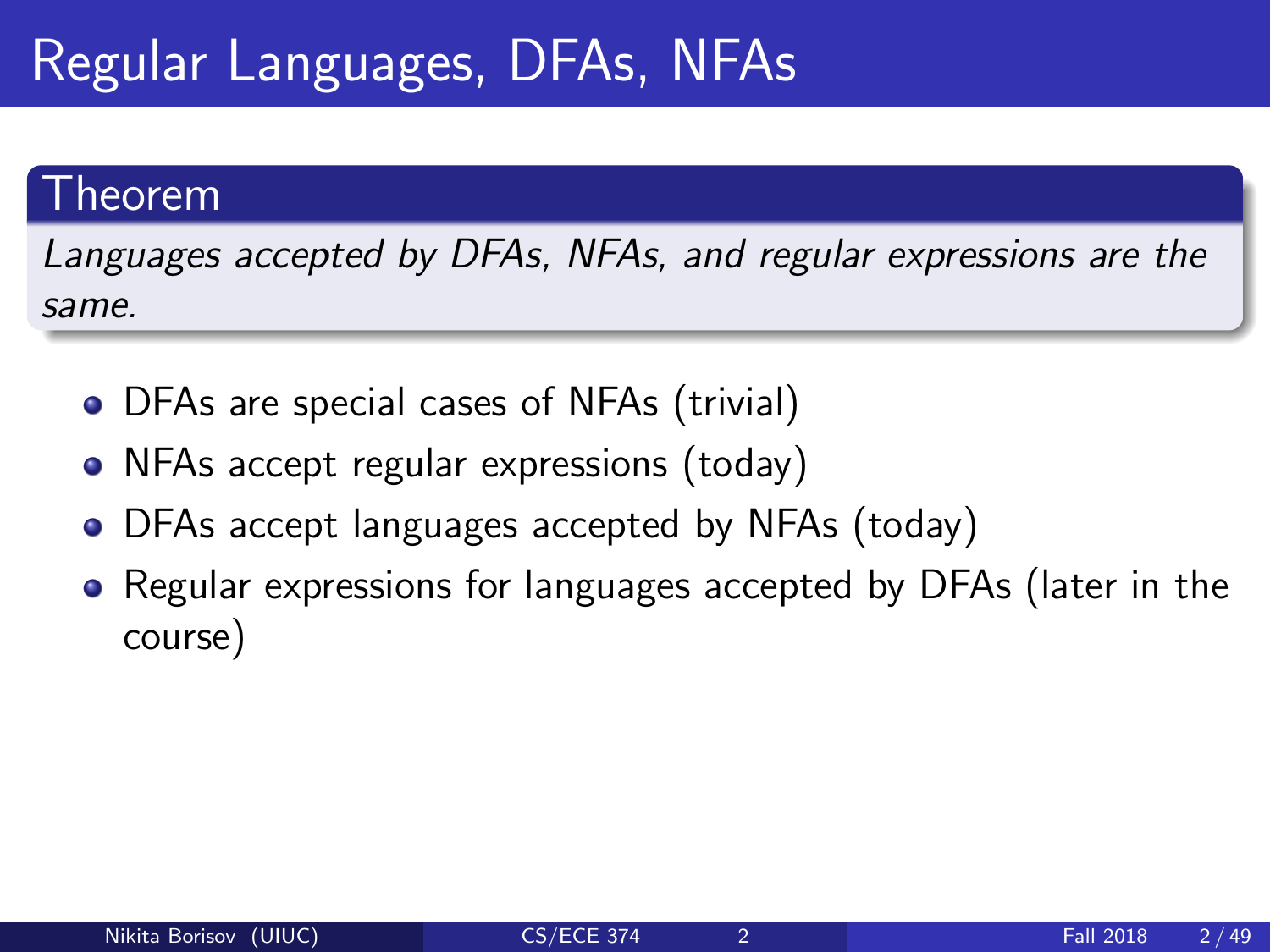# Part I

# <span id="page-3-0"></span>[Closure Properties of NFAs](#page-3-0)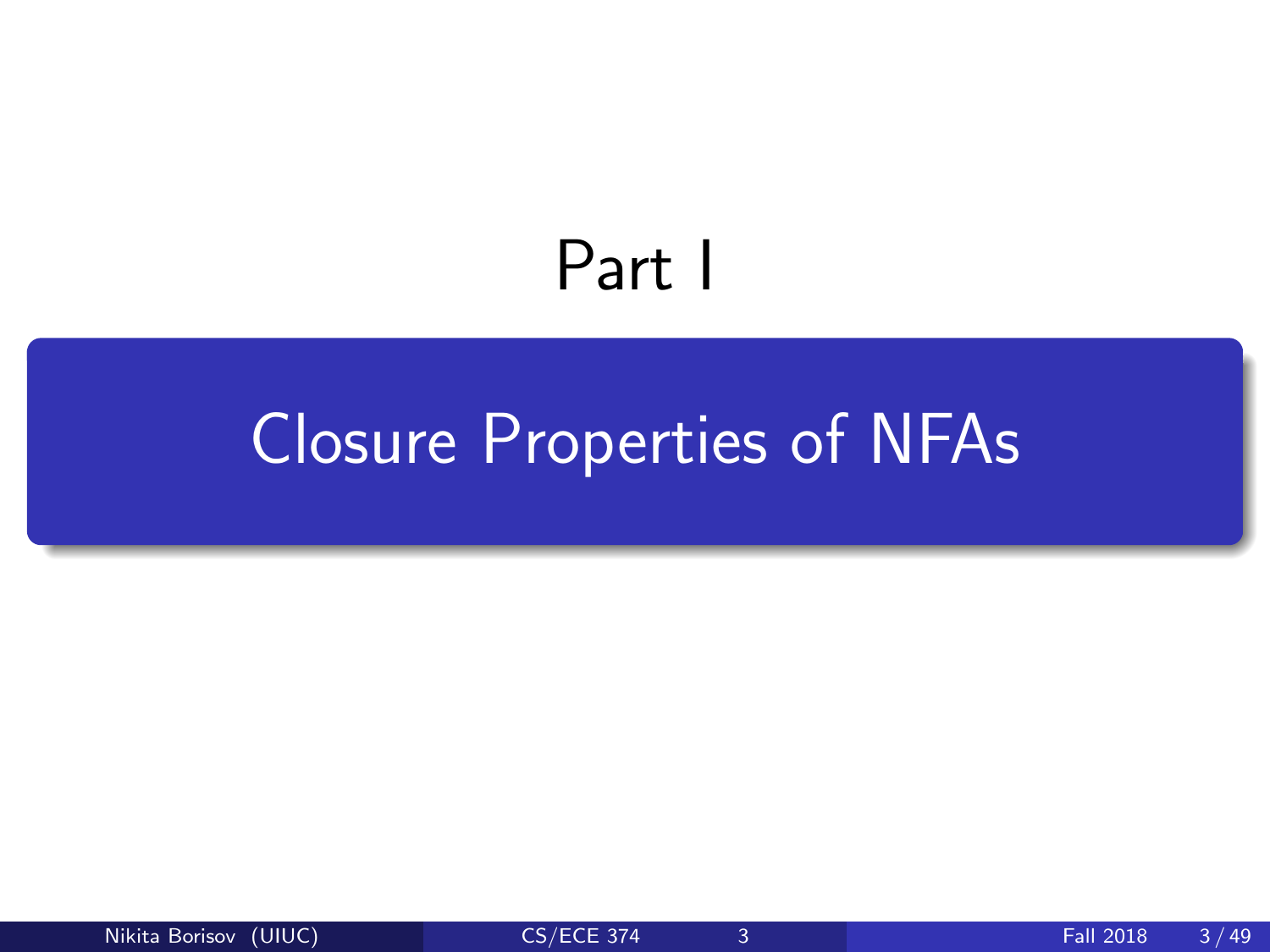### <sup>-</sup>heorem

For every NFA N there is another NFA N' such that  $L(N) = L(N')$ and such that  $N'$  has the following two properties:

- $\bullet$  N' has single final state f that has no outgoing transitions
- The start state  $s$  of  $N$  is different from  $f$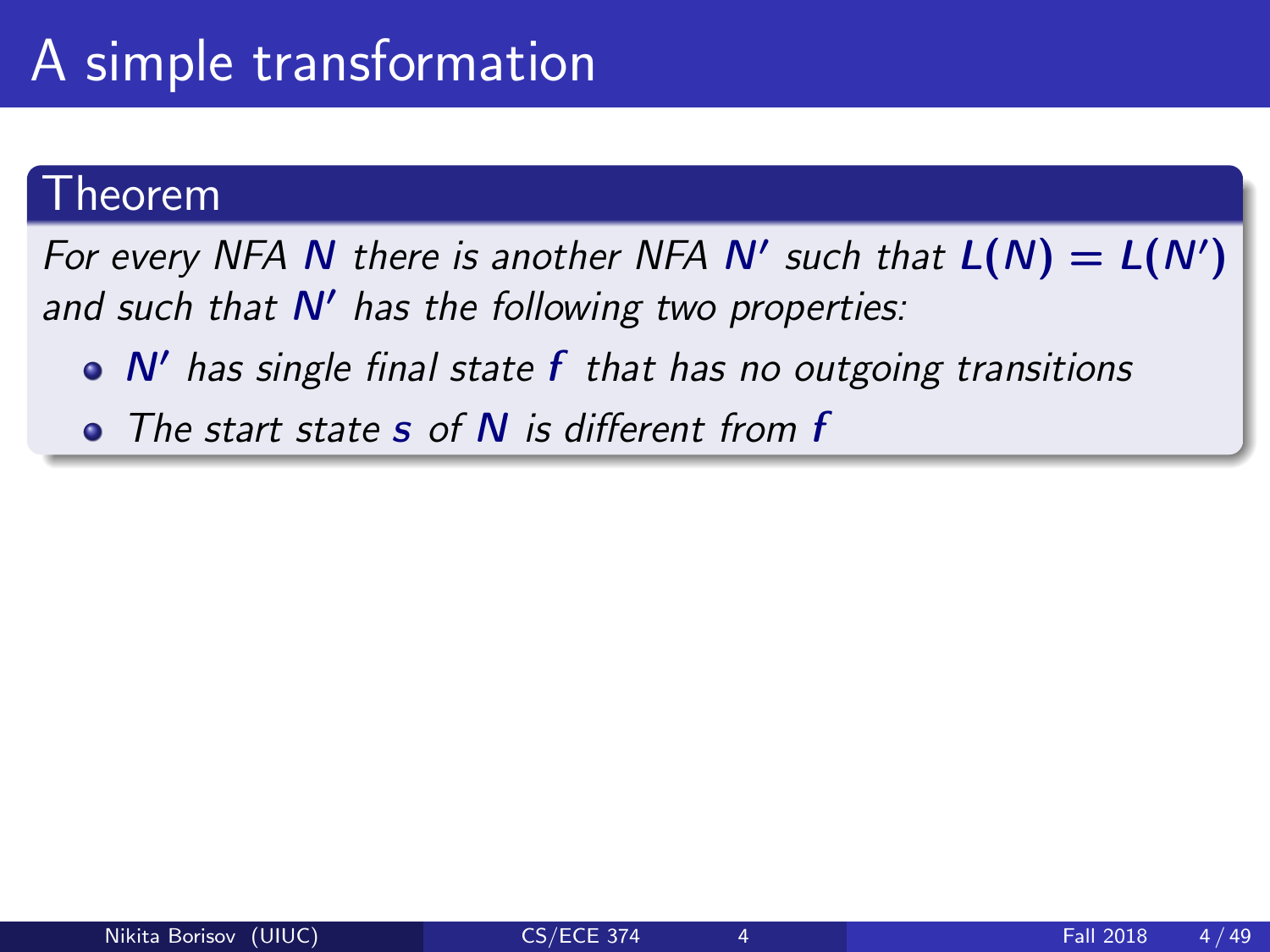# Closure Properties of NFAs

Are the class of languages accepted by NFAs closed under the following operations?

- union
- **o** intersection
- **e** concatenation
- **Kleene star**
- **o** complement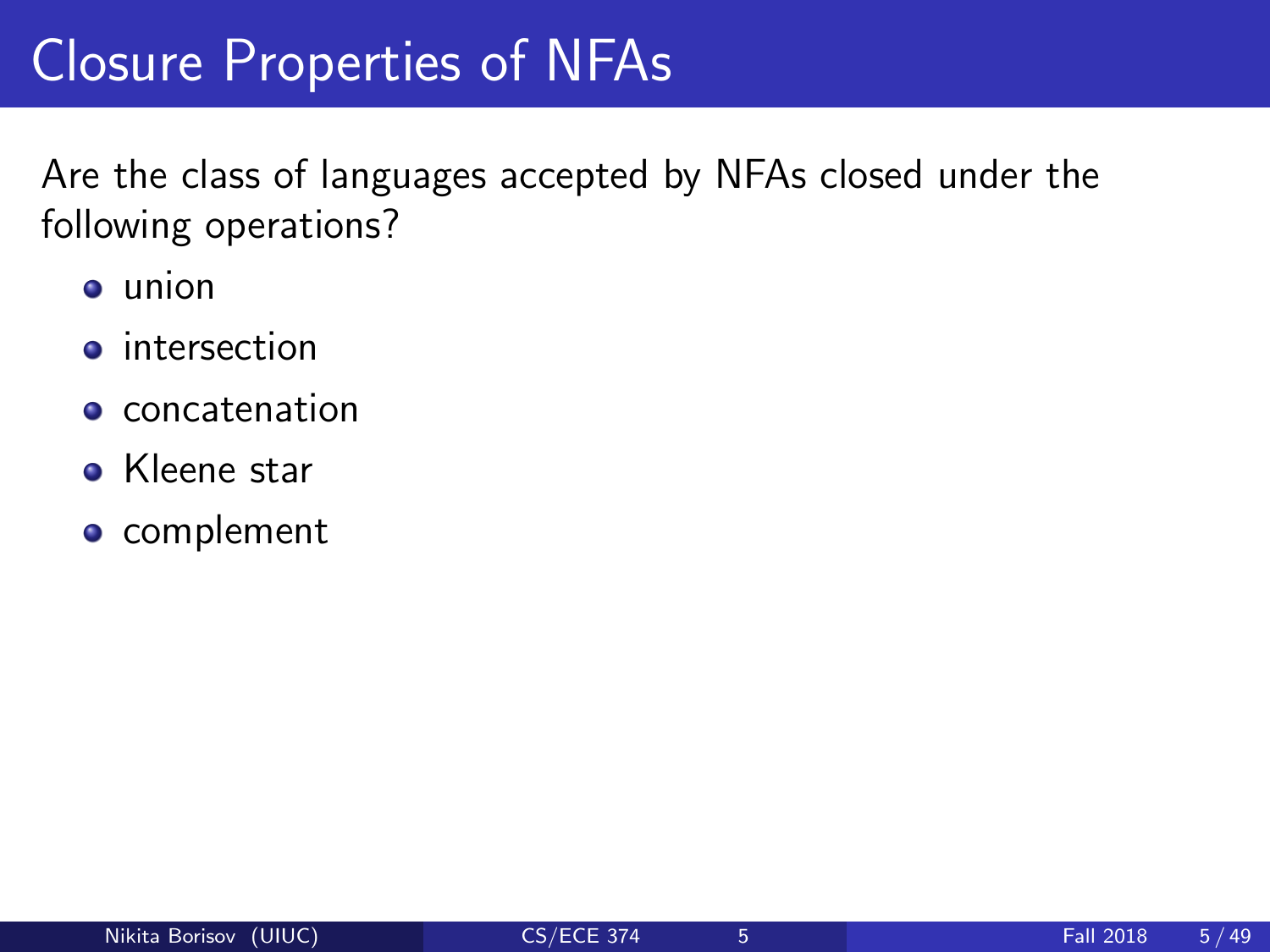



All strings that contain the substring 374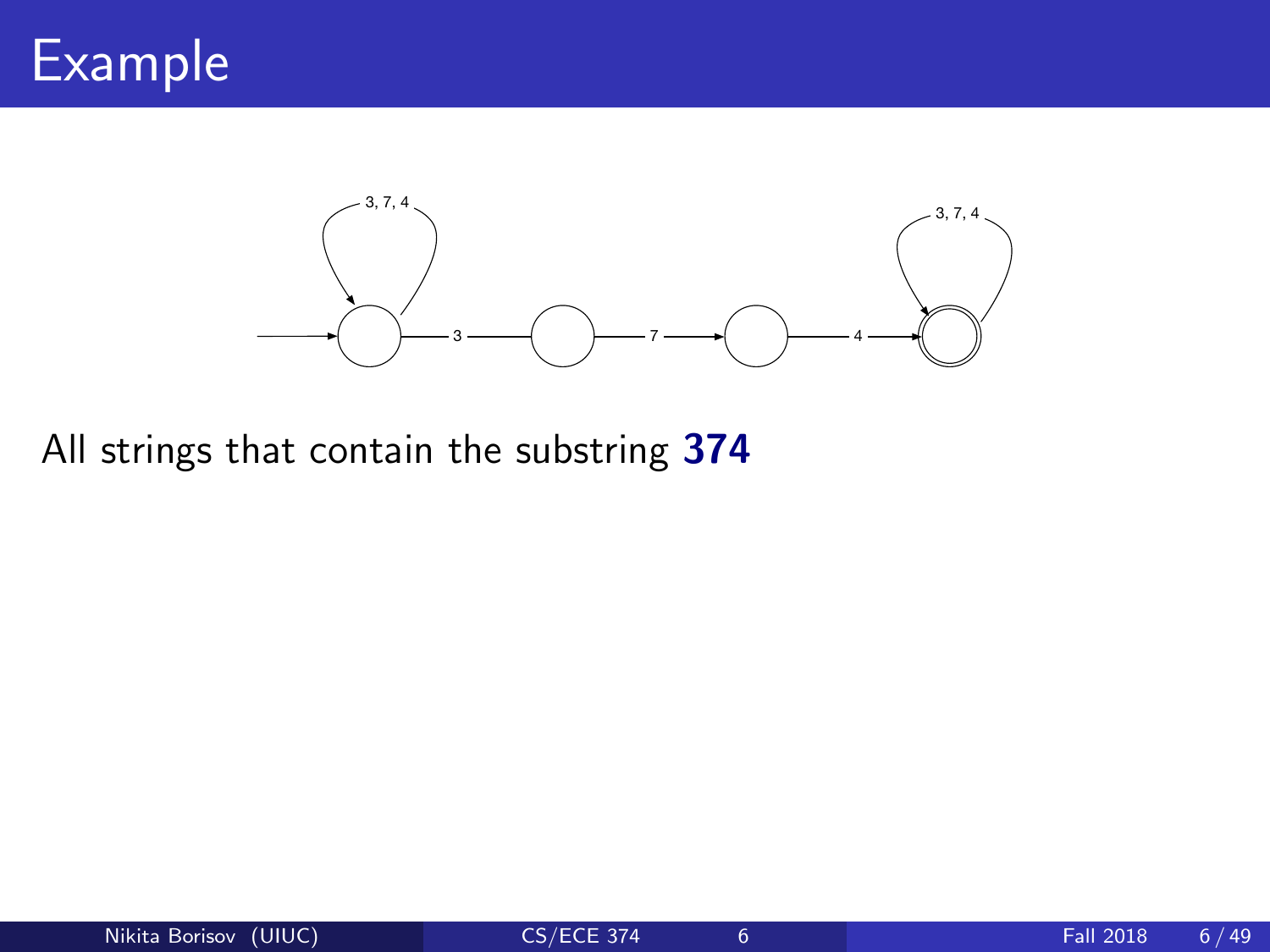



All strings that contain the substring 374



All strings that contain the substring 473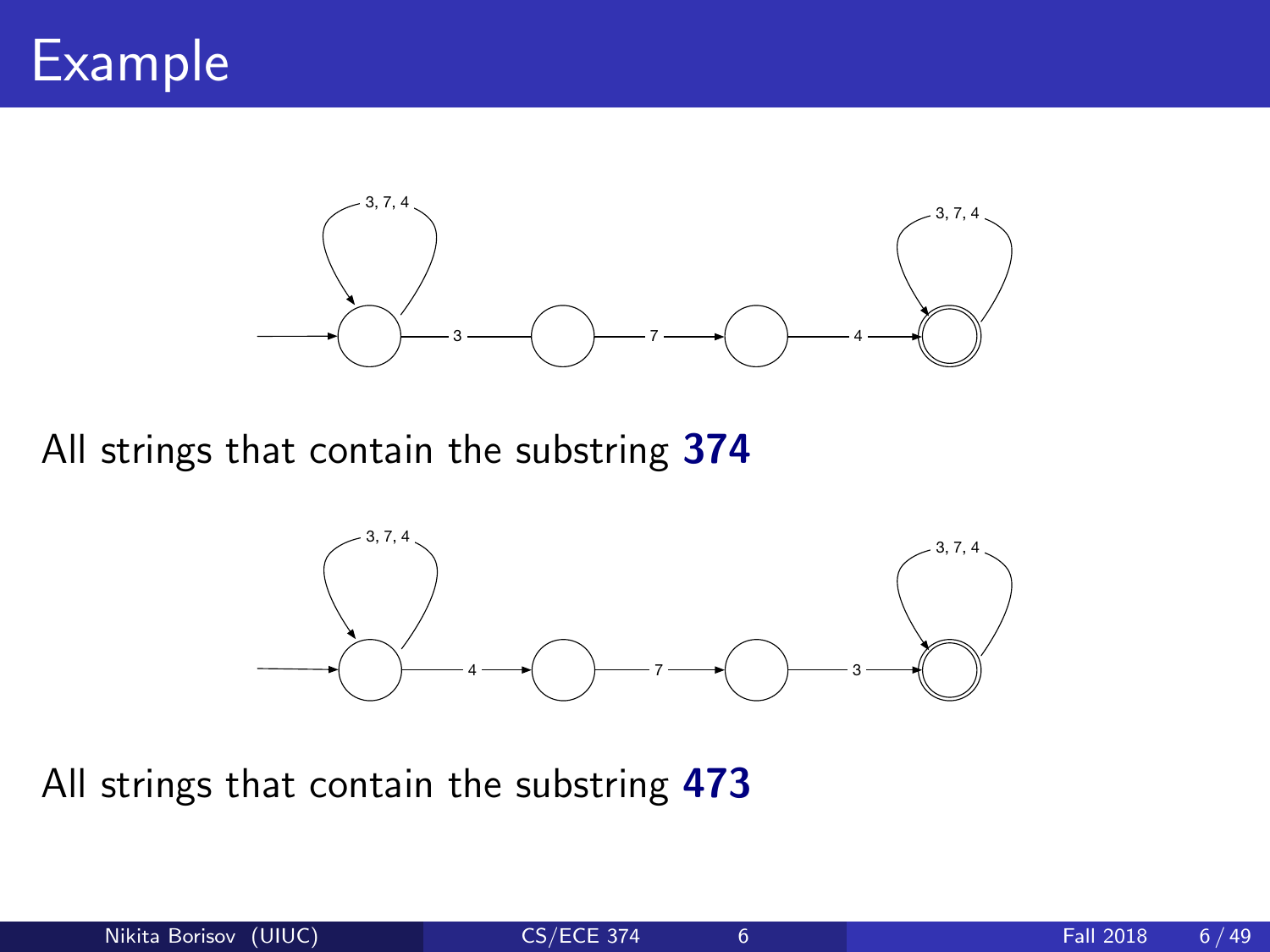# Example II



All strings that contain either 374 or 473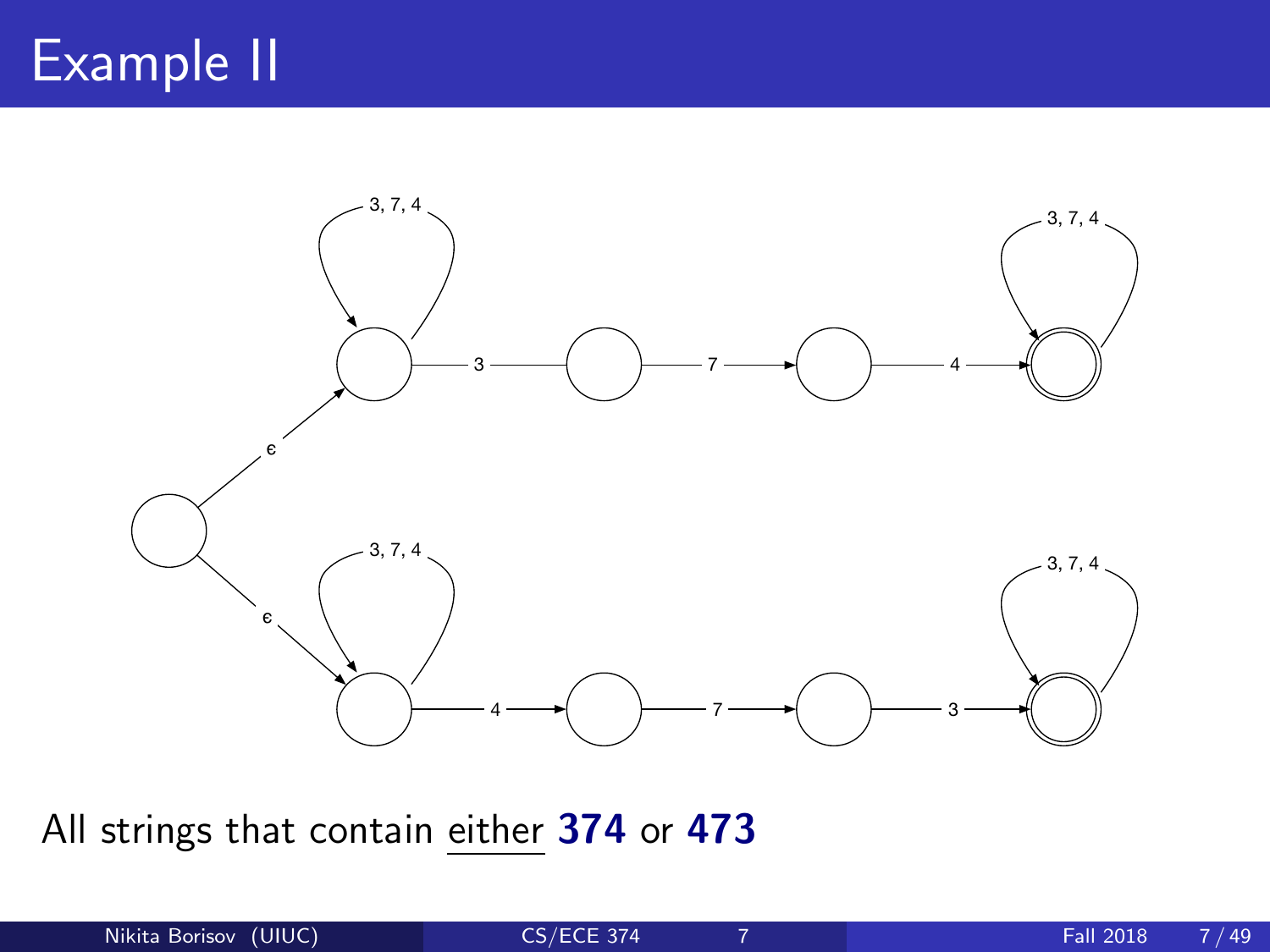# Closure under union

## Theorem

## For any two NFAs  $N_1$  and  $N_2$  there is a NFA N such that  $L(N) = L(N_1) \cup L(N_2)$ .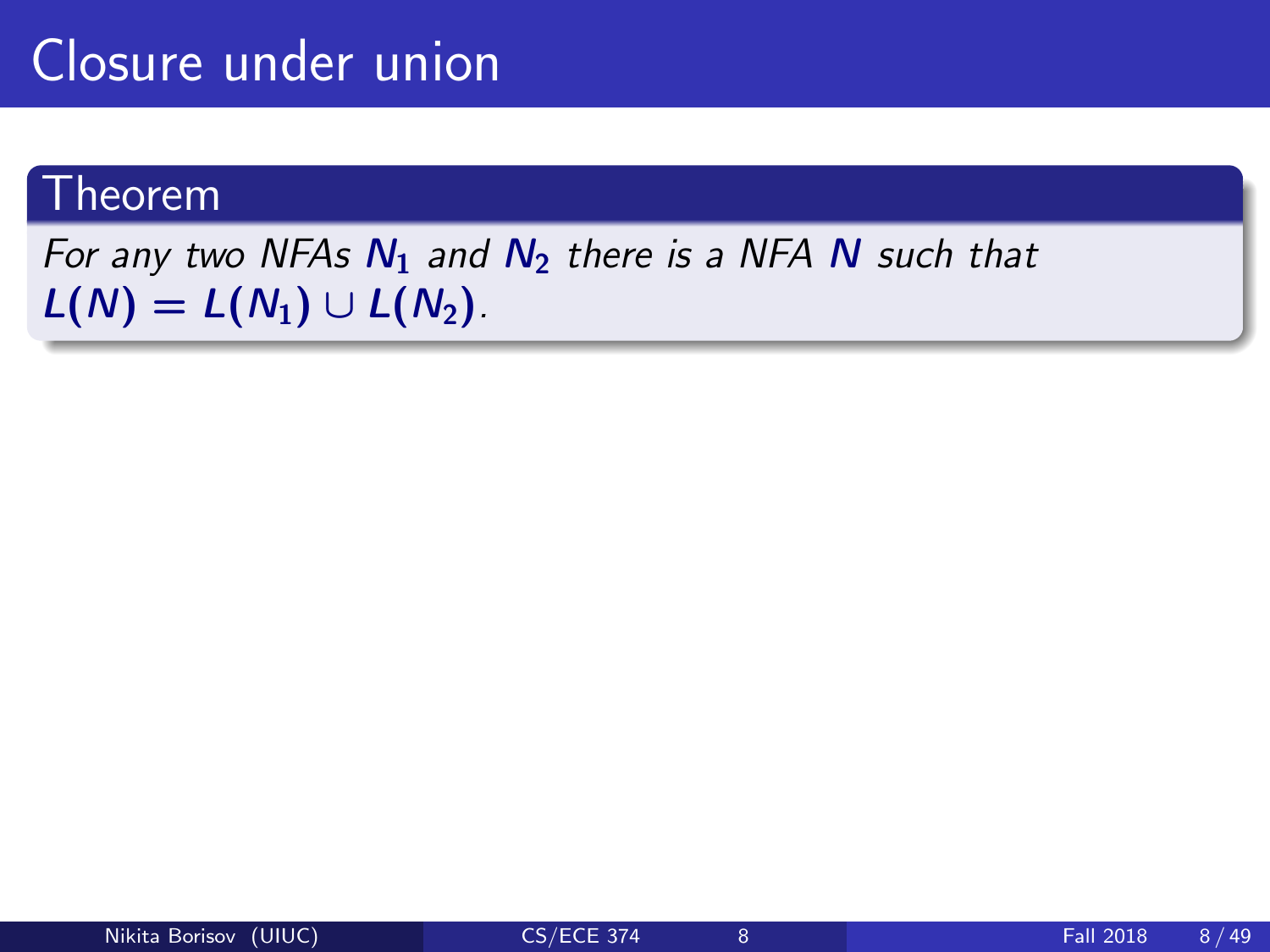# Closure under union

## Theorem

For any two NFAs  $N_1$  and  $N_2$  there is a NFA N such that  $L(N) = L(N_1) \cup L(N_2)$ .



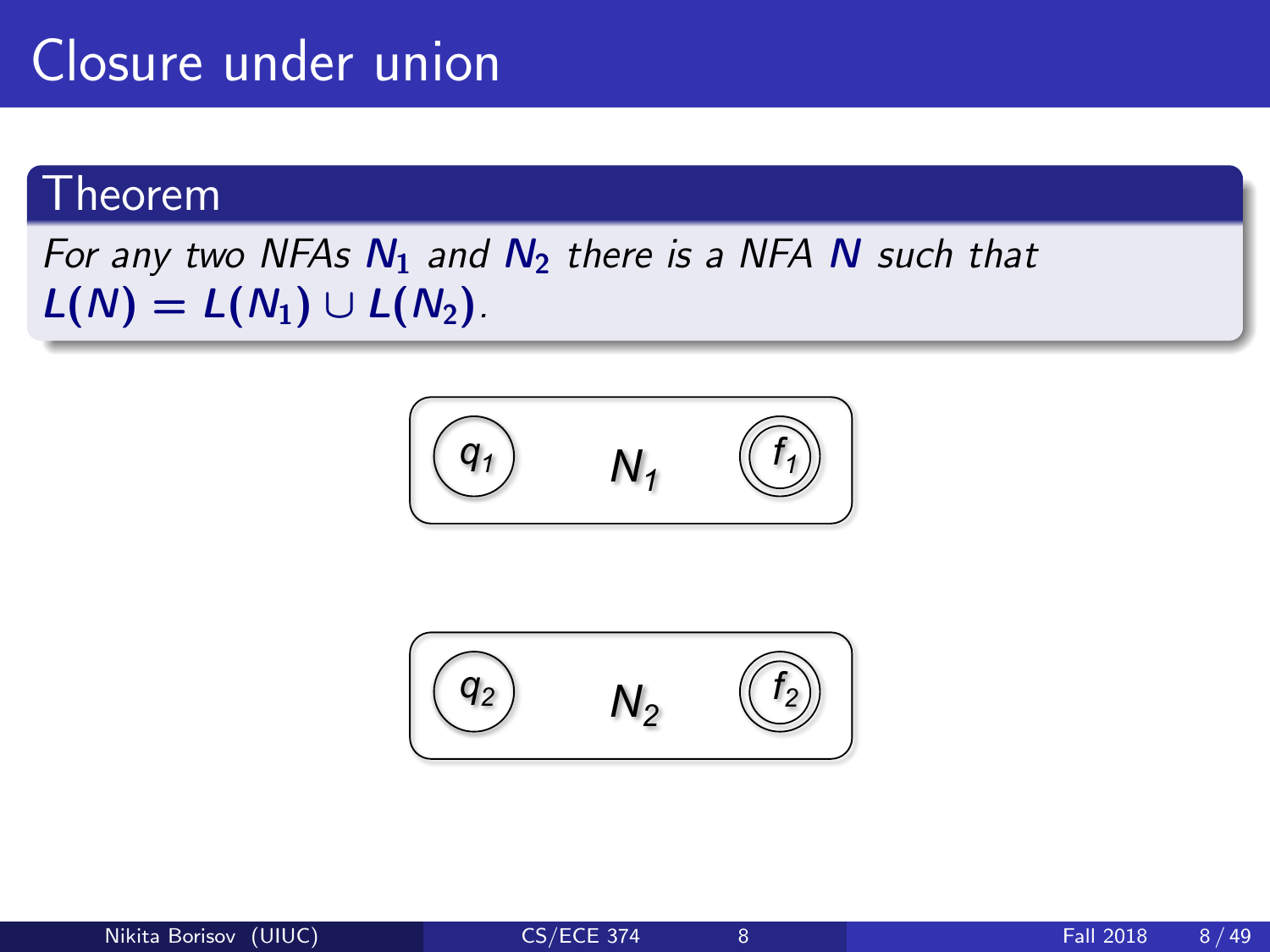## Closure under concatenation

### Theorem

For any two NFAs  $N_1$  and  $N_2$  there is a NFA N such that  $L(N) = L(N_1) \cdot L(N_2)$ .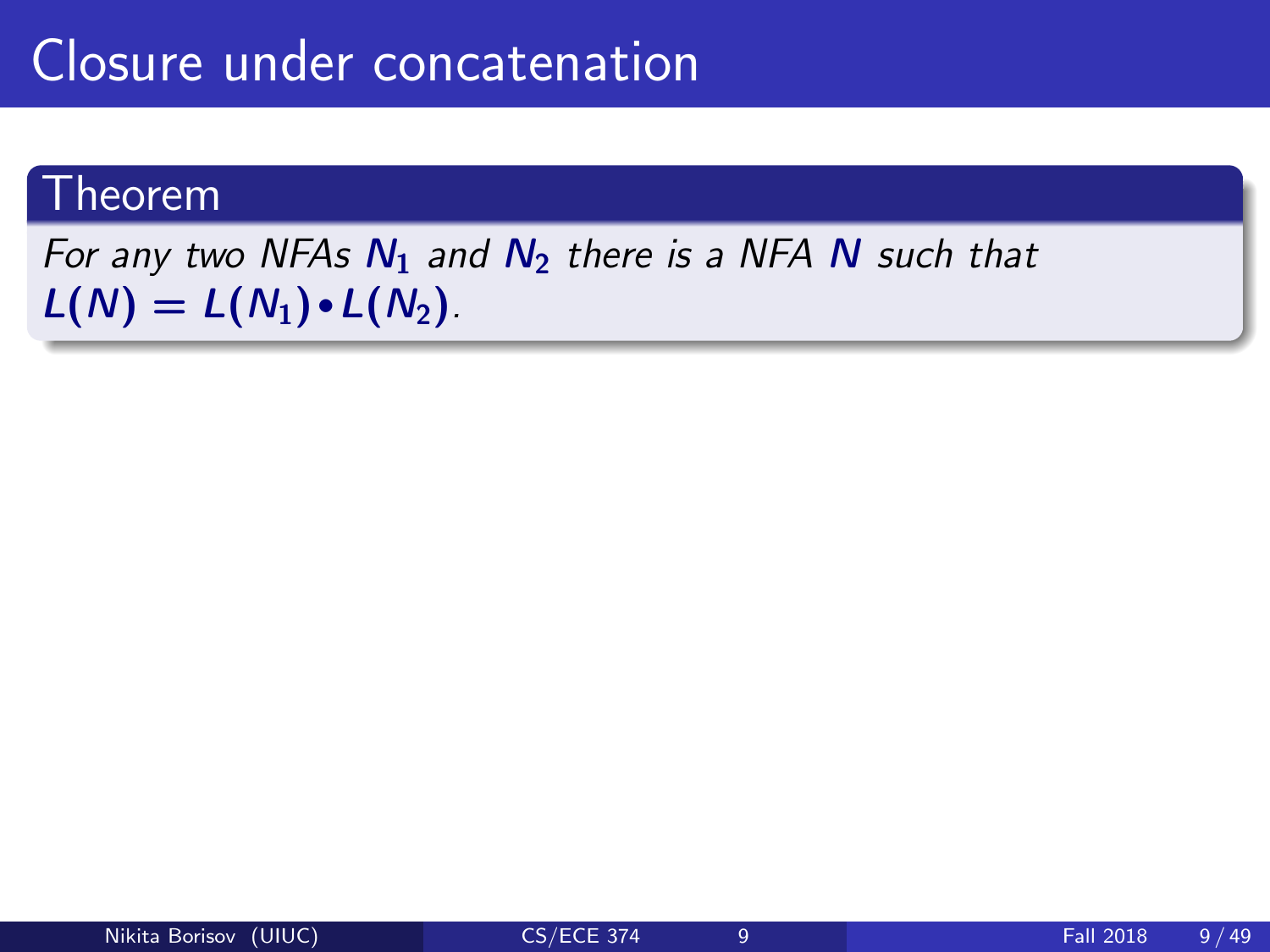## Closure under concatenation

### Theorem

## For any two NFAs  $N_1$  and  $N_2$  there is a NFA N such that  $L(N) = L(N_1) \cdot L(N_2)$ .

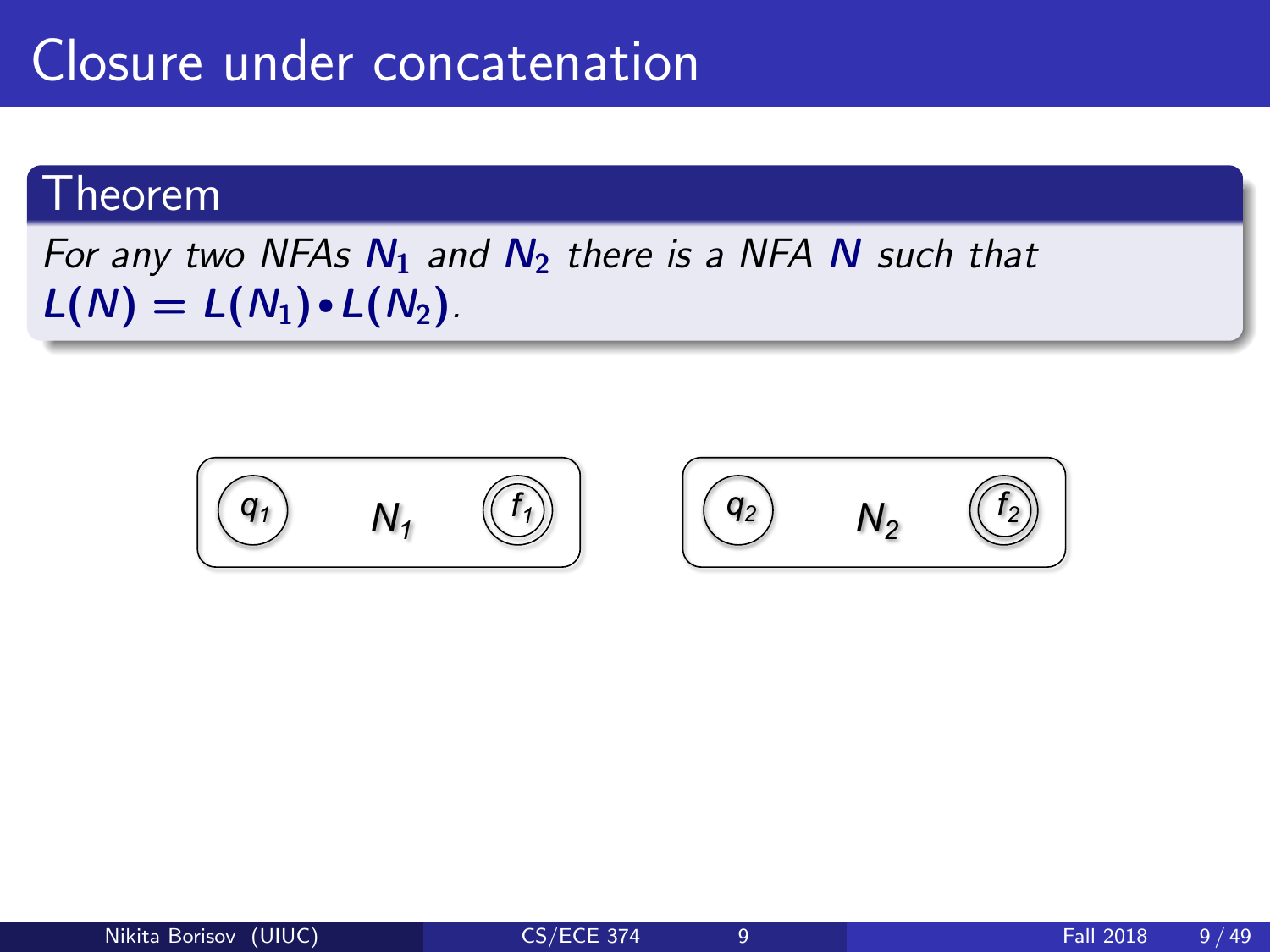### Theorem

For any NFA  $N_1$  there is a NFA N such that  $L(N) = (L(N_1))^*$ .

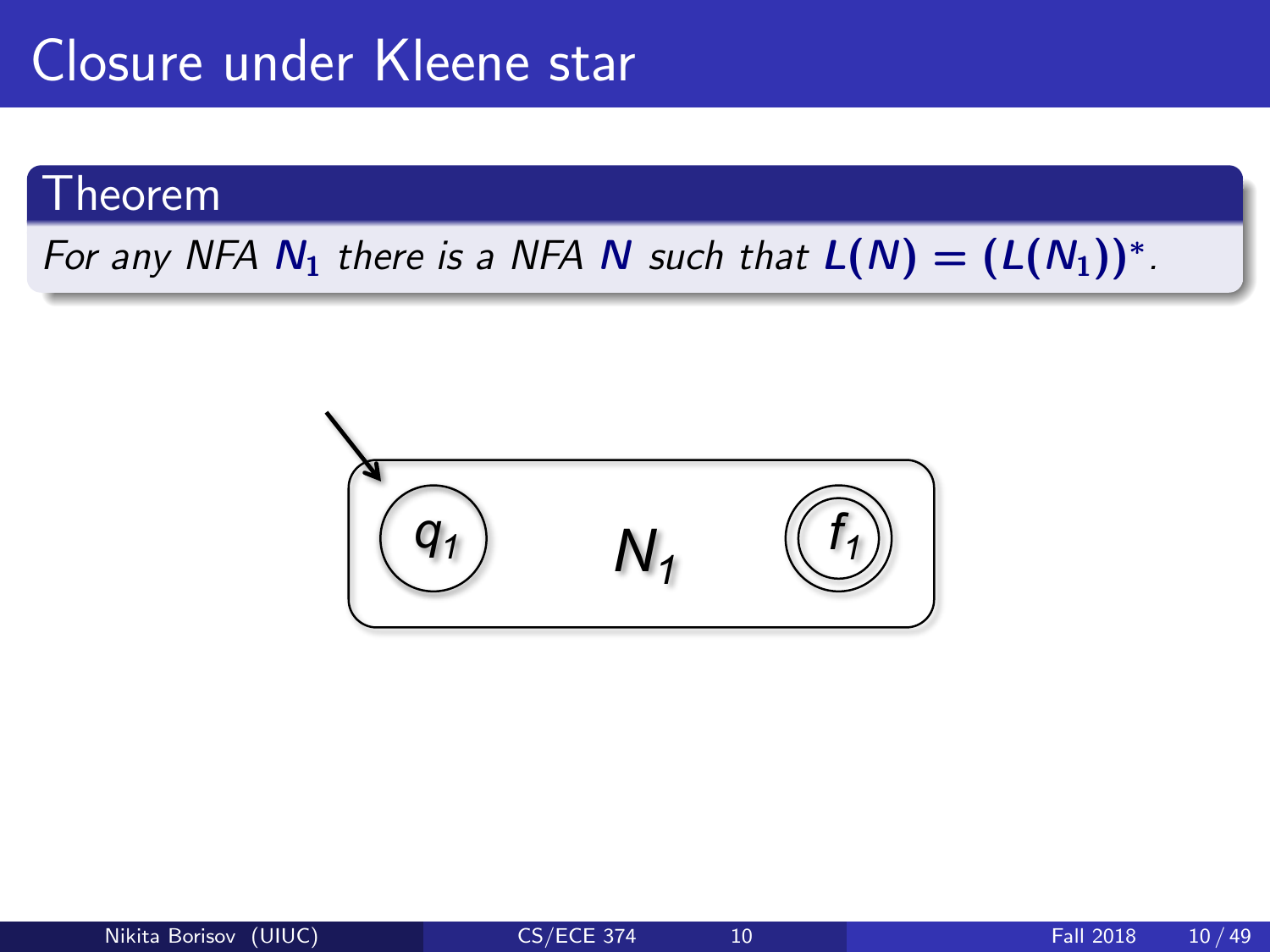## Theorem

## For any NFA  $N_1$  there is a NFA N such that  $L(N) = (L(N_1))^*$ .

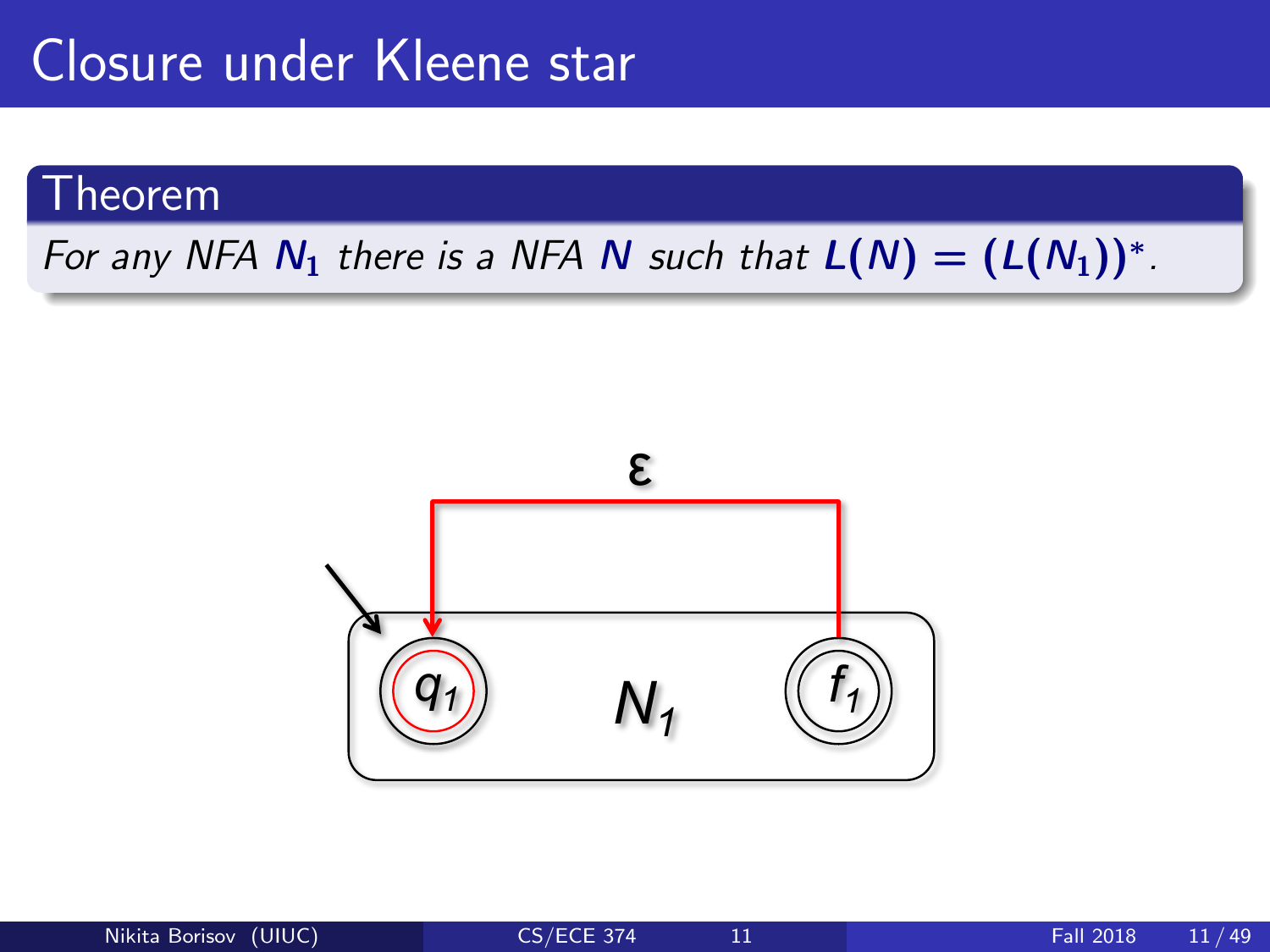## Theorem

## For any NFA  $N_1$  there is a NFA N such that  $L(N) = (L(N_1))^*$ .



#### Does not work! Why?

Nikita Borisov (UIUC) [CS/ECE 374](#page-0-0) 11 Fall 2018 11 / 49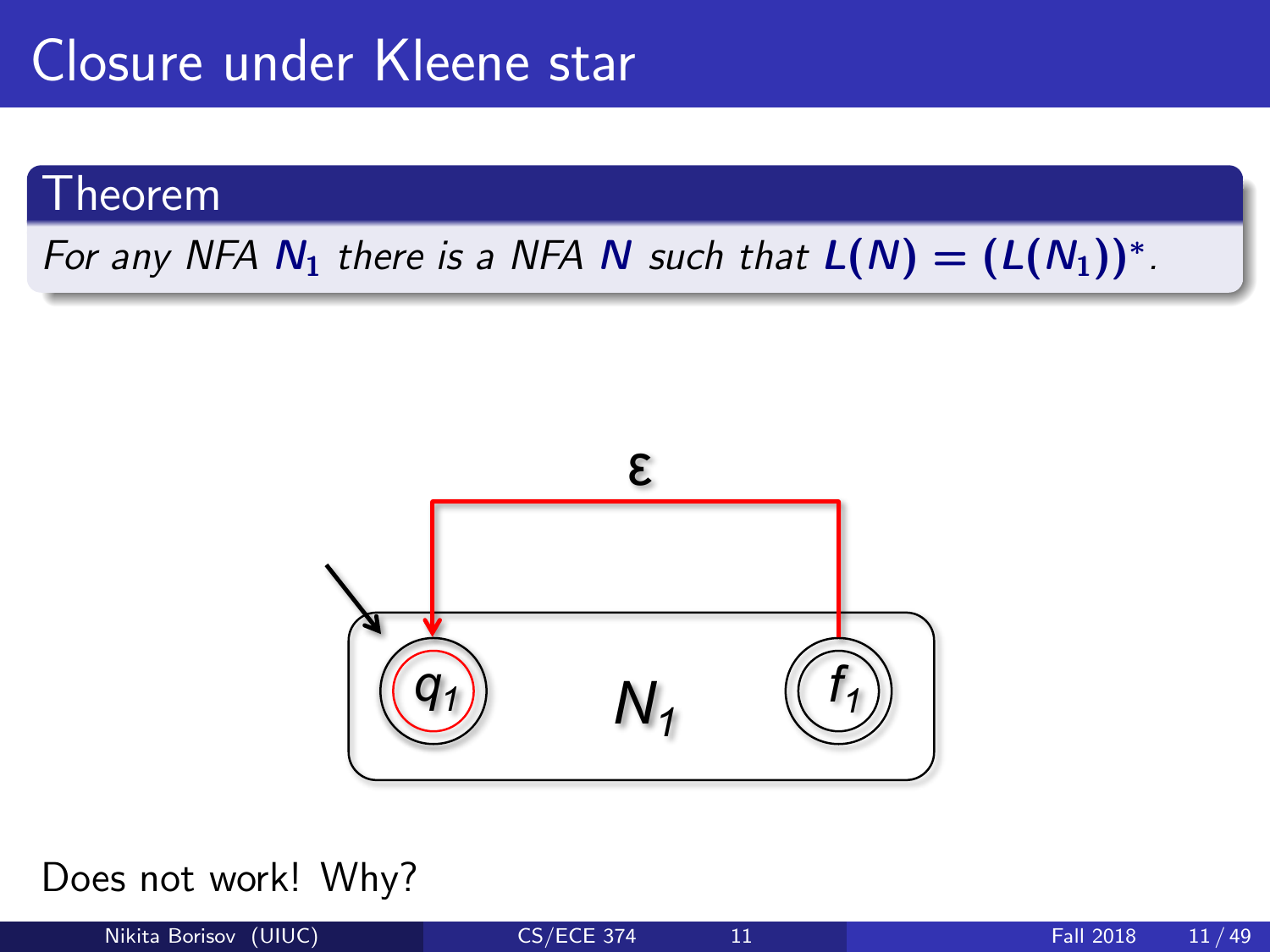### Theorem

For any NFA  $N_1$  there is a NFA N such that  $L(N) = (L(N_1))^*$ .

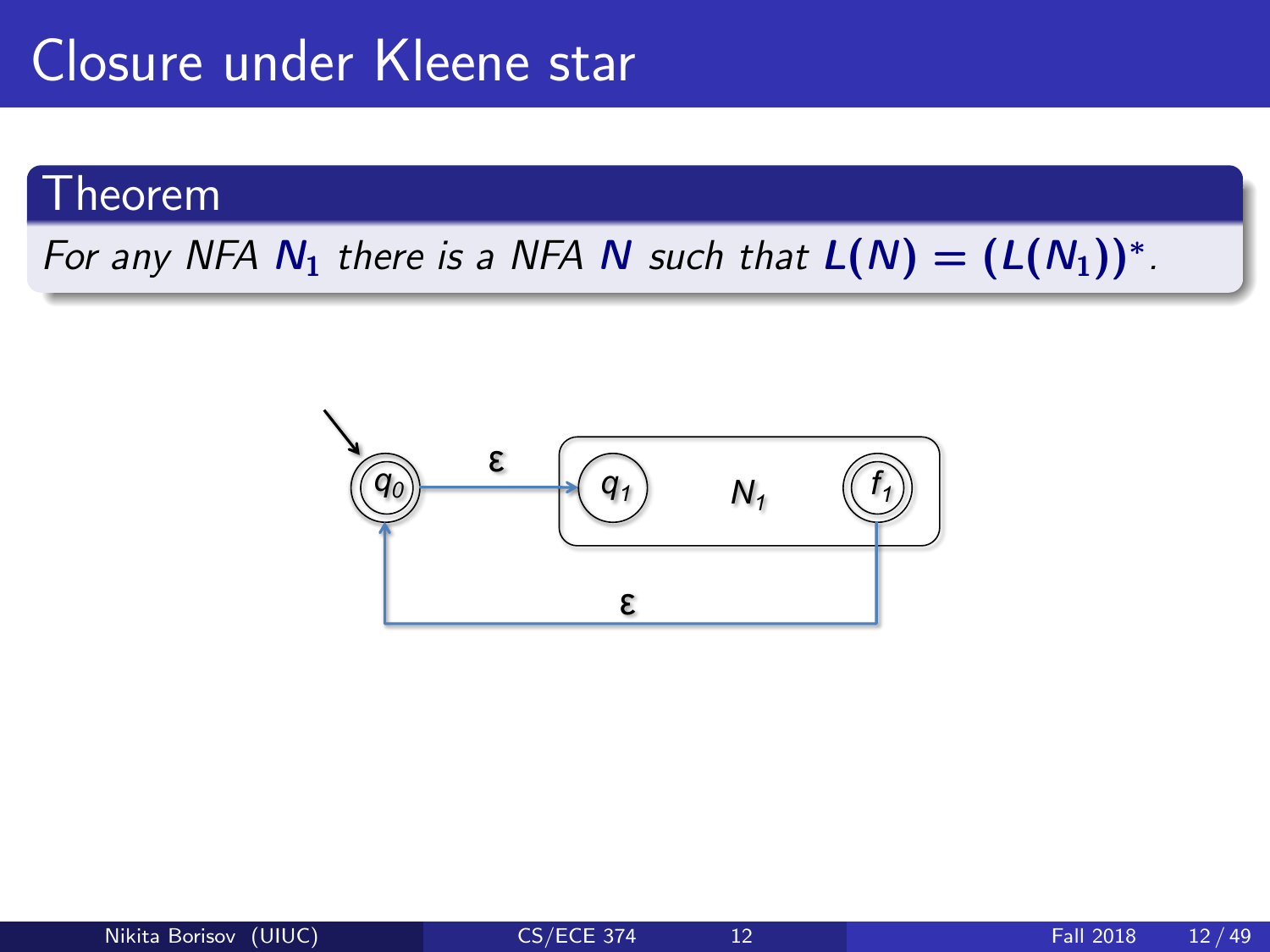# Part II

# <span id="page-17-0"></span>[NFAs capture Regular Languages](#page-17-0)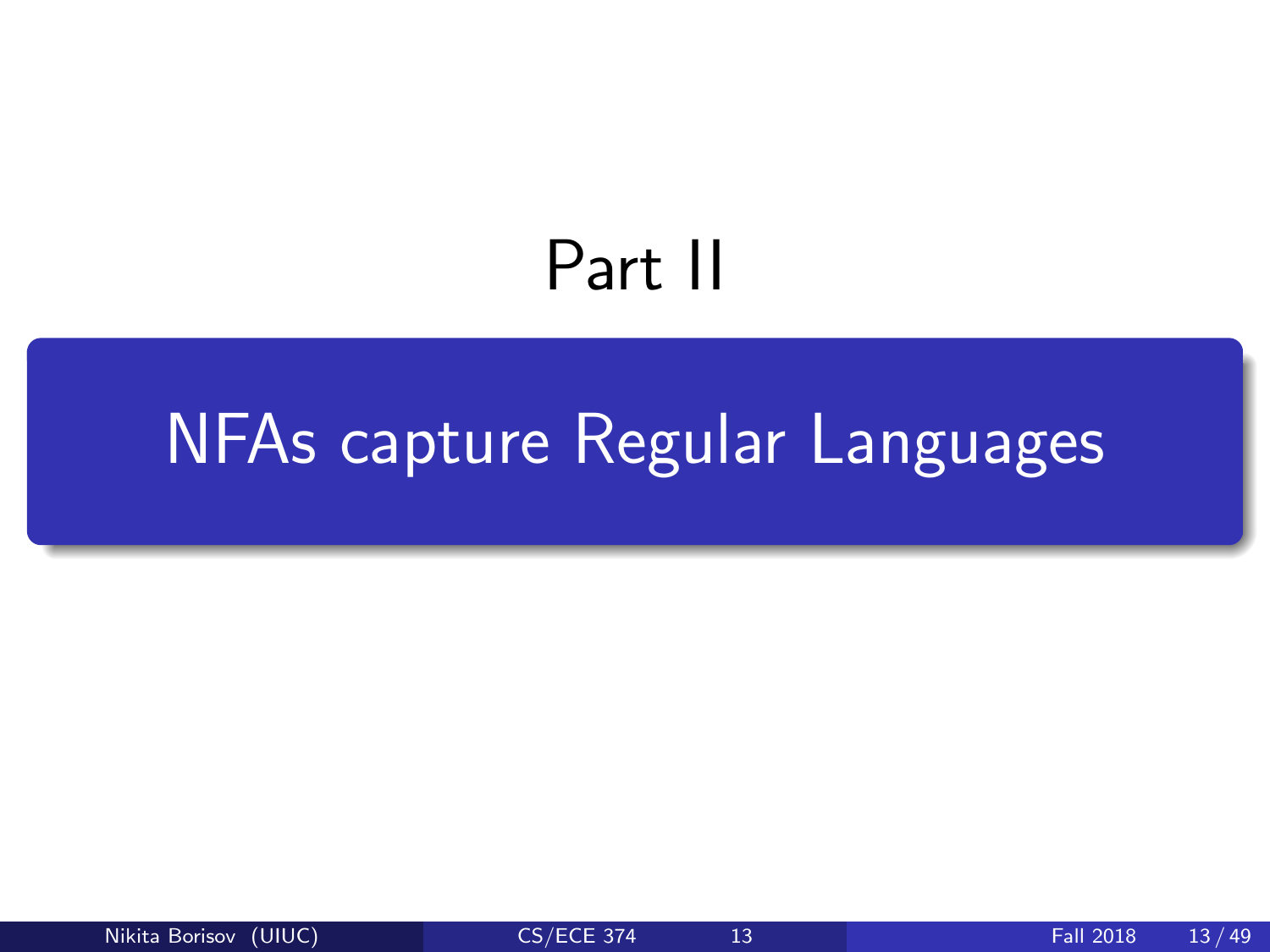# Regular Languages Recap

∅ regular ∅ denotes ∅  $\{\epsilon\}$  regular  $\epsilon$  denotes  $\{\epsilon\}$  ${a}$  regular for  $a \in \Sigma$  a denote  ${a}$  $R_1 \cup R_2$  regular if both are  $r_1 + r_2$  denotes  $R_1 \cup R_2$  $R_1R_2$  regular if both are  $r_1r_2$  denotes  $R_1R_2$  $R^*$  is regular if  $R$  is  $r$ 

Regular Languages Regular Expressions

 $*$  denote  $R^*$ 

Regular expressions denote regular languages — they explicitly show the operations that were used to form the language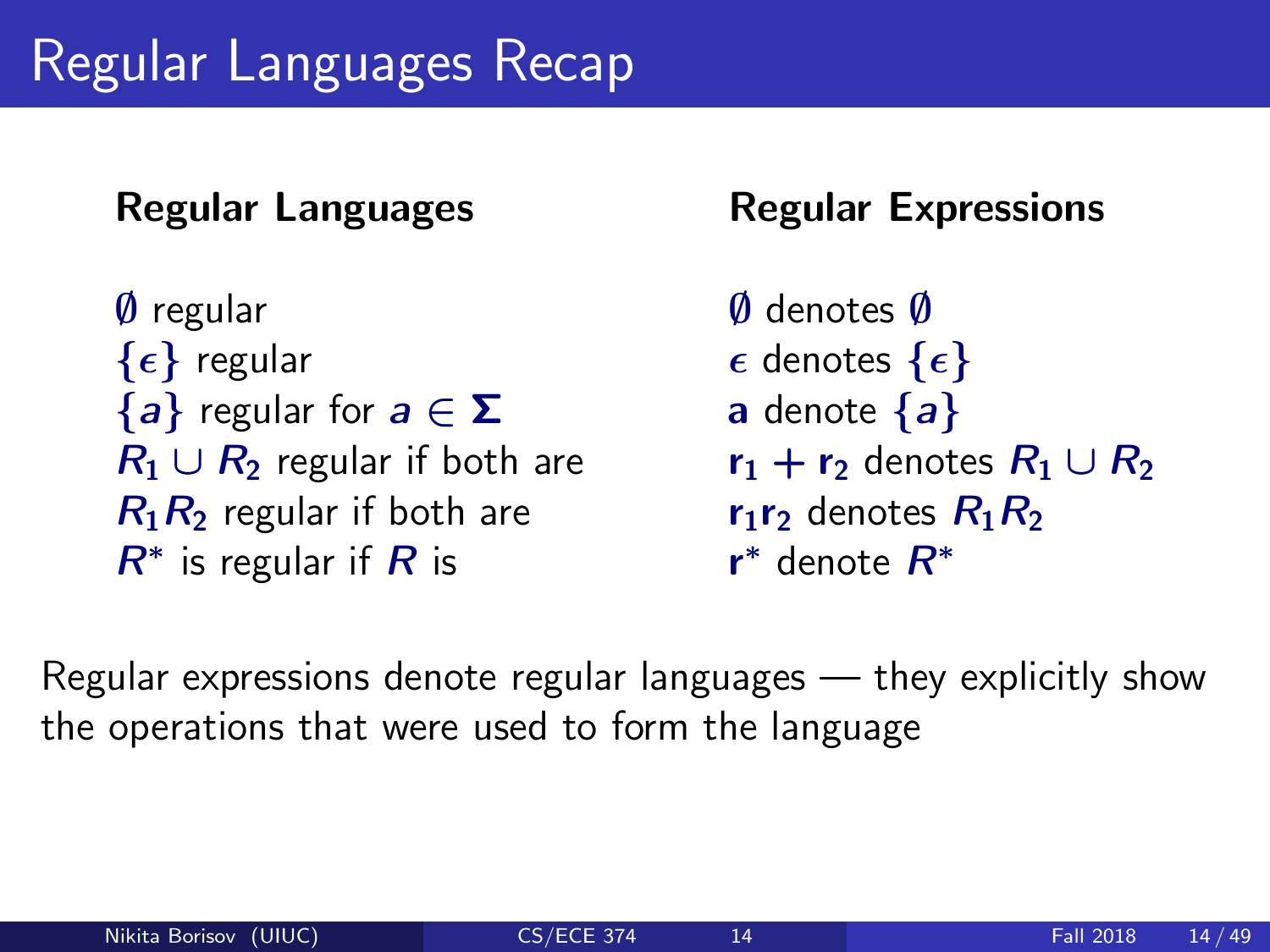## Theorem

For every regular language L there is an NFA N such that  $L = L(N)$ .

Proof strategy:

- $\bullet$  For every regular expression r show that there is a NFA N such that  $L(r) = L(N)$
- Induction on length of  $r$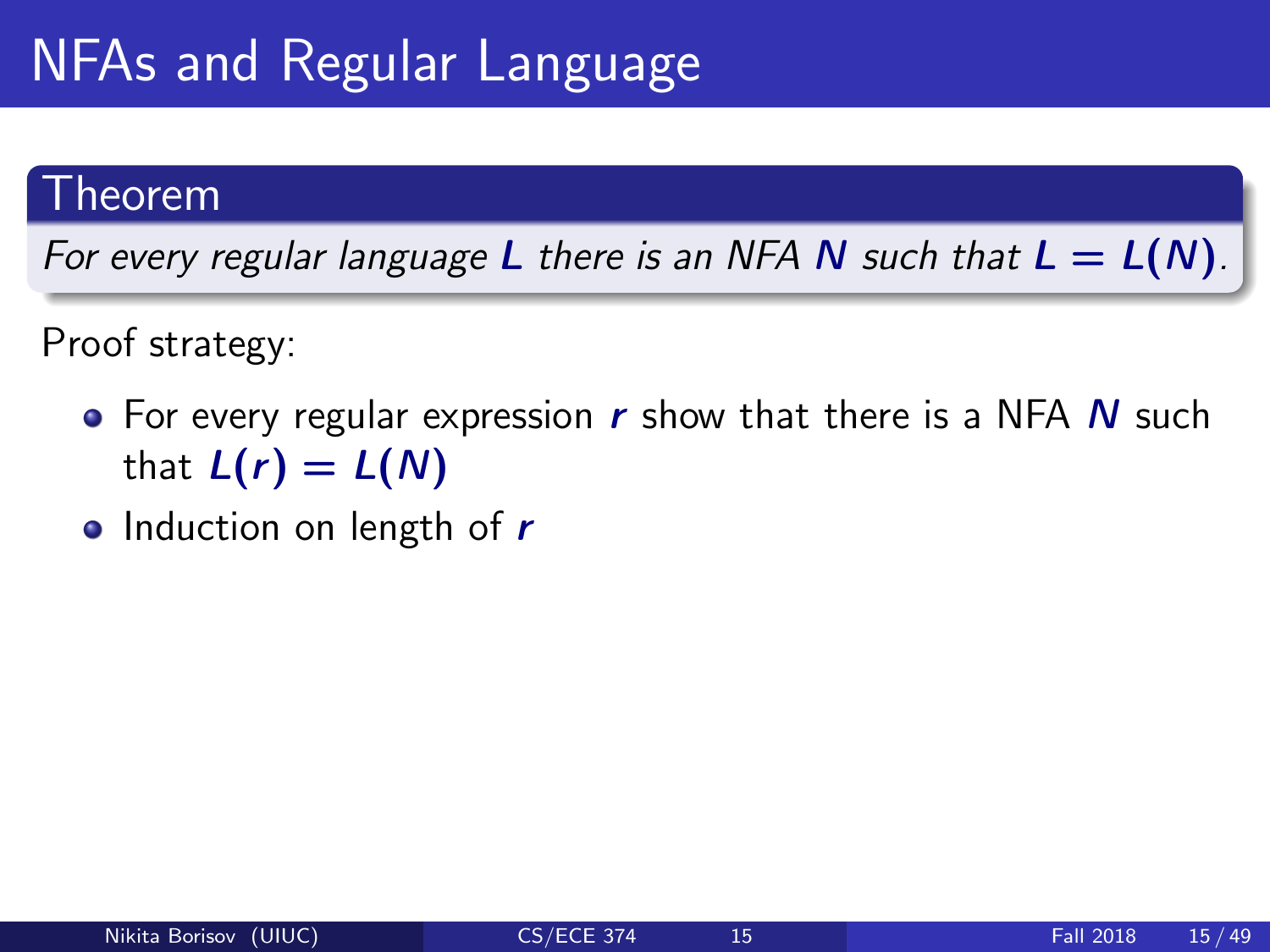- For every regular expression  $r$  show that there is a NFA  $N$  such that  $L(r) = L(N)$
- Induction on length of  $r$

**Base cases:**  $\emptyset$ ,  $\epsilon$ , a for  $a \in \Sigma$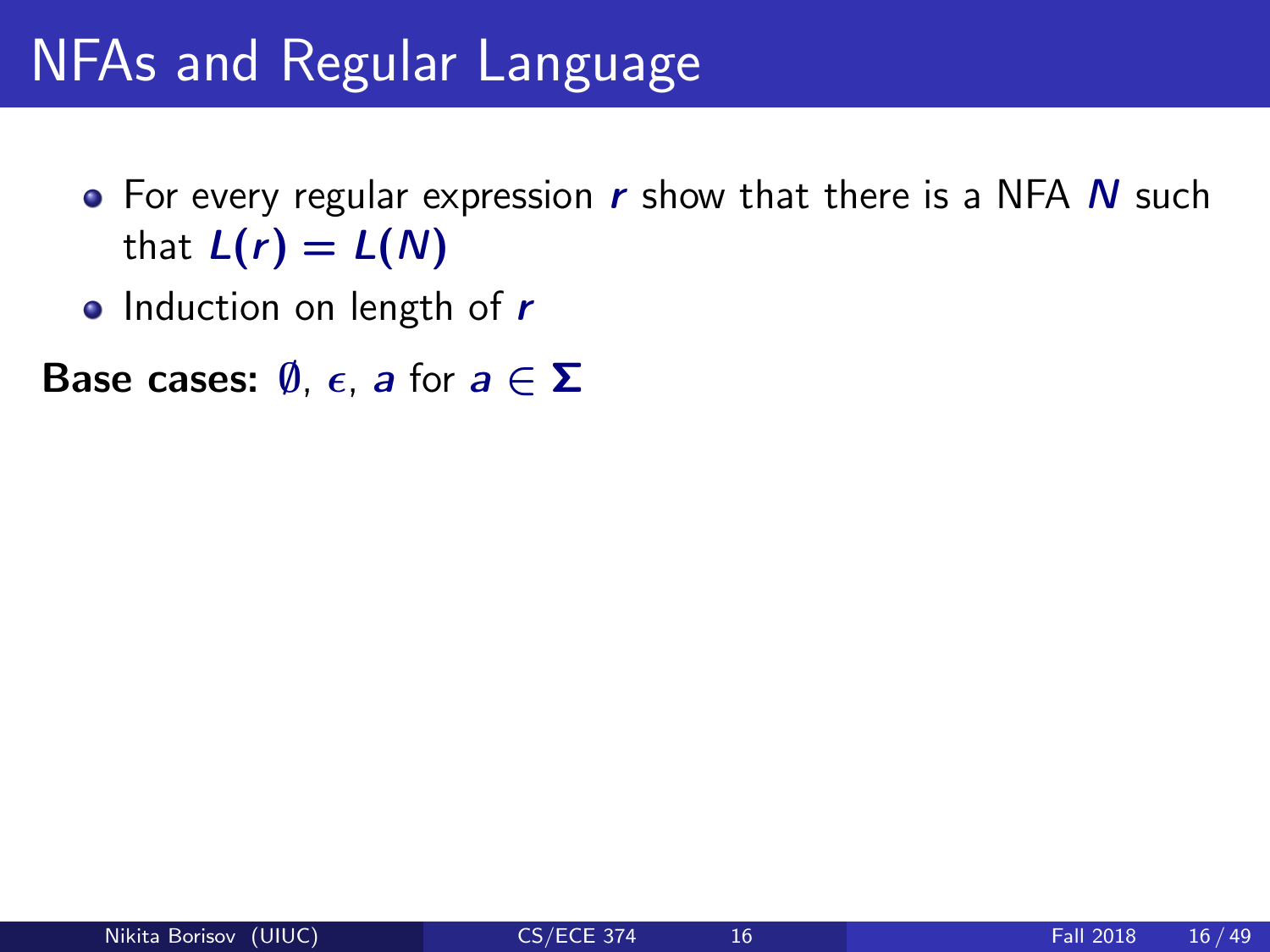- For every regular expression  $r$  show that there is a NFA  $N$  such that  $L(r) = L(N)$
- Induction on length of  $r$

Inductive cases:

•  $r_1$ ,  $r_2$  regular expressions and  $r = r_1 + r_2$ .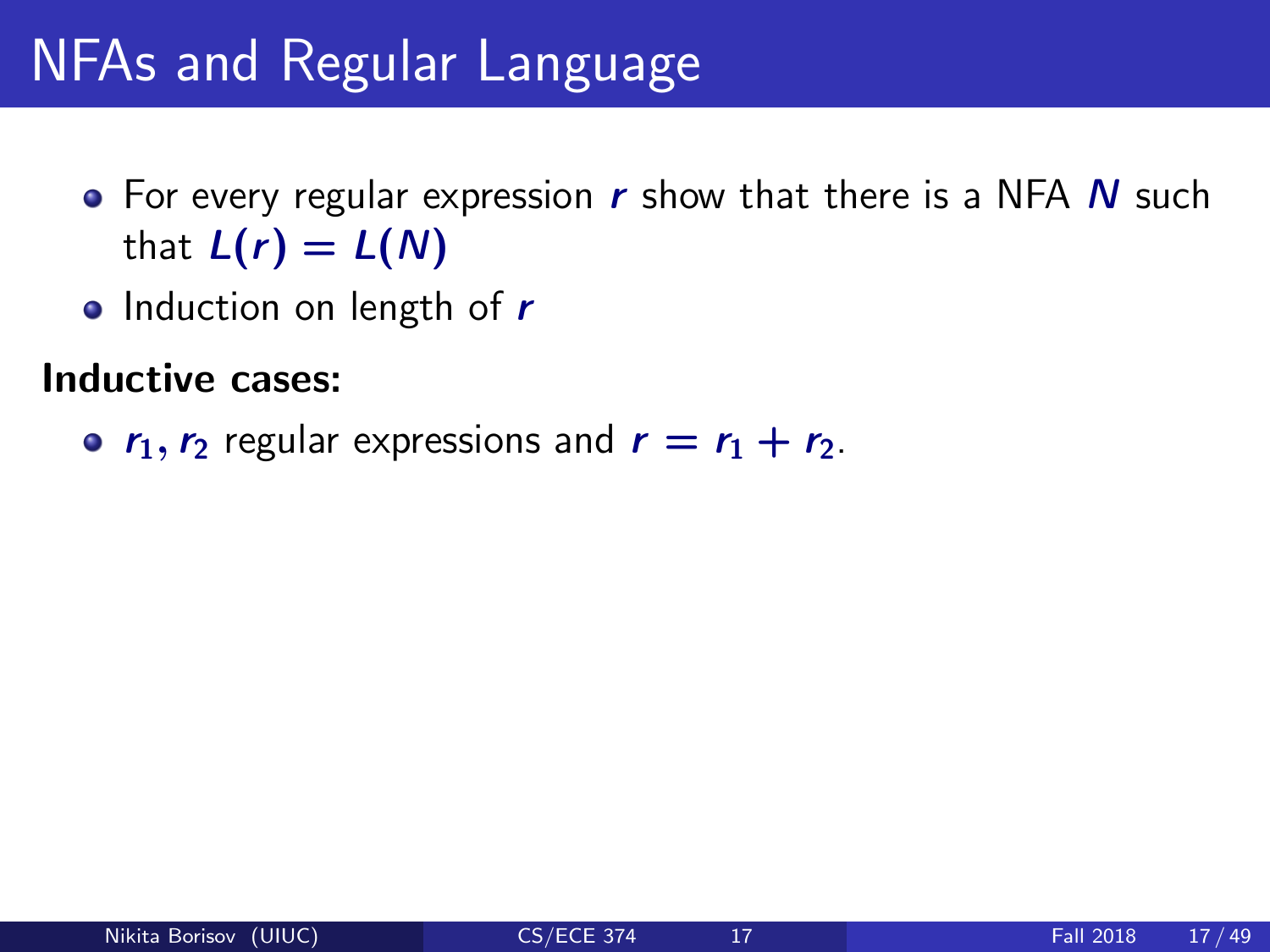- For every regular expression  $r$  show that there is a NFA  $N$  such that  $L(r) = L(N)$
- Induction on length of  $r$

Inductive cases:

•  $r_1, r_2$  regular expressions and  $r = r_1 + r_2$ . By induction there are NFAs  $N_1$ ,  $N_2$  s.t  $L(N_1) = L(r_1)$  and  $L(N_2) = L(r_2)$ .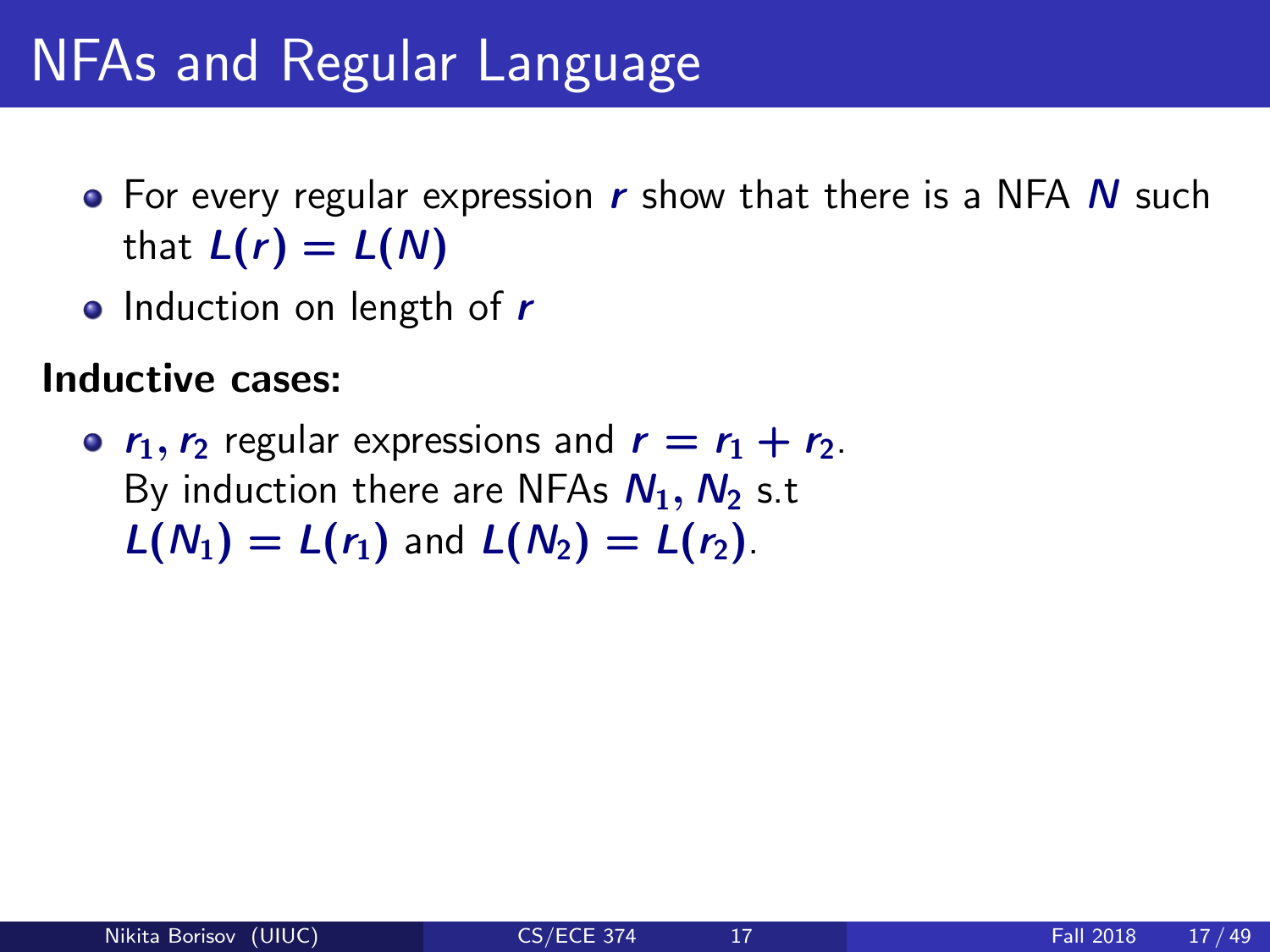- For every regular expression  $r$  show that there is a NFA  $N$  such that  $L(r) = L(N)$
- Induction on length of  $r$

Inductive cases:

•  $r_1, r_2$  regular expressions and  $r = r_1 + r_2$ . By induction there are NFAs  $N_1$ ,  $N_2$  s.t  $L(N_1) = L(r_1)$  and  $L(N_2) = L(r_2)$ . We have already seen that there is NFA N s.t  $L(N) = L(N_1) \cup L(N_2)$ , hence  $L(N) = L(r)$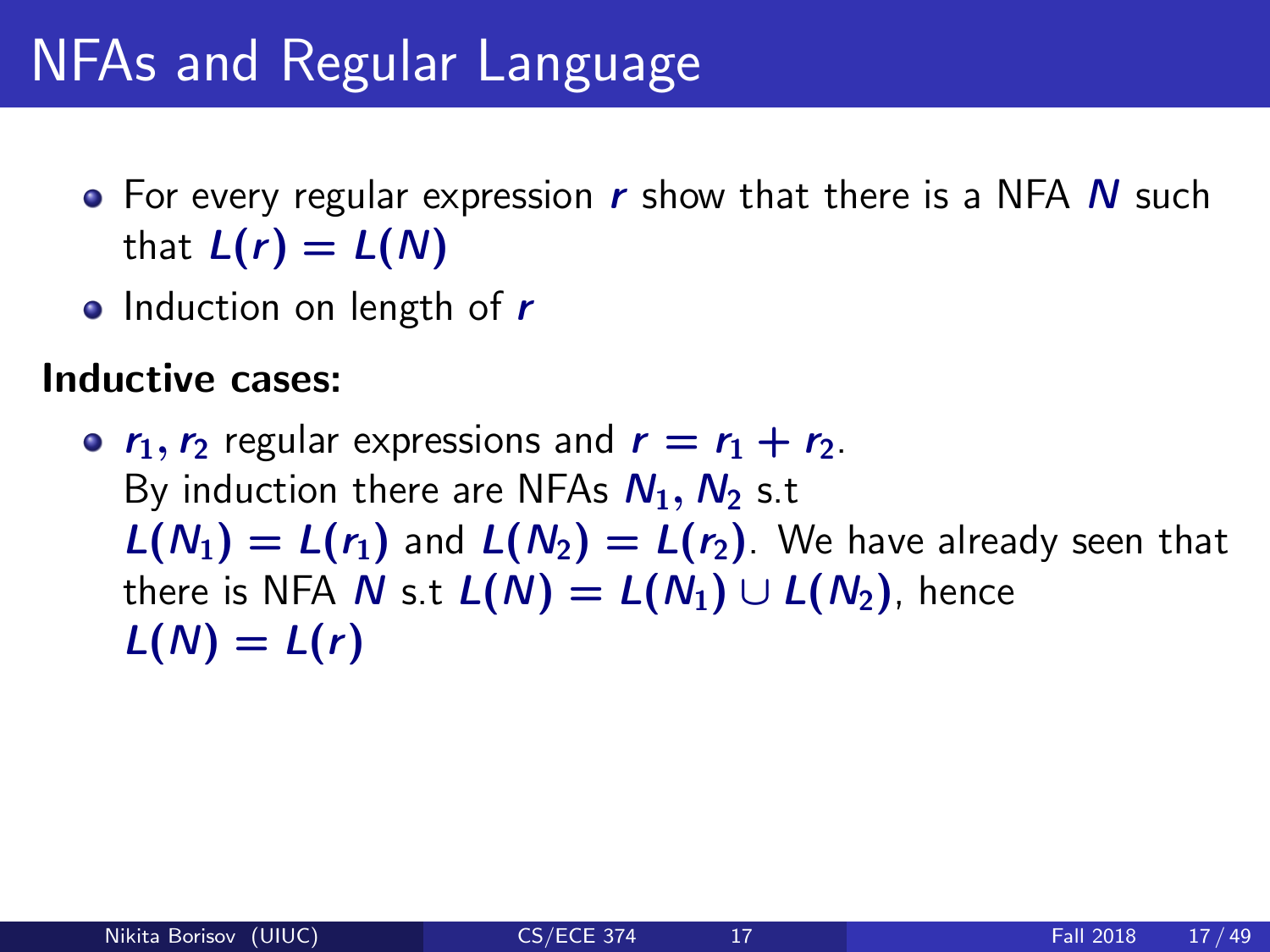- For every regular expression  $r$  show that there is a NFA  $N$  such that  $L(r) = L(N)$
- Induction on length of  $r$

Inductive cases:

•  $r_1, r_2$  regular expressions and  $r = r_1 + r_2$ . By induction there are NFAs  $N_1, N_2$  s.t  $L(N_1) = L(r_1)$  and  $L(N_2) = L(r_2)$ . We have already seen that there is NFA N s.t  $L(N) = L(N_1) \cup L(N_2)$ , hence  $L(N) = L(r)$ 

 $r = r_1 \cdot r_2$ .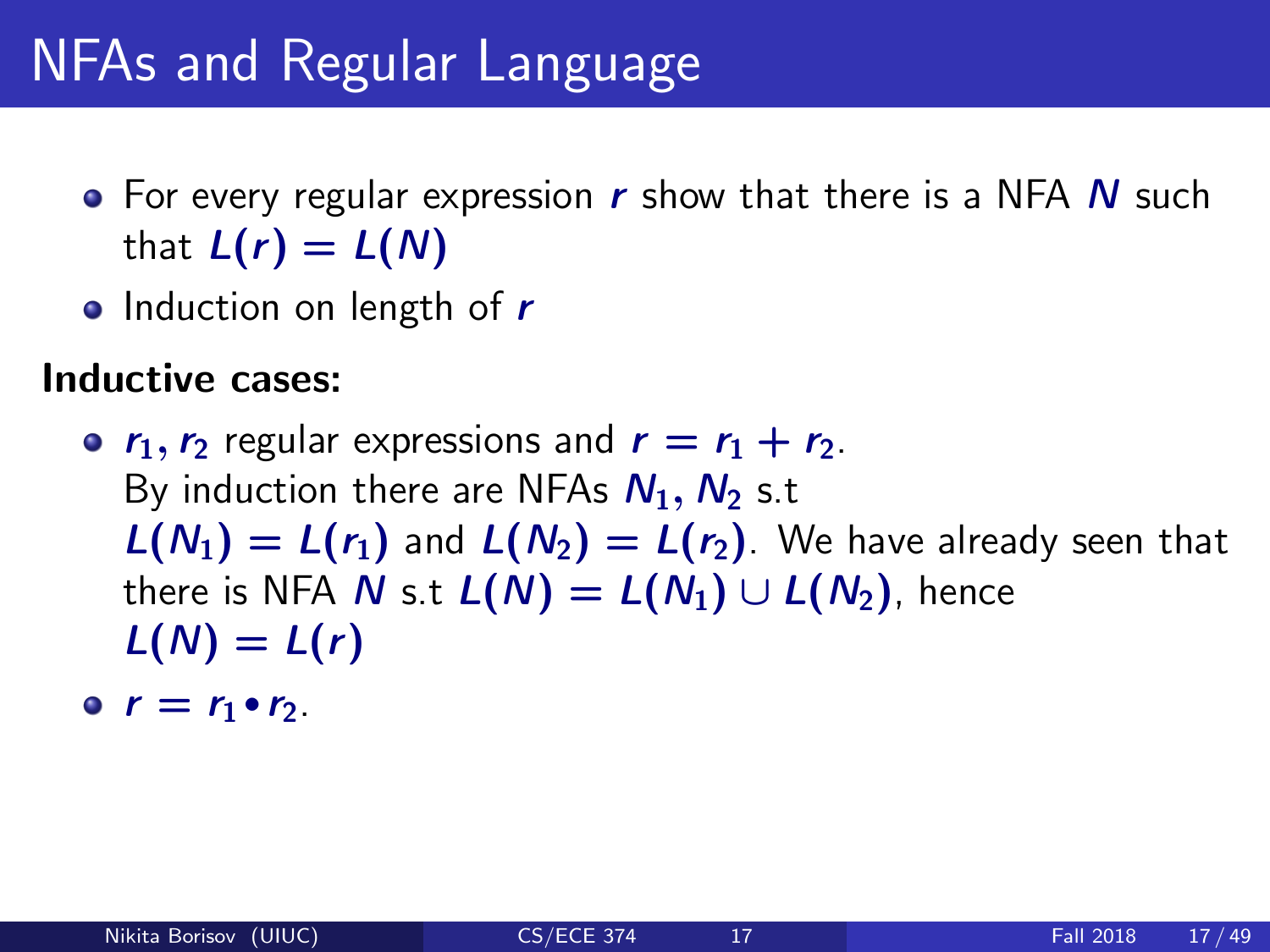- For every regular expression  $r$  show that there is a NFA  $N$  such that  $L(r) = L(N)$
- Induction on length of  $r$

Inductive cases:

- $r_1, r_2$  regular expressions and  $r = r_1 + r_2$ . By induction there are NFAs  $N_1$ ,  $N_2$  s.t  $L(N_1) = L(r_1)$  and  $L(N_2) = L(r_2)$ . We have already seen that there is NFA N s.t  $L(N) = L(N_1) \cup L(N_2)$ , hence  $L(N) = L(r)$
- $r = r_1 \cdot r_2$ . Use closure of NFA languages under concatenation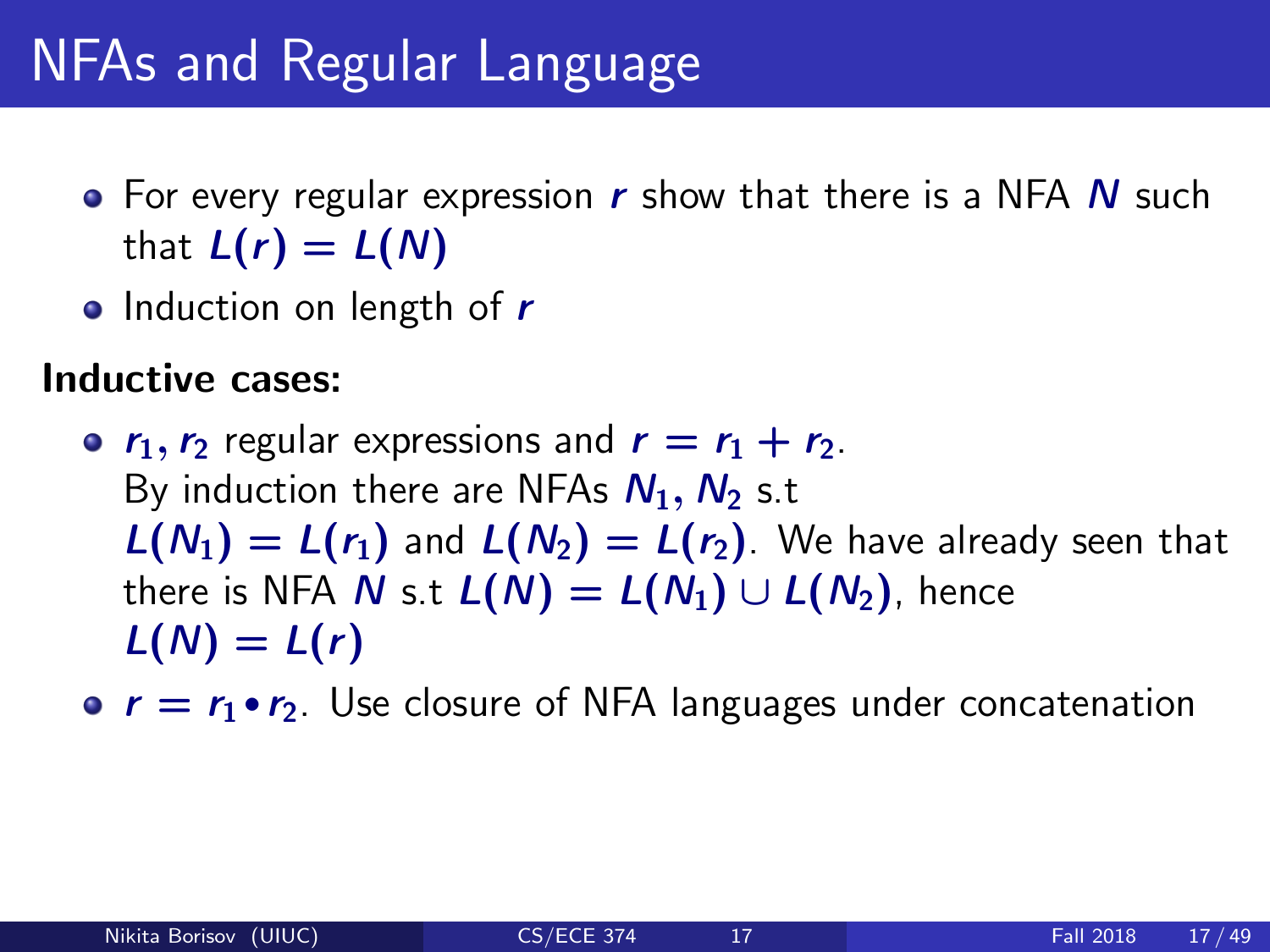- For every regular expression  $r$  show that there is a NFA  $N$  such that  $L(r) = L(N)$
- Induction on length of  $r$

Inductive cases:

- $r_1, r_2$  regular expressions and  $r = r_1 + r_2$ . By induction there are NFAs  $N_1, N_2$  s.t  $L(N_1) = L(r_1)$  and  $L(N_2) = L(r_2)$ . We have already seen that there is NFA N s.t  $L(N) = L(N_1) \cup L(N_2)$ , hence  $L(N) = L(r)$
- $r = r_1 \cdot r_2$ . Use closure of NFA languages under concatenation  $r = (r_1)^*$ .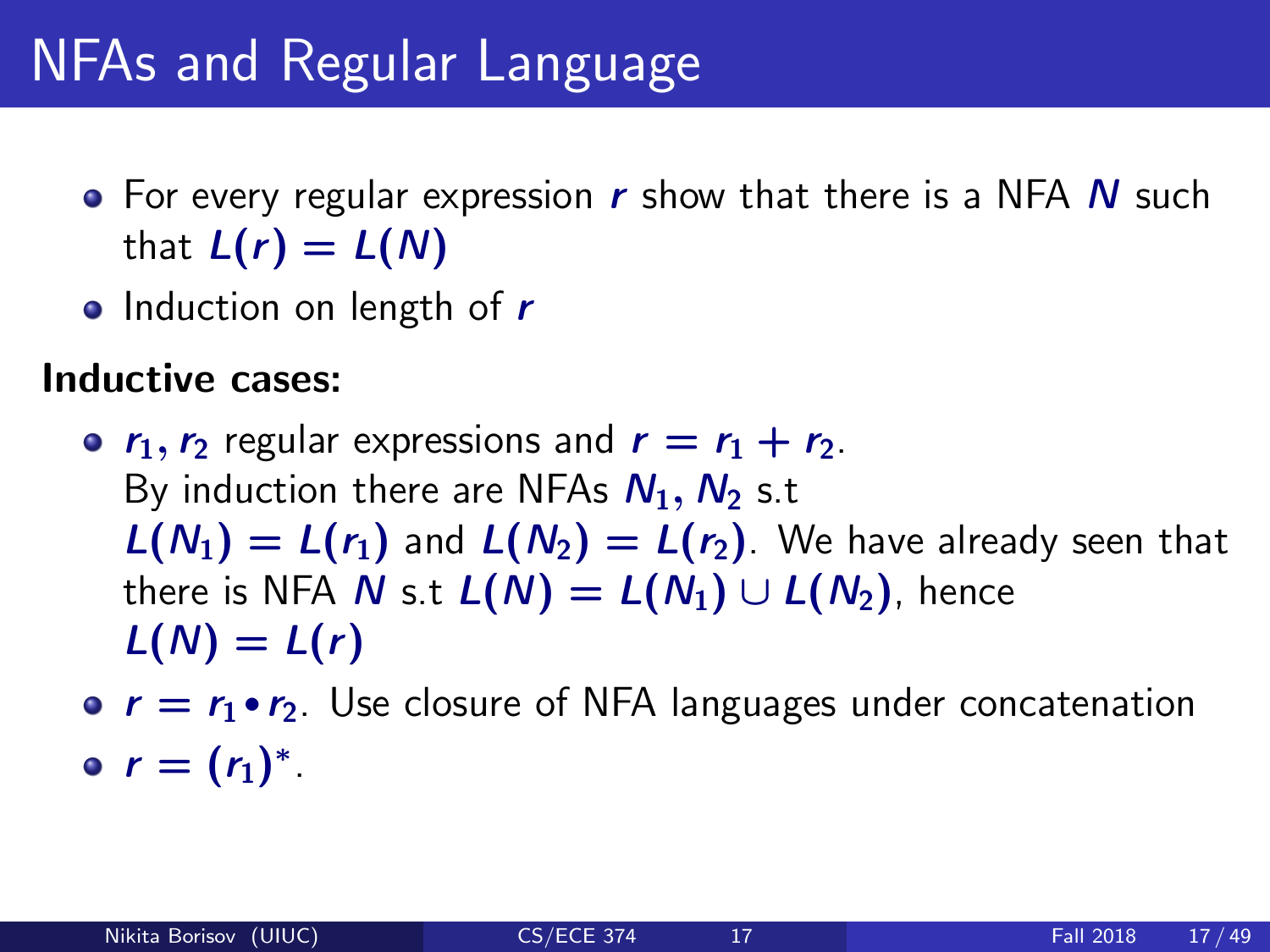- For every regular expression  $r$  show that there is a NFA  $N$  such that  $L(r) = L(N)$
- Induction on length of  $r$

Inductive cases:

- $r_1, r_2$  regular expressions and  $r = r_1 + r_2$ . By induction there are NFAs  $N_1, N_2$  s.t  $L(N_1) = L(r_1)$  and  $L(N_2) = L(r_2)$ . We have already seen that there is NFA N s.t  $L(N) = L(N_1) \cup L(N_2)$ , hence  $L(N) = L(r)$
- $r = r_1 \cdot r_2$ . Use closure of NFA languages under concatenation
- $r = (r_1)^*$ . Use closure of NFA languages under Kleene star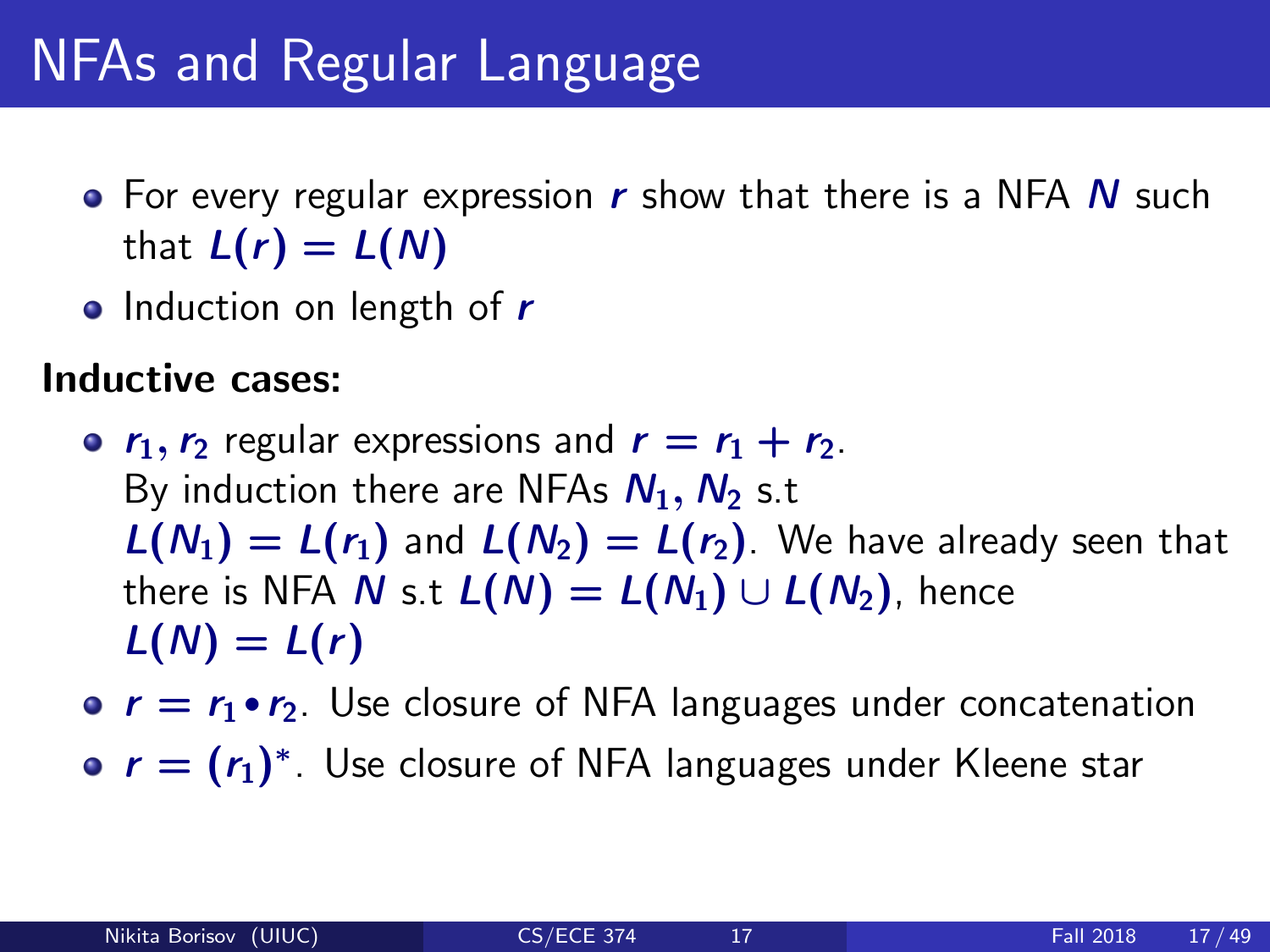

# **(ε+0)(1+10)\***

$$
\longrightarrow \boxed{(\epsilon+0)} \longrightarrow \boxed{1+10}^*
$$

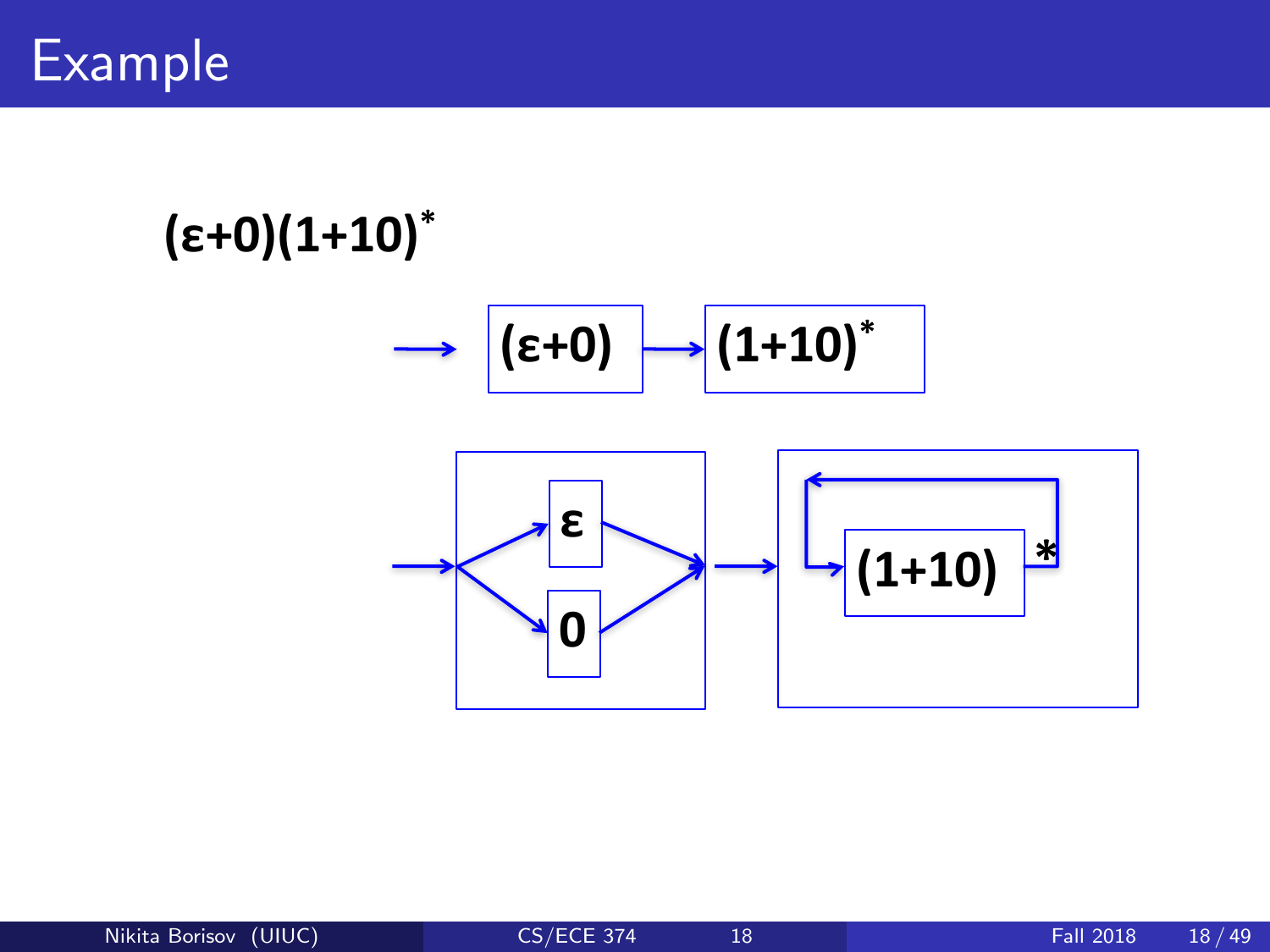

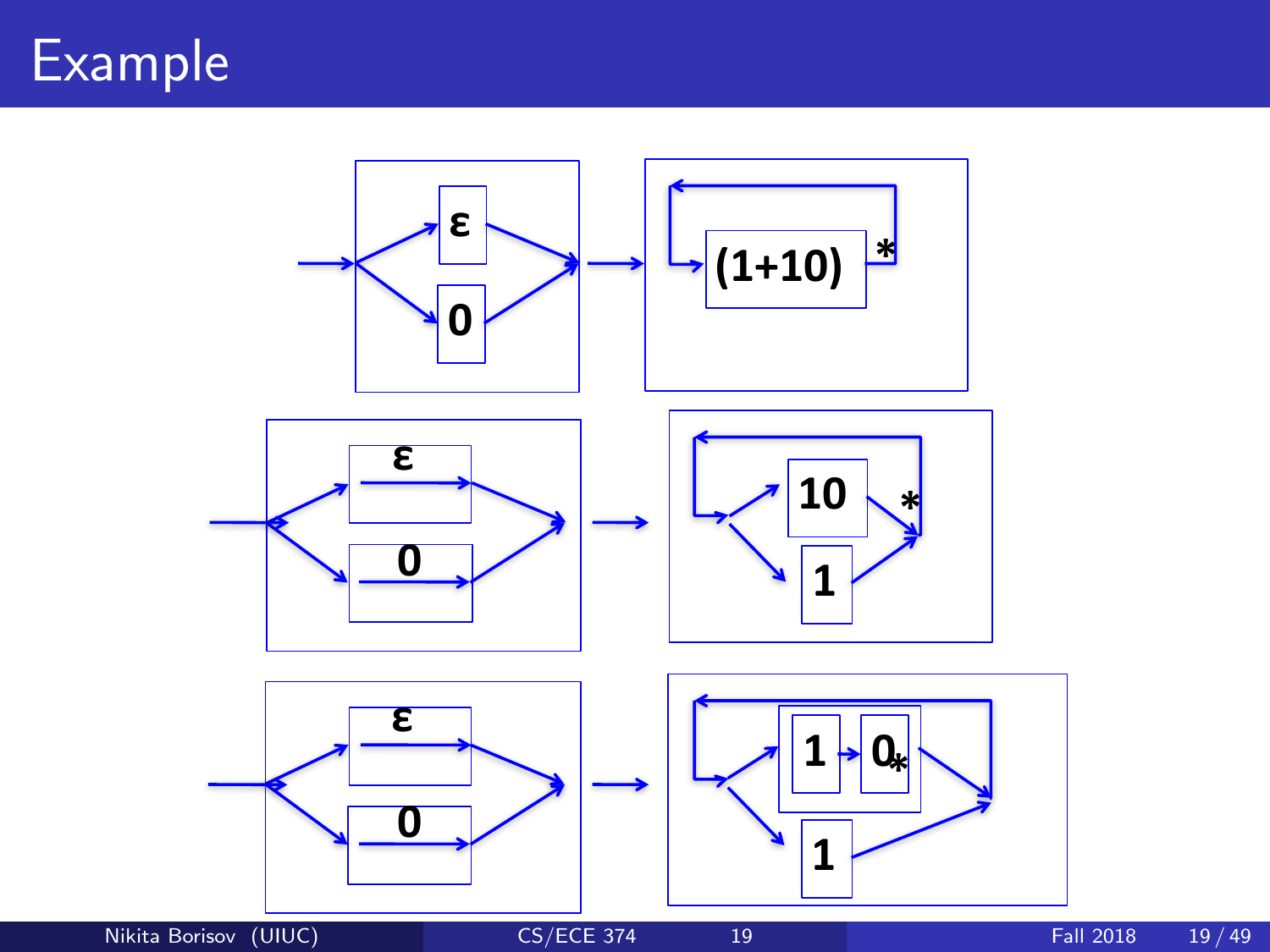# Example





Final NFA simplified slightly to reduce states

Nikita Borisov (UIUC) [CS/ECE 374](#page-0-0) 20 Fall 2018 20/49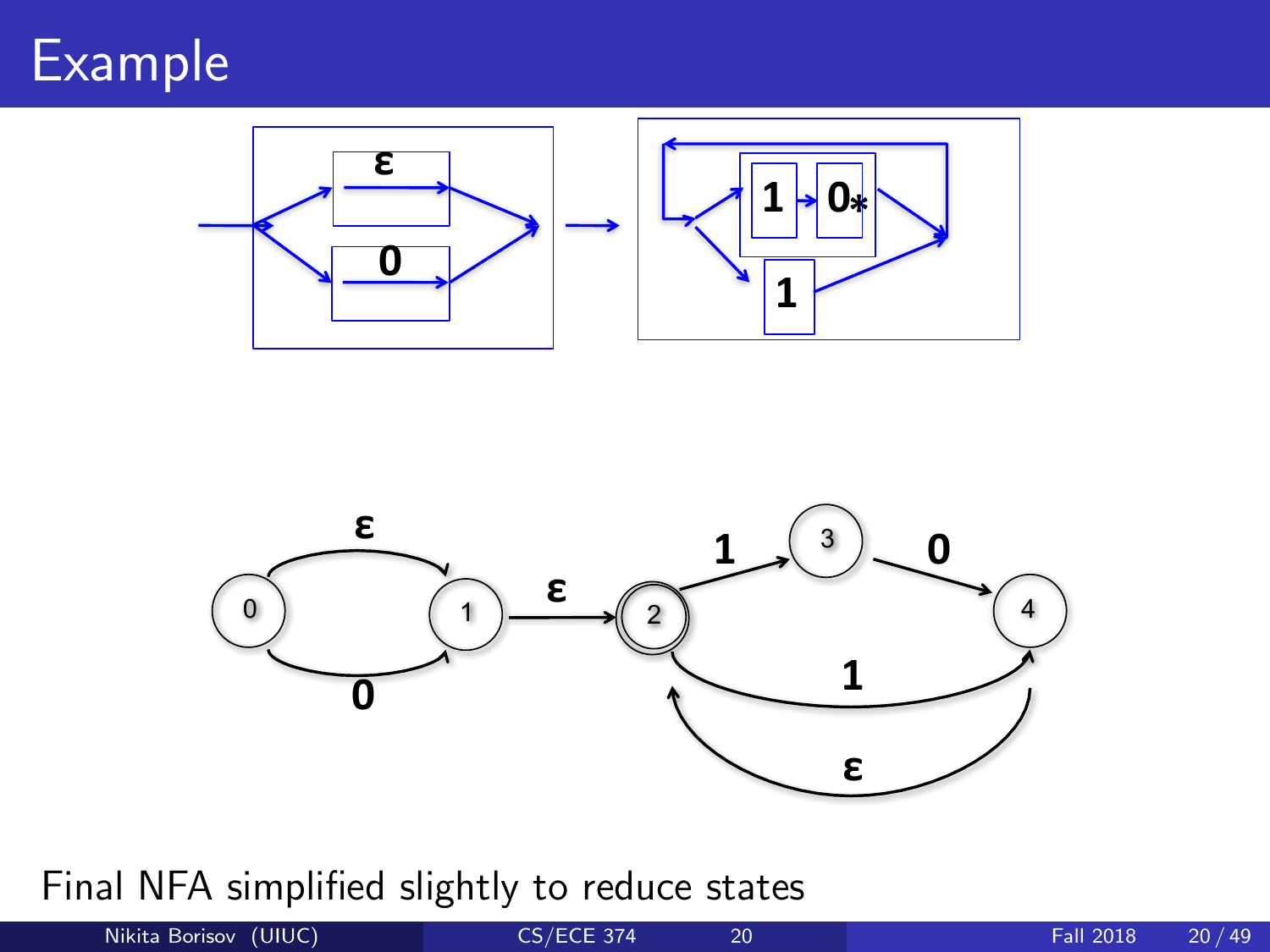# Part III

# <span id="page-31-0"></span>[Equivalence of NFAs and DFAs](#page-31-0)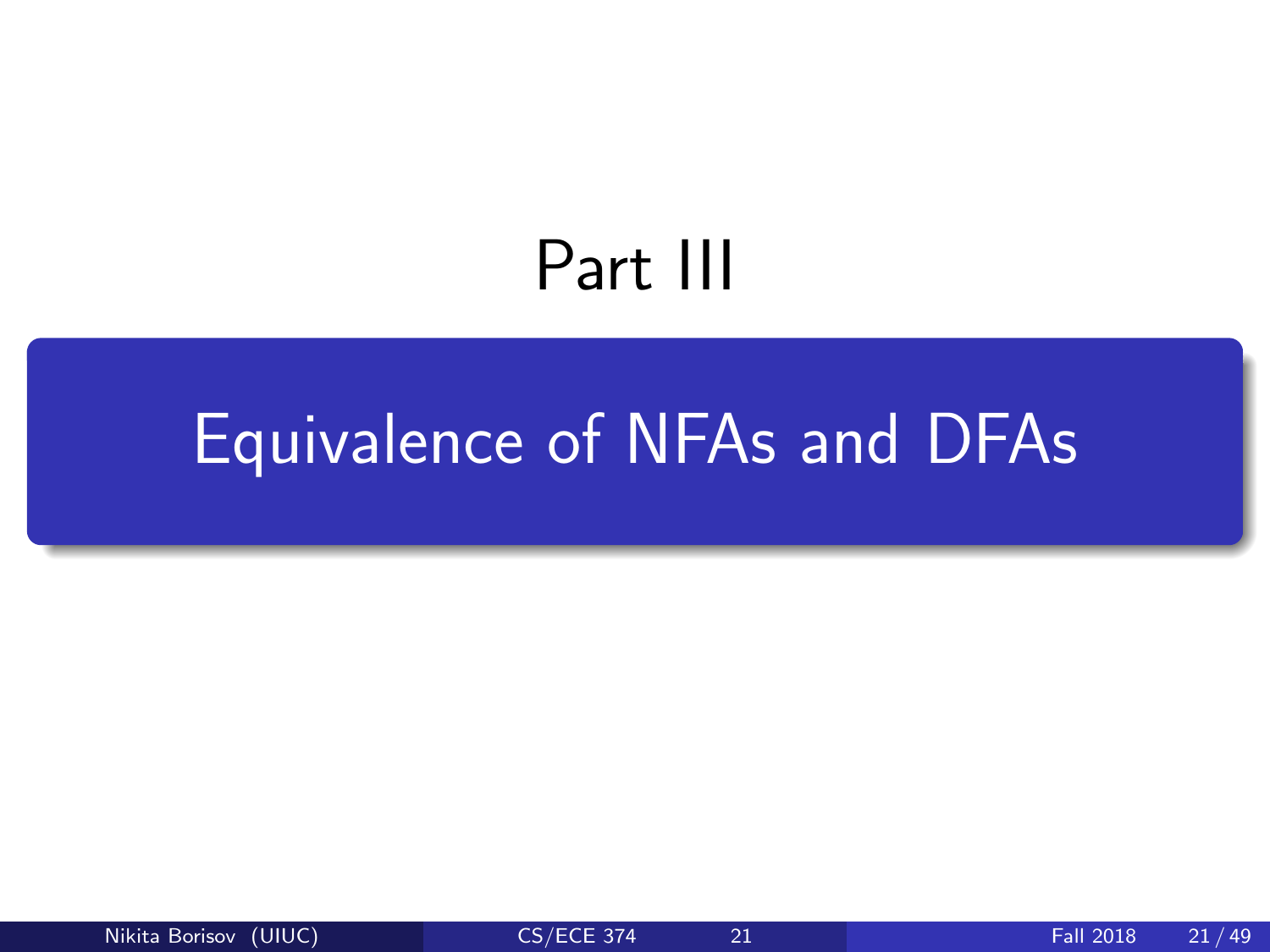# Equivalence of NFAs and DFAs

### Theorem

For every NFA N there is a DFA M such that  $L(M) = L(N)$ .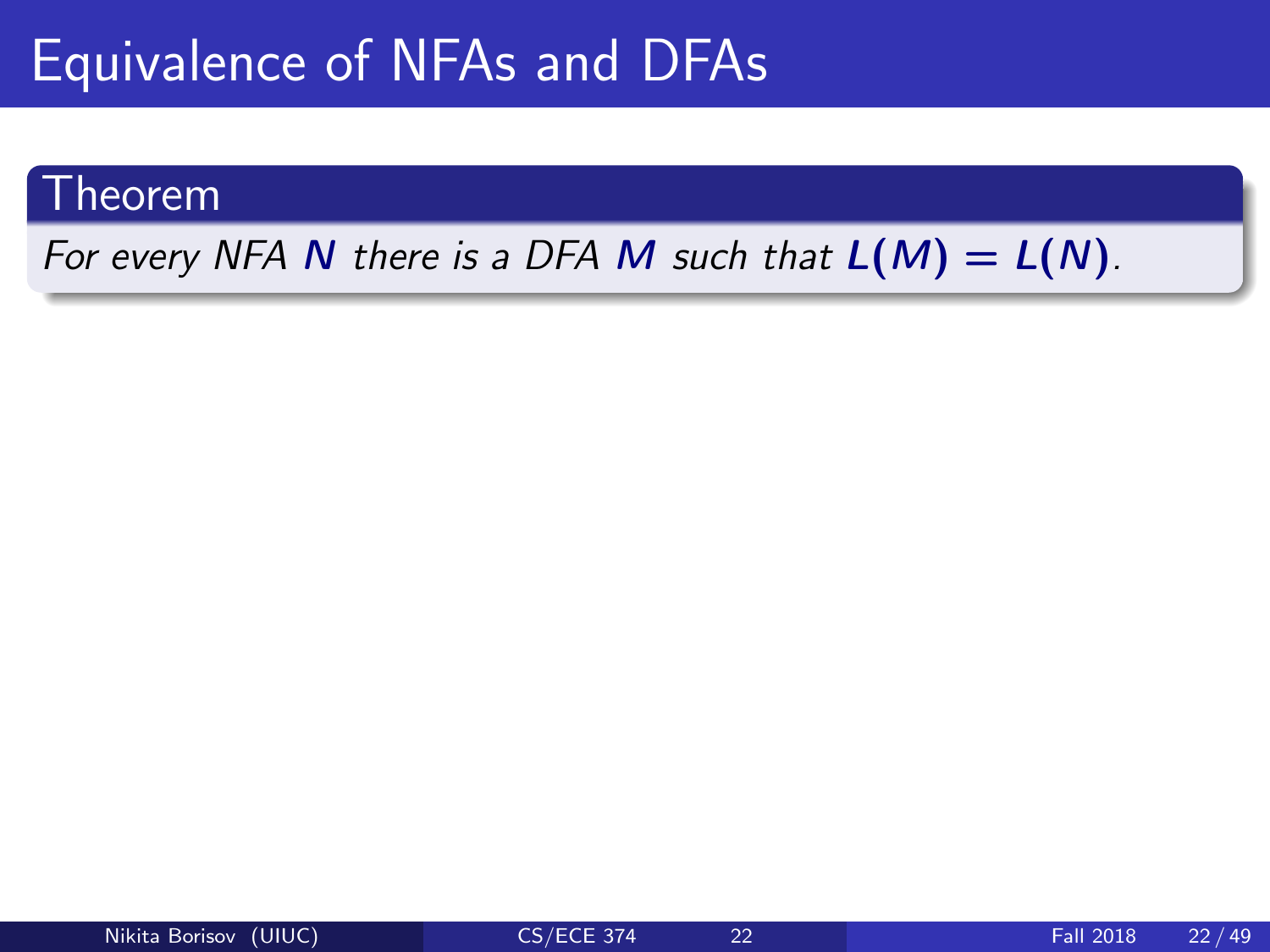# Formal Tuple Notation for NFA

## Definition

A non-deterministic finite automata (NFA)  $N = (Q, \Sigma, \delta, s, A)$  is a five tuple where

- $\bullet$   $\alpha$  is a finite set whose elements are called states,
- $\bullet$   $\Sigma$  is a finite set called the input alphabet,
- $\bullet \ \delta : Q \times \Sigma \cup \{\epsilon\} \rightarrow \mathcal{P}(Q)$  is the transition function (here  $\mathcal{P}(Q)$  is the power set of  $Q$ ),
- $\bullet$  s  $\in$  Q is the start state.
- $\bullet$   $A \subset Q$  is the set of accepting/final states.

 $\delta(q, a)$  for  $a \in \Sigma \cup \{\epsilon\}$  is a susbet of  $Q$  — a set of states.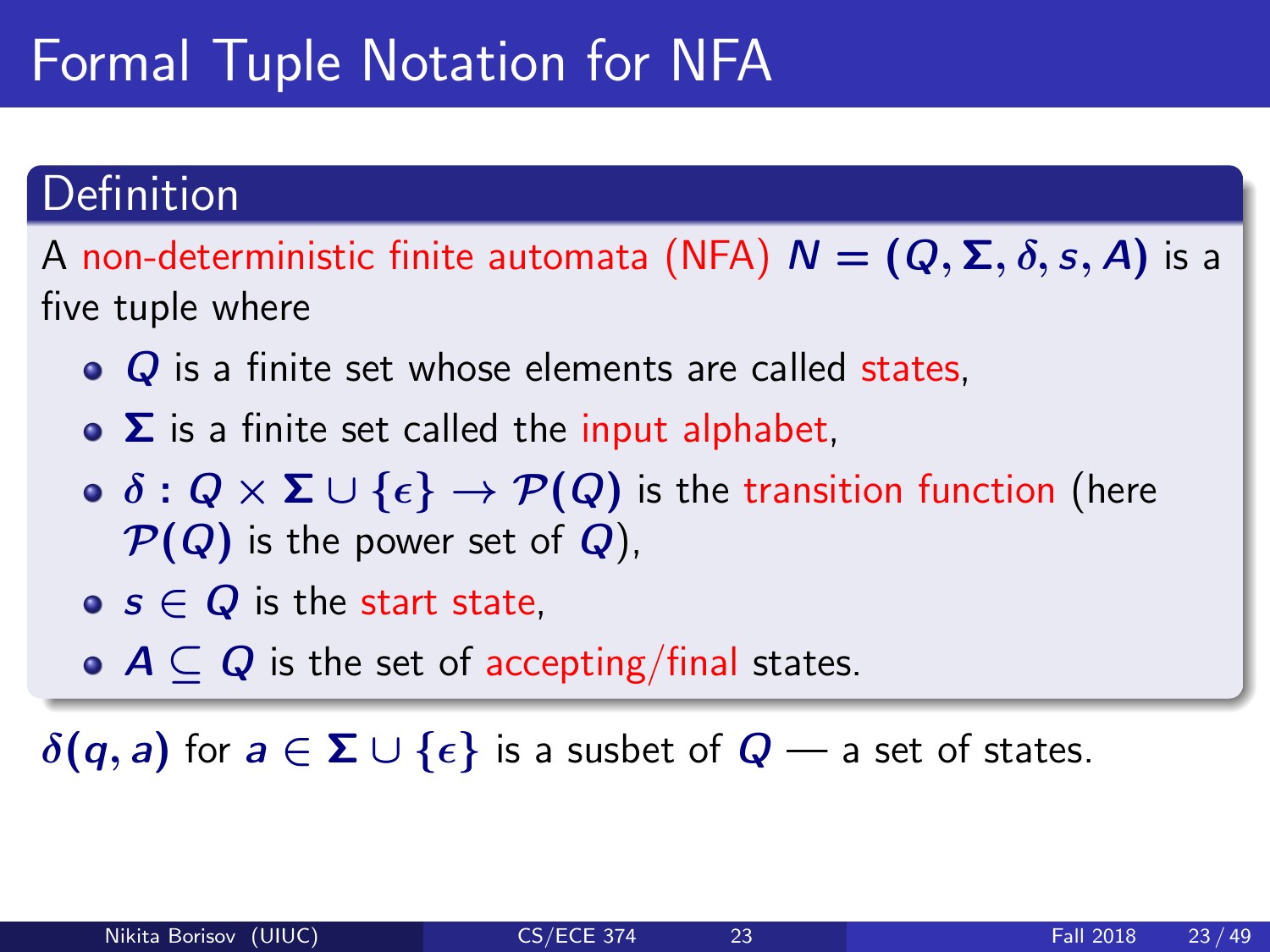# Extending the transition function to strings

## Definition

For NFA  $N = (Q, \Sigma, \delta, s, A)$  and  $q \in Q$  the  $\epsilon$ reach $(q)$  is the set of all states that  $q$  can reach using only  $\epsilon$ -transitions.

## **Definition**

Inductive definition of  $\delta^*: Q \times \mathbf{\Sigma}^* \to \mathcal{P}(Q)$ :

$$
\bullet \text{ if } w = \epsilon, \, \delta^*(q, w) = \epsilon \text{reach}(q)
$$

\n- of 
$$
w = a
$$
 where  $a \in \Sigma$
\n- $\delta^*(q, a) = \bigcup_{p \in \text{erach}(q)} \bigl(\bigcup_{r \in \delta(p, a)} \text{er each}(r)\bigr)$
\n- of  $w = xa$
\n

 $\delta^*(q, w) = \cup_{p \in \delta^*(q, x)} (\cup_{r \in \delta(p, a)} \epsilon$ reach $(r))$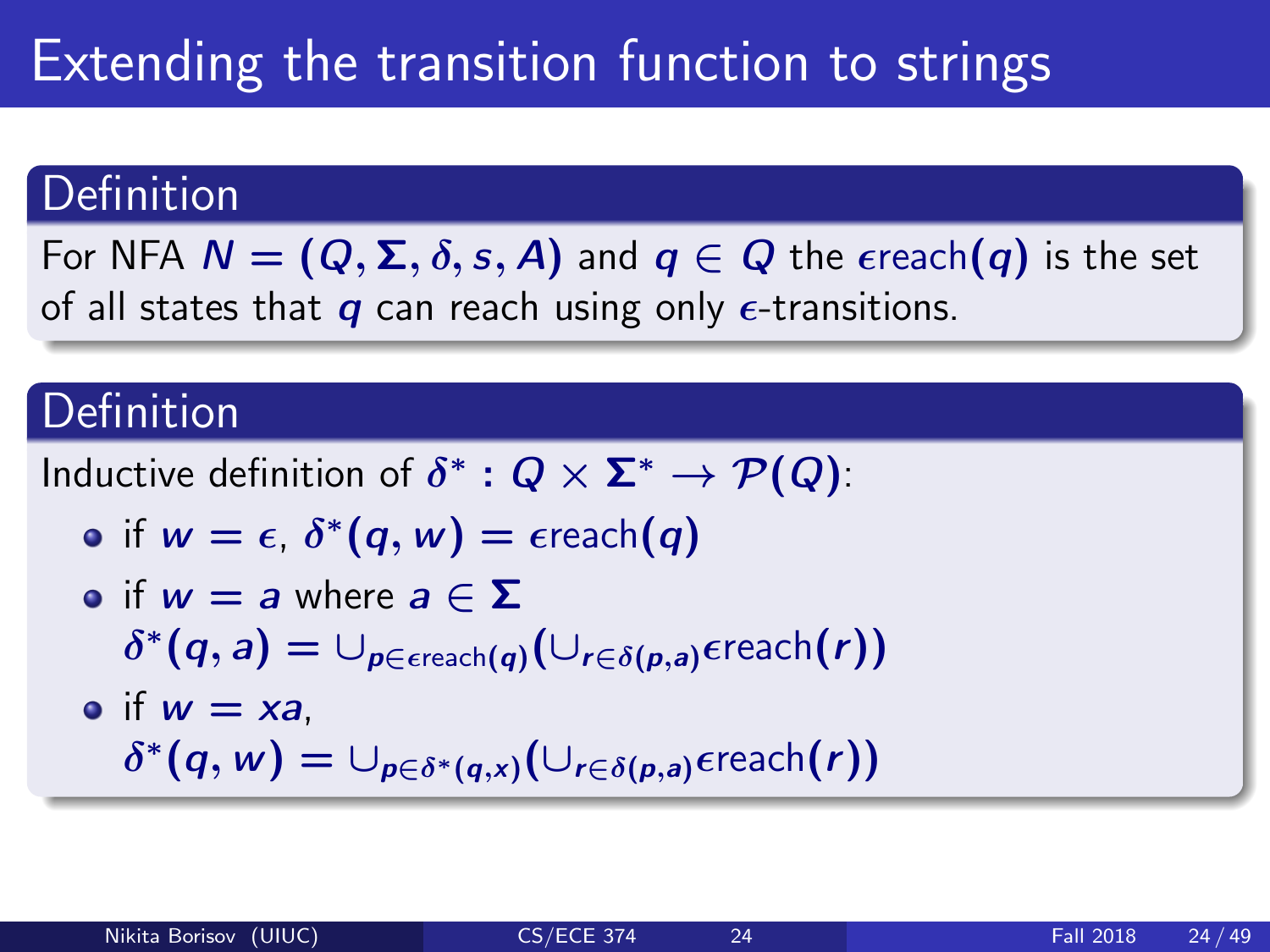# Formal definition of language accepted by N

## Definition

A string  $w$  is accepted by NFA  $N$  if  $\delta^*_{\Lambda}$  $N^*(s, w) \cap A \neq \emptyset$ .

## **Definition**

The language  $L(N)$  accepted by a NFA  $N = (Q, \Sigma, \delta, s, A)$  is

 $\{w \in \Sigma^* \mid \delta^*(s, w) \cap A \neq \emptyset\}.$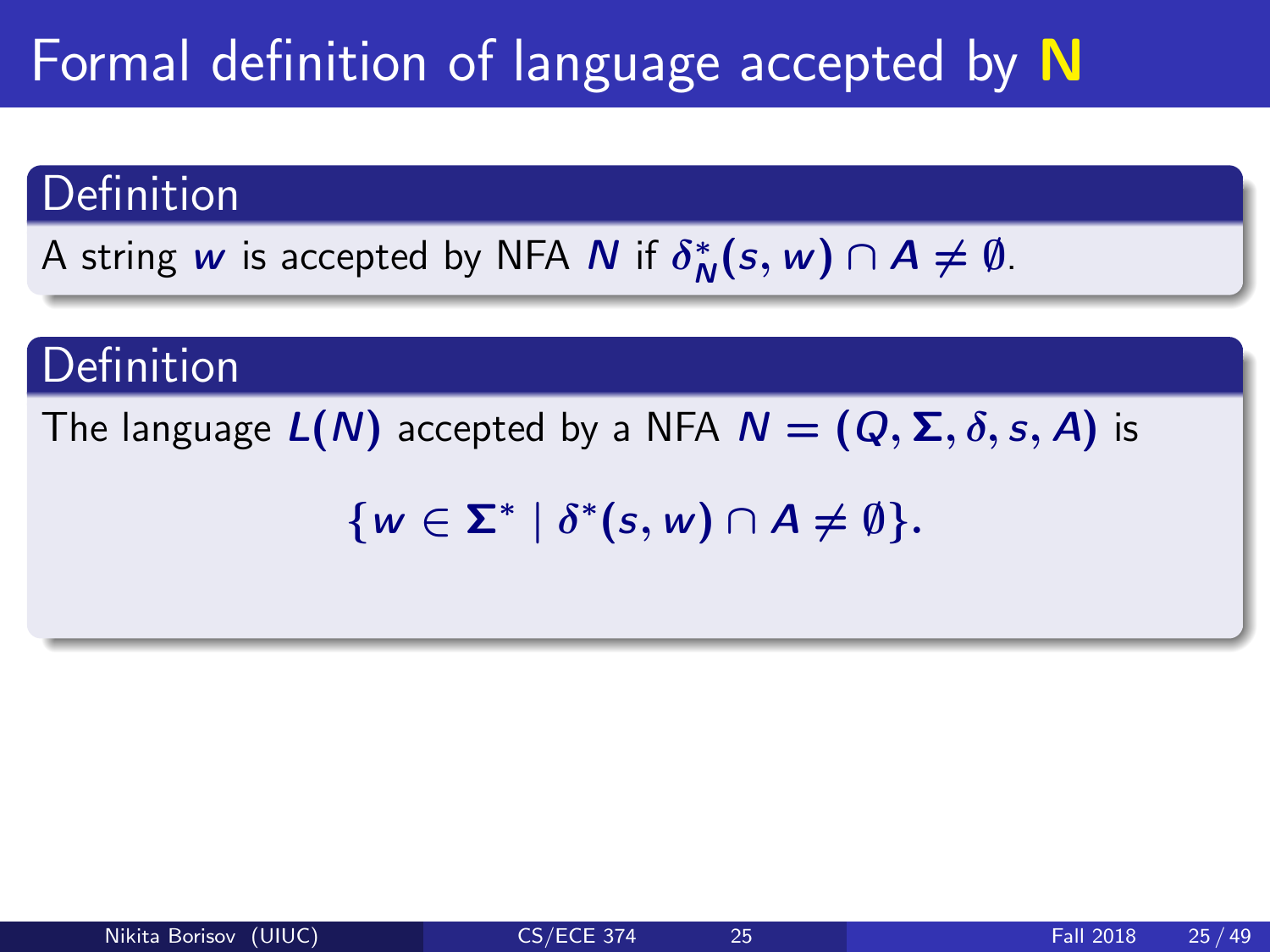- Think of a program with fixed memory that needs to simulate NFA  $N$  on input  $w$ .
- What does it need to store after seeing a prefix  $x$  of  $w$ ?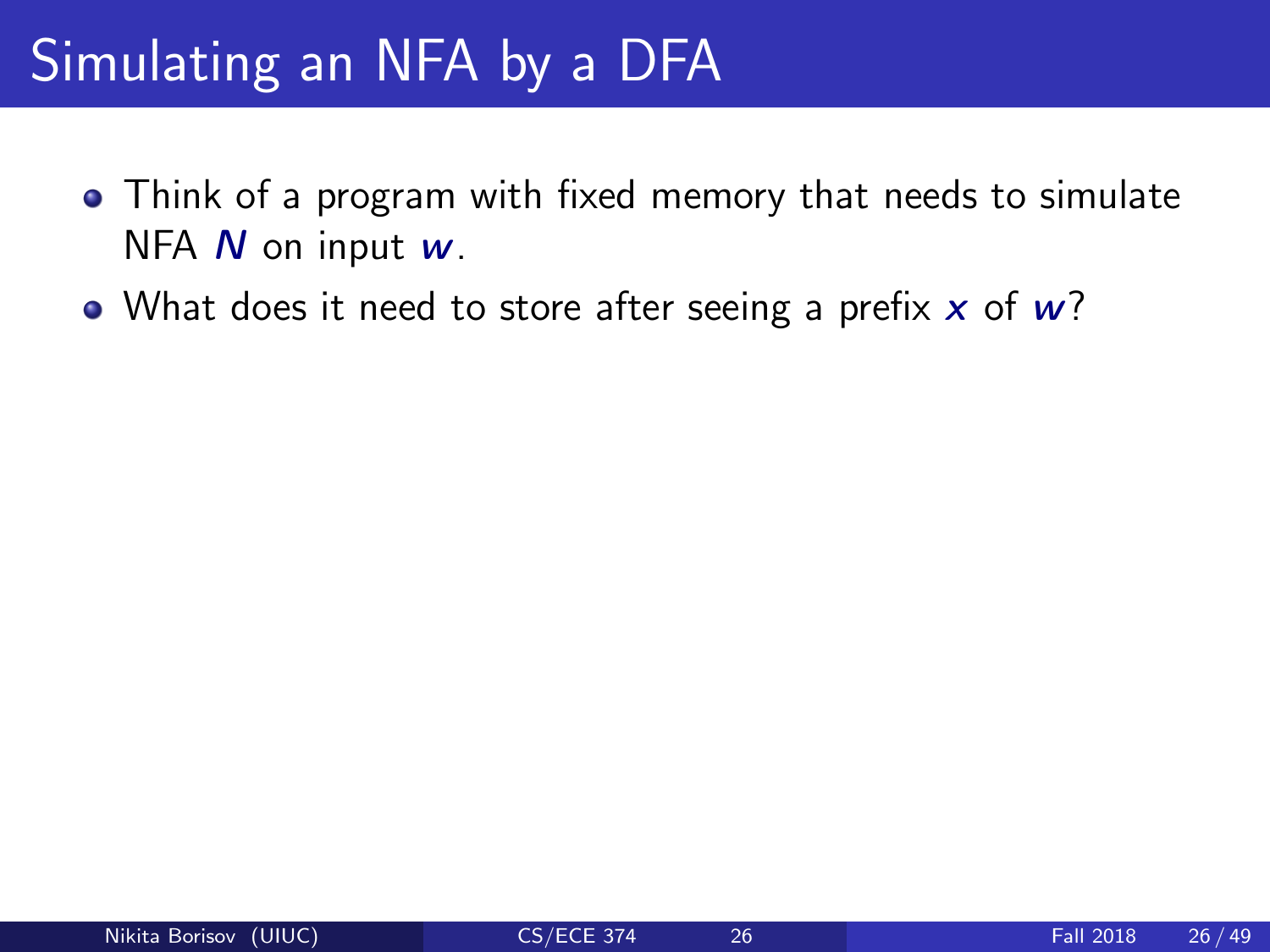- Think of a program with fixed memory that needs to simulate NFA  $N$  on input  $w$ .
- What does it need to store after seeing a prefix  $x$  of  $w$ ?
- It needs to know at least  $\delta^*(s,x)$ , the set of states that  $N$ could be in after reading  $\boldsymbol{x}$
- Is it sufficient?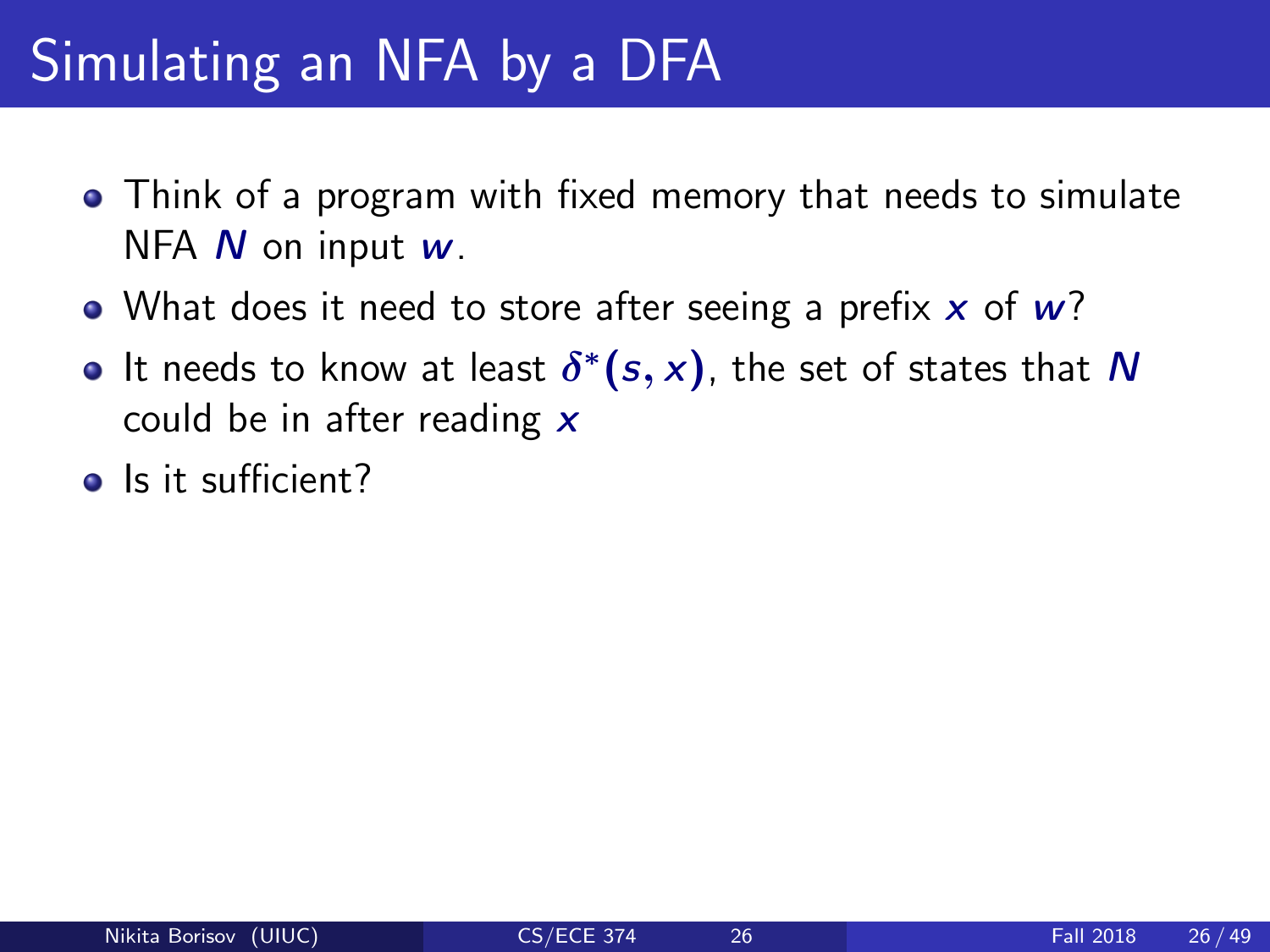- Think of a program with fixed memory that needs to simulate NFA  $N$  on input  $w$ .
- What does it need to store after seeing a prefix  $x$  of  $w$ ?
- It needs to know at least  $\delta^*(s,x)$ , the set of states that  $N$ could be in after reading  $x$
- Is it sufficient? Yes, if it can compute  $\delta^*(s, xa)$  after seeing another symbol  $a$  in the input.
- When should the program accept a string  $w$ ?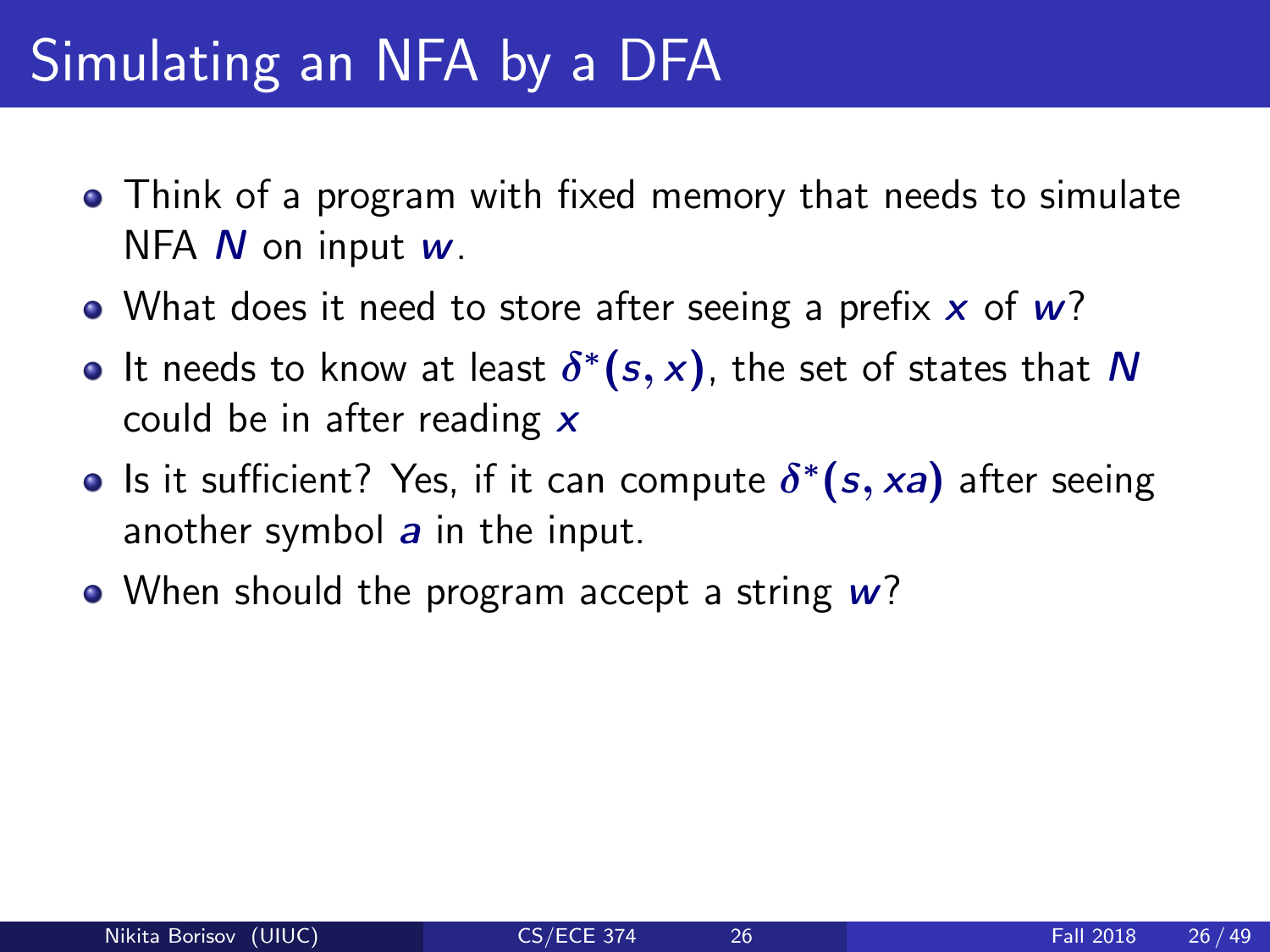- Think of a program with fixed memory that needs to simulate NFA  $N$  on input  $w$ .
- What does it need to store after seeing a prefix  $x$  of  $w$ ?
- It needs to know at least  $\delta^*(s,x)$ , the set of states that  $N$ could be in after reading  $x$
- Is it sufficient? Yes, if it can compute  $\delta^*(s, xa)$  after seeing another symbol  $a$  in the input.
- When should the program accept a string  $w$ ? If  $\delta^*(s, w) \cap A \neq \emptyset$ .

**Key Observation:** A DFA  $M$  that simulates  $N$  should keep in its memory/state the set of states of N

Thus the state space of the DFA should be  $\mathcal{P}(Q)$ .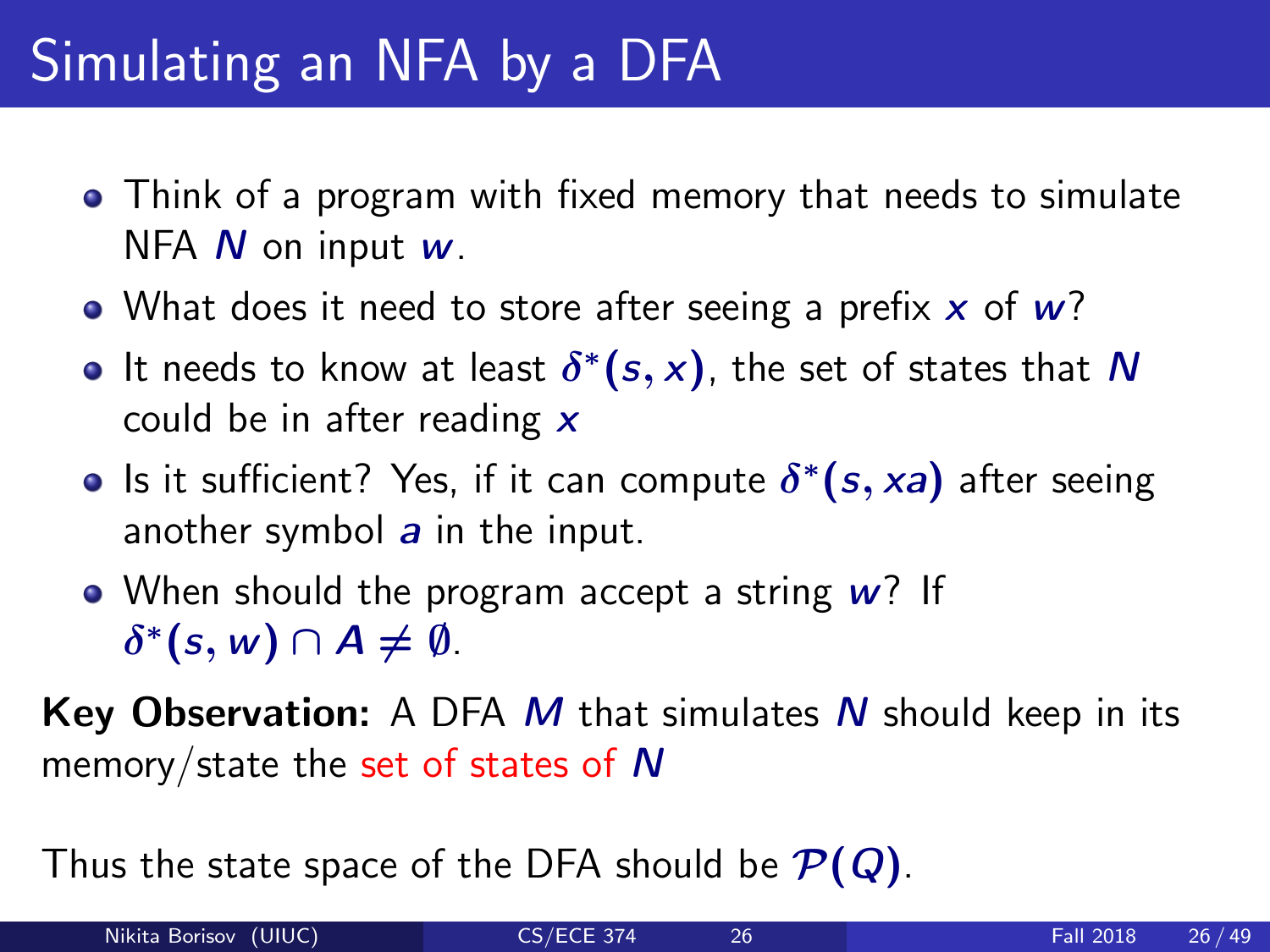NFA  $N = (Q, \Sigma, s, \delta, A)$ . We create a DFA  $M = (Q', \Sigma, \delta', s', A')$  as follows:

 $Q' = \mathcal{P}(Q)$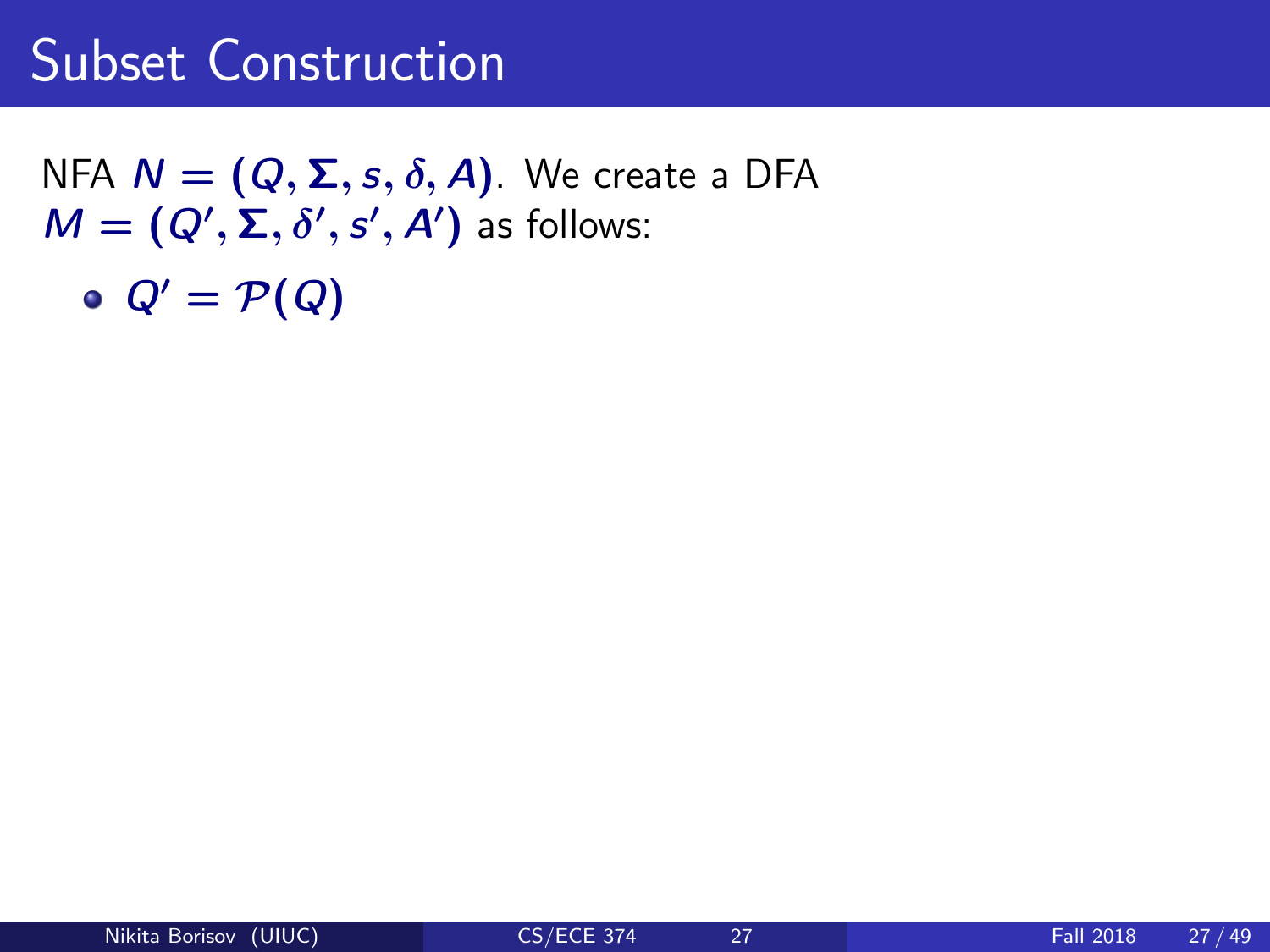NFA  $N = (Q, \Sigma, s, \delta, A)$ . We create a DFA  $M = (Q', \Sigma, \delta', s', A')$  as follows:

- $Q' = \mathcal{P}(Q)$
- $s' = \epsilon$ reach $(s) = \delta^*(s, \epsilon)$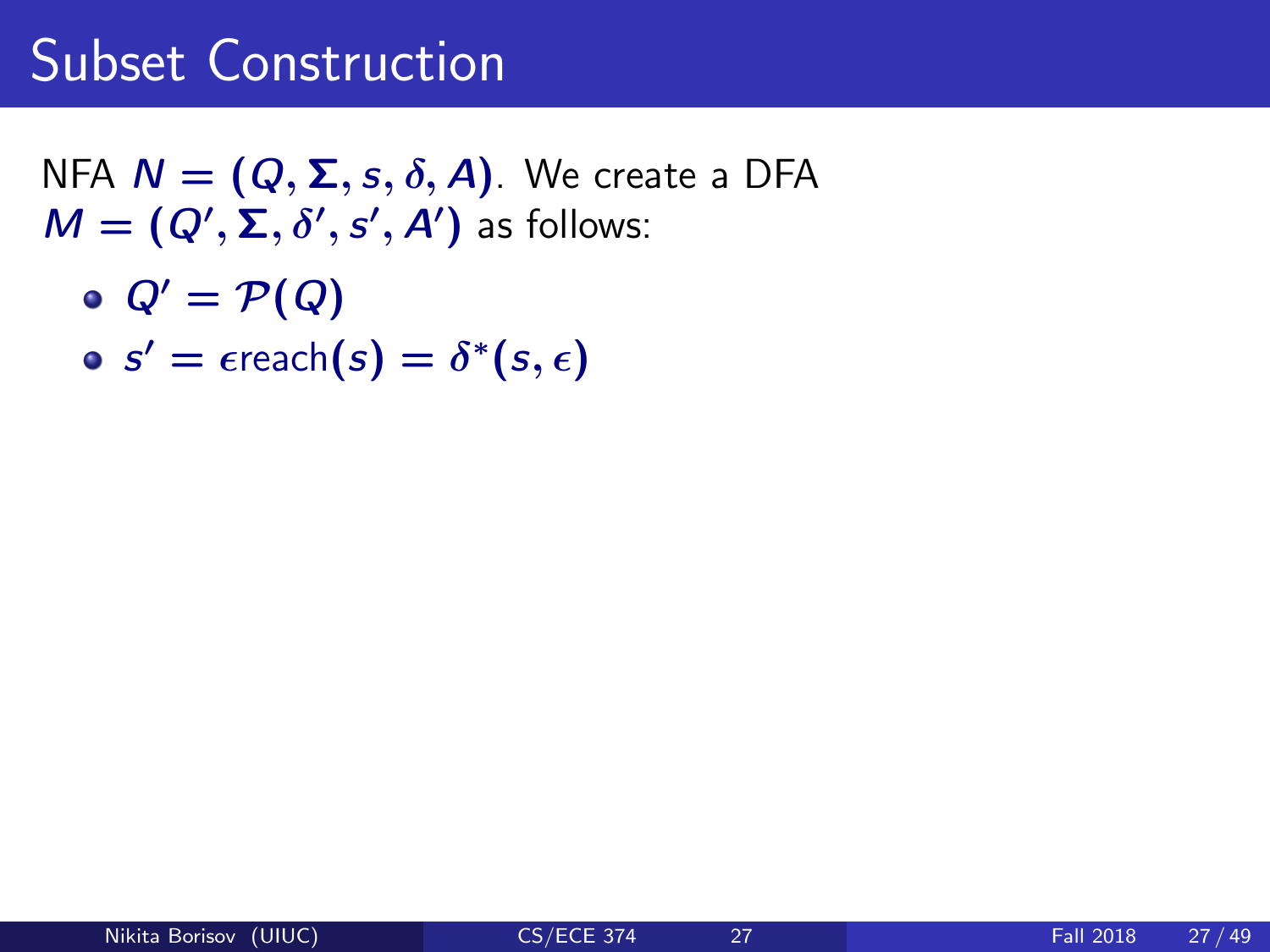NFA  $N = (Q, \Sigma, s, \delta, A)$ . We create a DFA  $M = (Q', \Sigma, \delta', s', A')$  as follows:

- $Q' = \mathcal{P}(Q)$
- $s' = \epsilon$ reach $(s) = \delta^*(s, \epsilon)$
- $\bullet$  A' = {X  $\subset$  Q | X  $\cap$  A  $\neq$  0}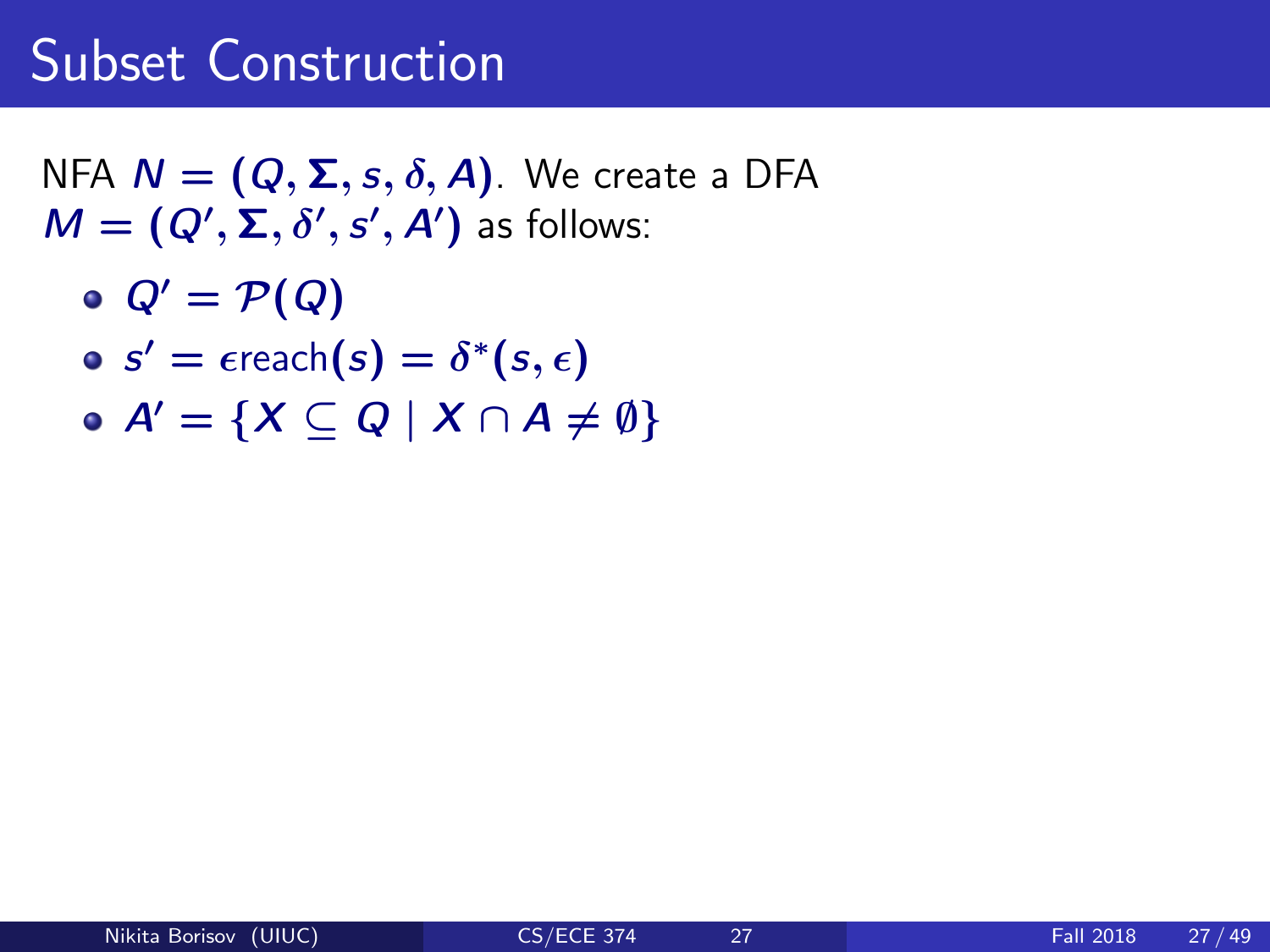NFA  $N = (Q, \Sigma, s, \delta, A)$ . We create a DFA  $M = (Q', \Sigma, \delta', s', A')$  as follows:

- $Q' = \mathcal{P}(Q)$
- $s' = \epsilon$ reach $(s) = \delta^*(s, \epsilon)$
- $\bullet A' = \{X \subseteq Q \mid X \cap A \neq \emptyset\}$
- $\delta^\prime(\overline{X},\overline{a})=\cup_{\overline{q}\in X}\delta^*(\overline{q},\overline{a})$  for each  $X\subseteq Q$ ,  $\overline{a}\in\Sigma$ .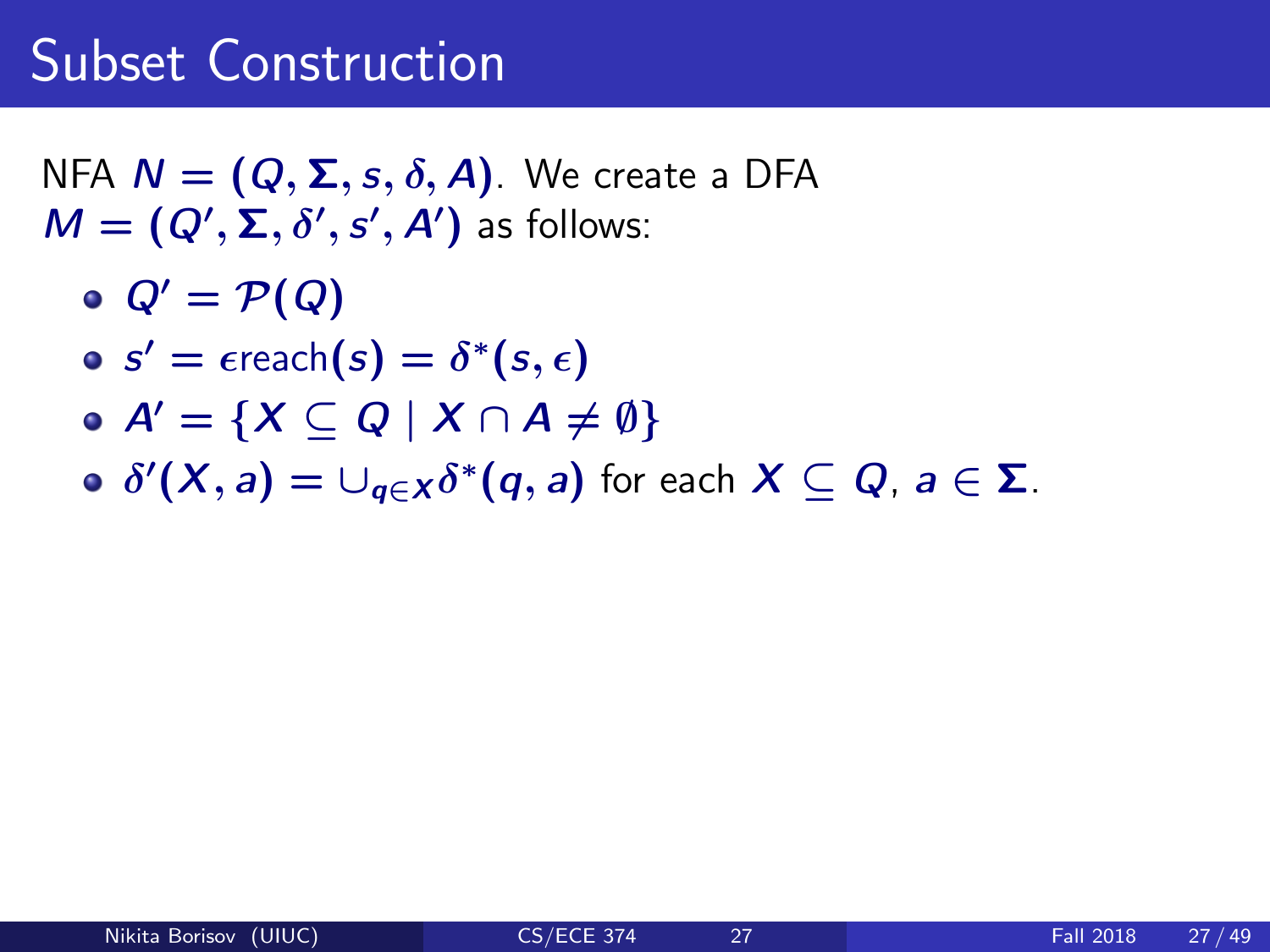# Example

## No  $\epsilon$ -transitions



 ${\overline{\phantom{a}}}$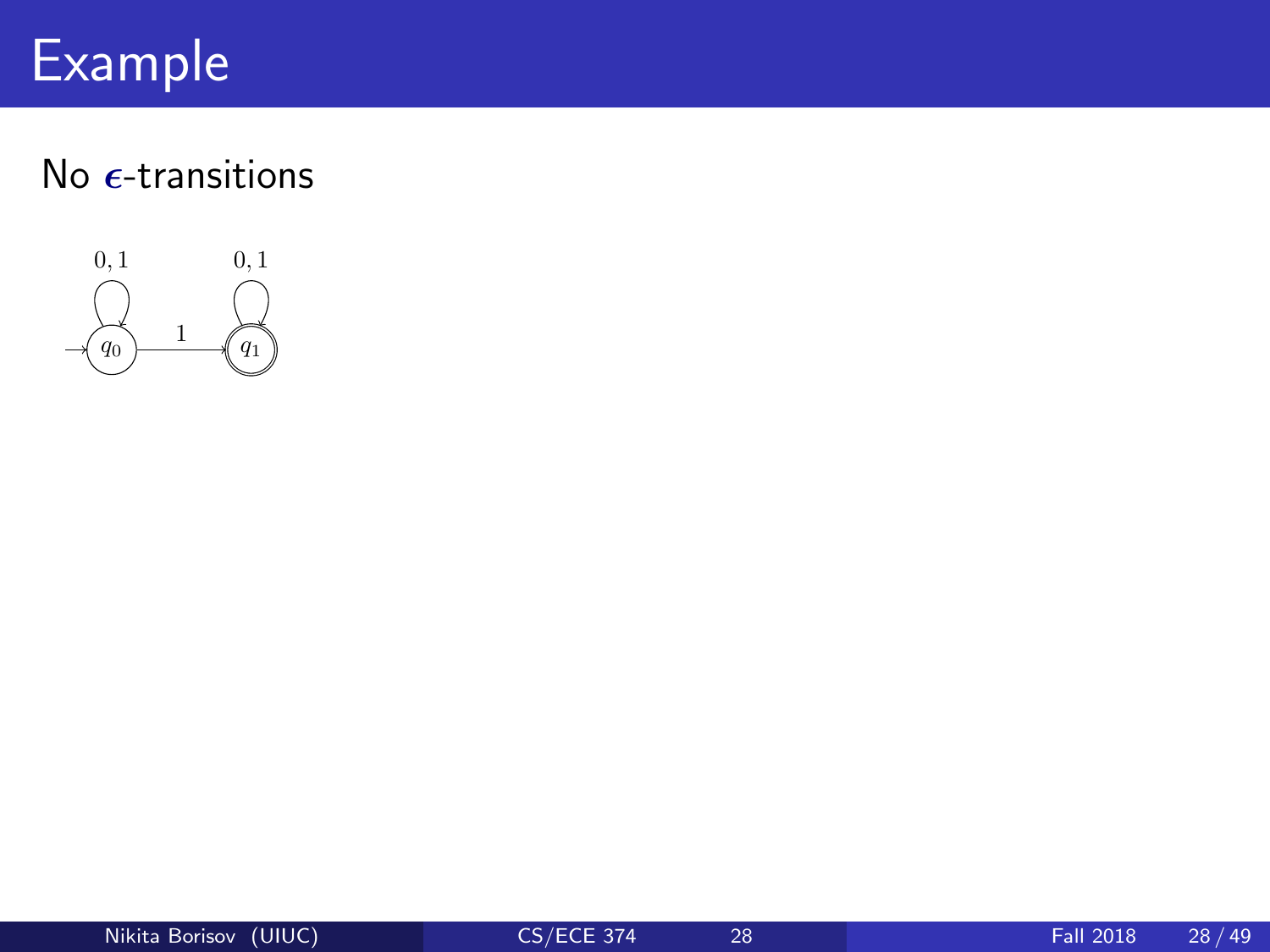#### $\mathsf{Example} \quad \Box$ • <sup>0</sup>  $\overline{\mathcal{L}}_{\rm{max}}$

No  $\epsilon$ -transitions



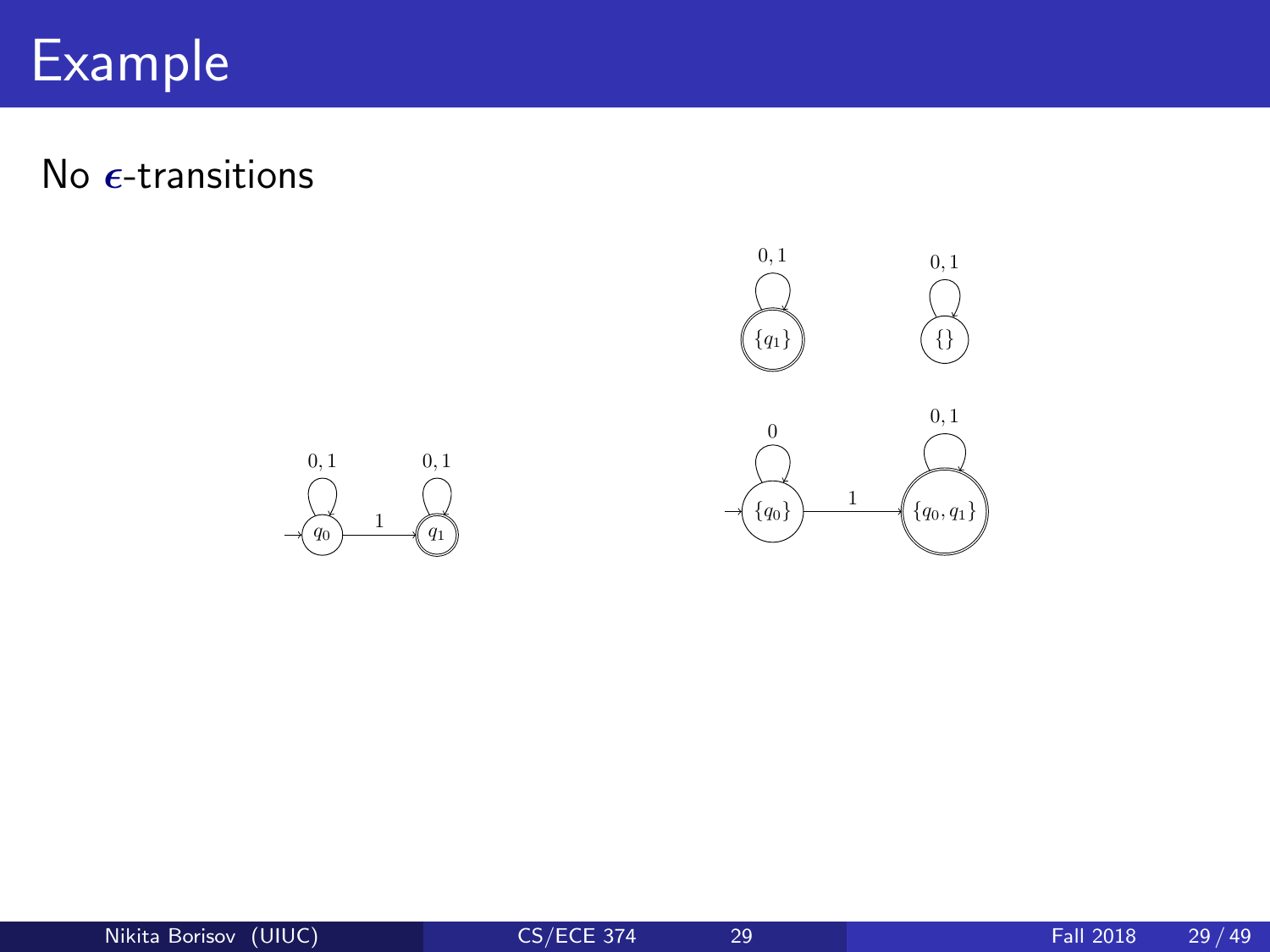#### Incremental construction  $2.02$ . While there are states with missing transitions creating the missing transitions creating any new states creating  $\sim$ that maybe needed.

Only build states reachable from  $s' = \epsilon$ reach $(s)$  the start state of  $M$ 





 $\delta'(X, a) = \cup_{q \in X} \delta^*(q, a)$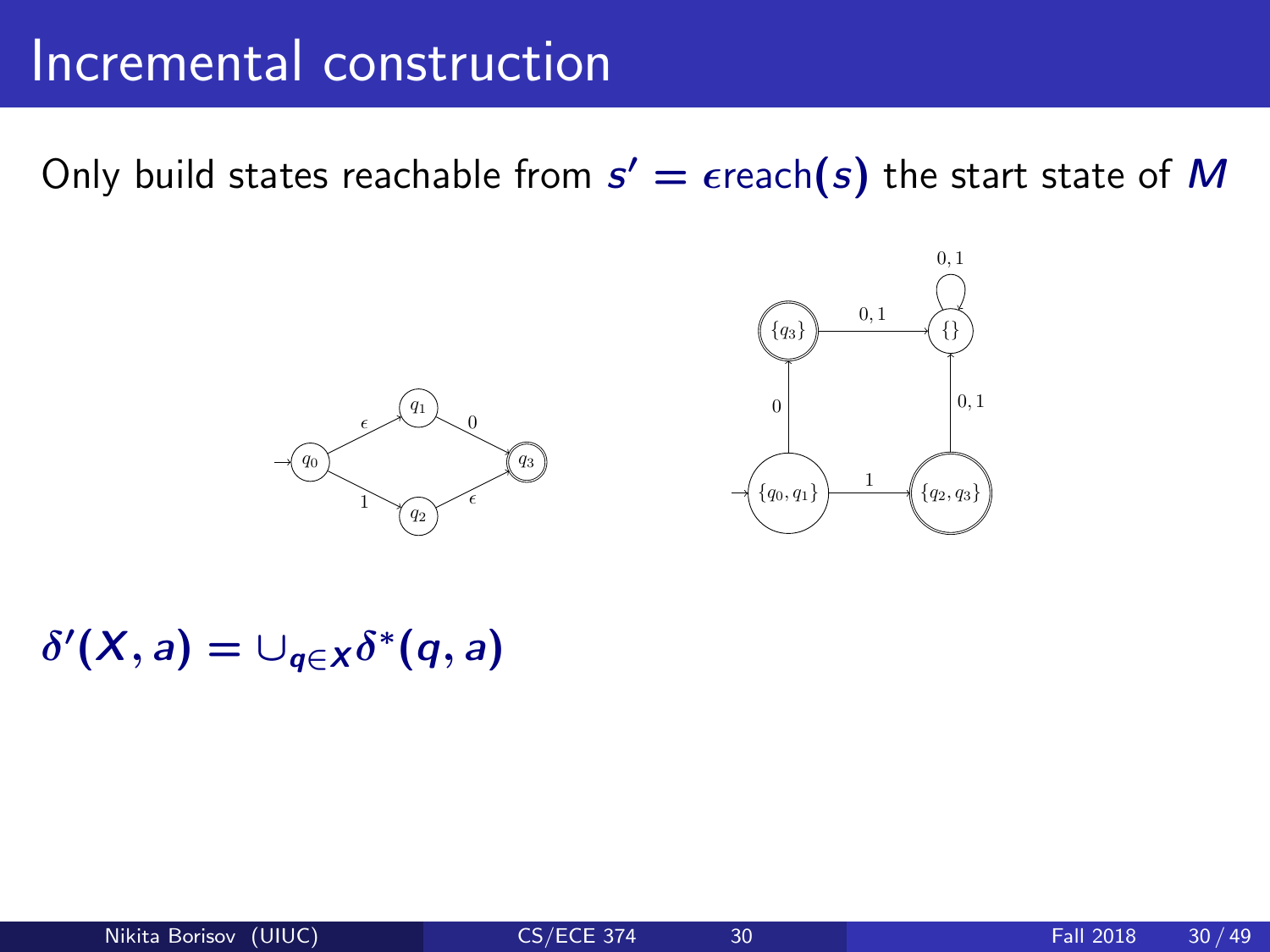## Incremental algorithm

- Build M beginning with start state  $s' == \epsilon$ reach(s)
- For each existing state  $X \subseteq Q$  consider each  $a \in \Sigma$  and calculate the state  $\bm{\mathsf{Y}}=\delta'(\bm{\mathsf{X}},a)=\cup_{\bm{q}\in\bm{\mathsf{X}}}\delta^*(\bm{q},a)$  and add a transition.
- $\bullet$  If Y is a new state add it to reachable states that need to explored.

To compute  $\delta^*(\bm{q},\bm{a})$  - set of all states reached from  $\bm{q}$  on string  $\bm{a}$ 

- Compute  $X = \epsilon$ reach $(q)$
- Compute  $Y = \bigcup_{p \in X} \delta(p, a)$
- Compute  $Z = \epsilon$ reach $(Y) = \bigcup_{r \in Y} \epsilon$ reach $(r)$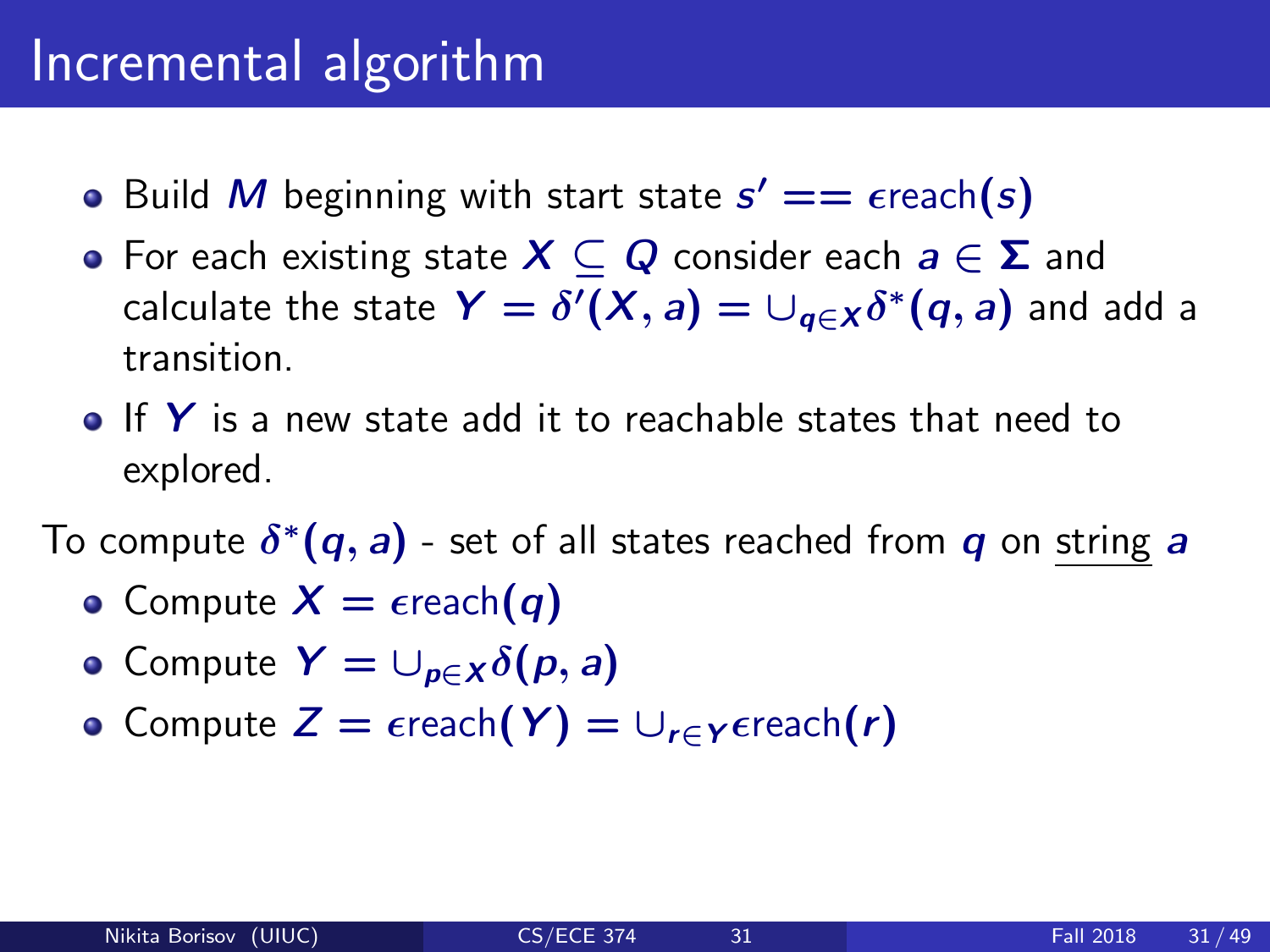## Proof of Correctness

## Theorem

Let  $N = (Q, \Sigma, s, \delta, A)$  be a NFA and let  $M = (Q', \Sigma, \delta', s', A')$ be a DFA constructed from N via the subset construction. Then  $L(N) = L(M)$ .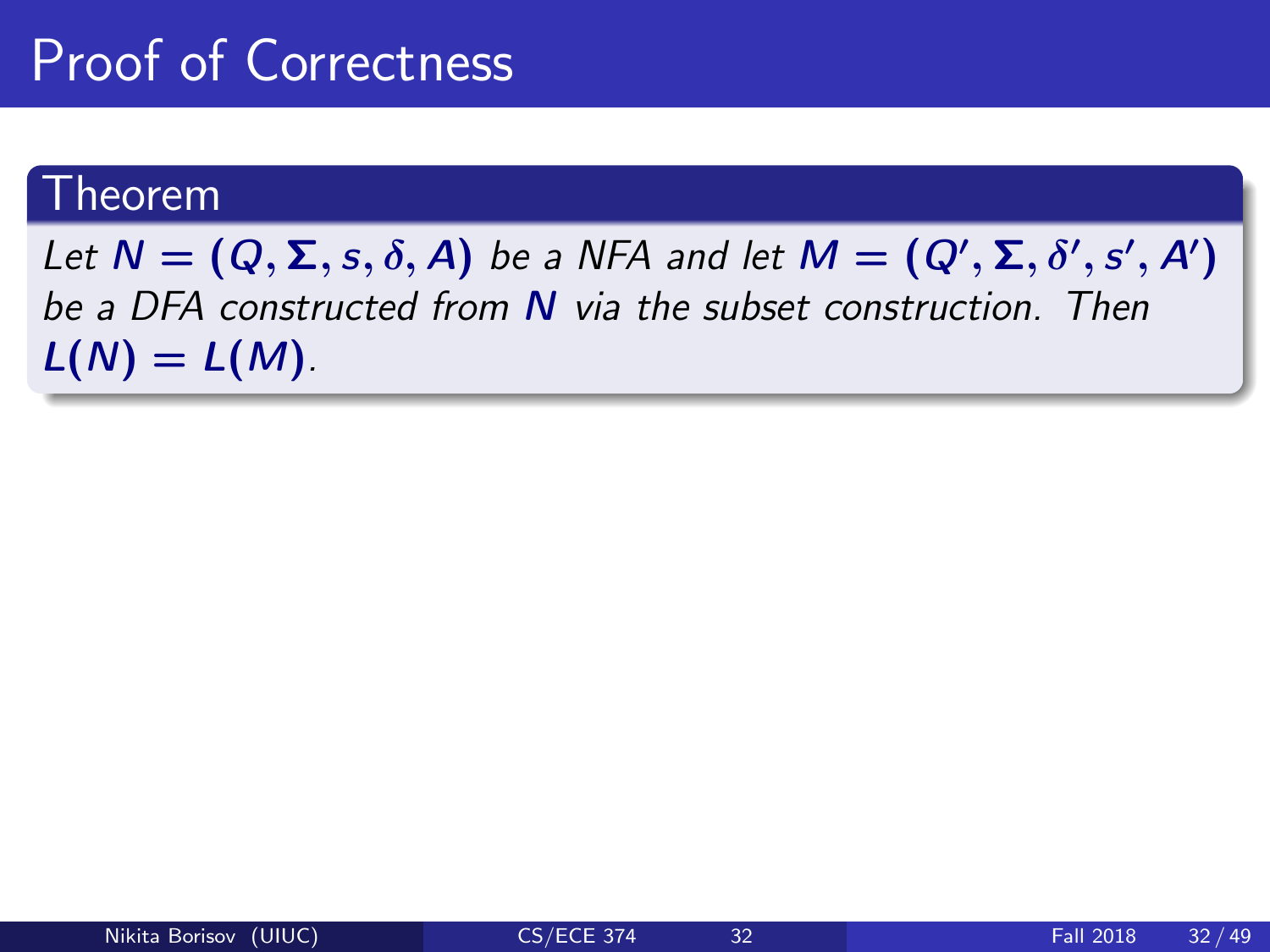# Proof of Correctness

## Theorem

Let  $N = (Q, \Sigma, s, \delta, A)$  be a NFA and let  $M = (Q', \Sigma, \delta', s', A')$ be a DFA constructed from N via the subset construction. Then  $L(N) = L(M)$ .

Stronger claim:

## Lemma

For every string  $w$ ,  $\delta_{\Lambda}^*$  $N^*(s, w) = \delta_M^*(s', w).$ 

Proof by induction on  $|\mathbf{w}|$ .

Base case: 
$$
w = \epsilon
$$
.

\n $\delta_N^*(s, \epsilon) = \epsilon \text{reach}(s)$ .

\n $\delta_M^*(s', \epsilon) = s' = \epsilon \text{reach}(s)$  by definition of  $s'$ .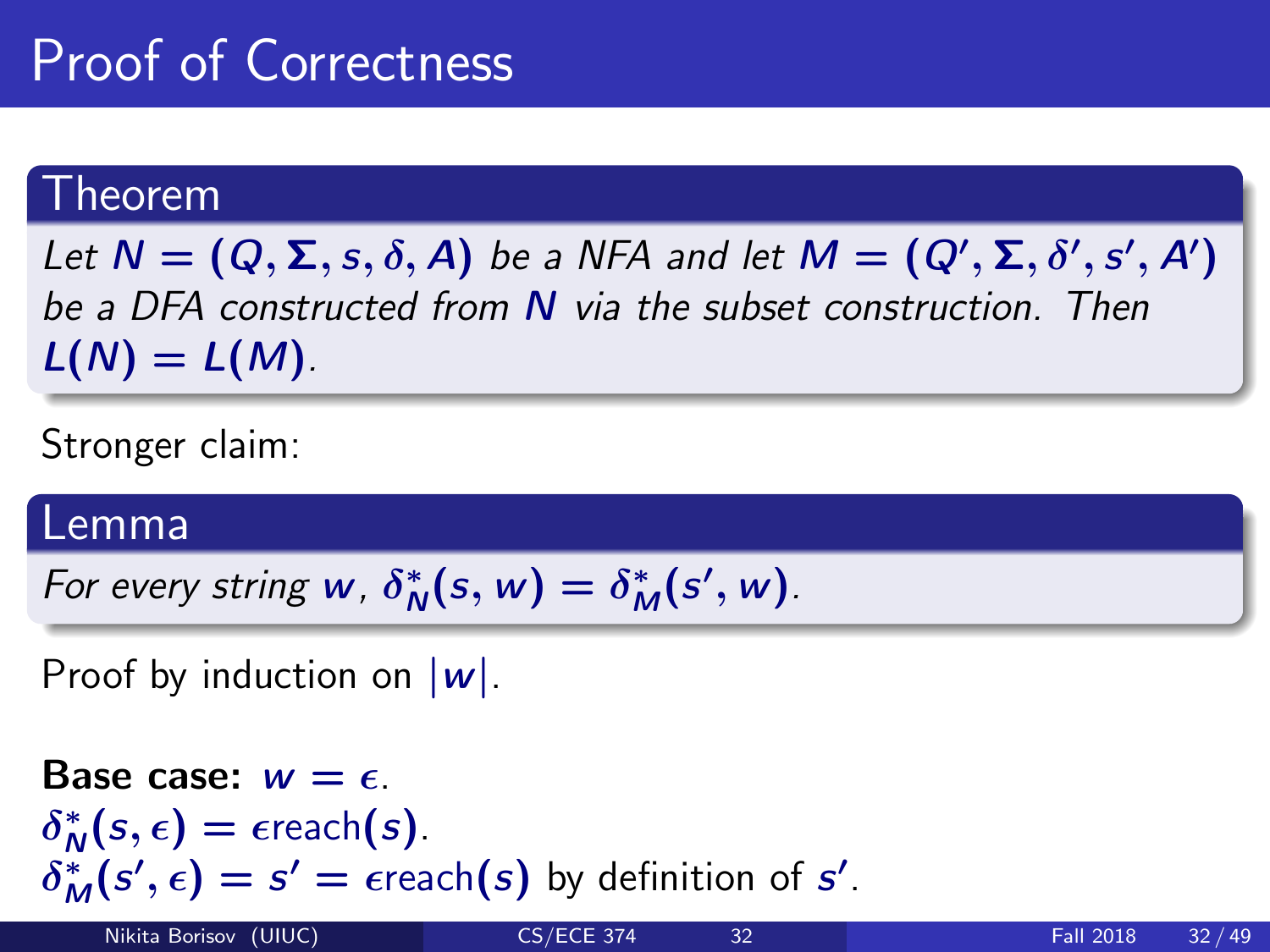## Lemma

For every string 
$$
w
$$
,  $\delta^*_N(s, w) = \delta^*_M(s', w)$ .

**Inductive step:**  $w = xa$  (Note: suffix definition of strings)  $\delta^*_{\Lambda}$  $\psi_N^*(s, xa) = \cup_{p \in \delta_N^*(s, x)} \delta_N^*$  $_{\mathsf{N}}^*(\rho,a)$  by inductive defn of  $\delta^*_\mathsf{N}$ N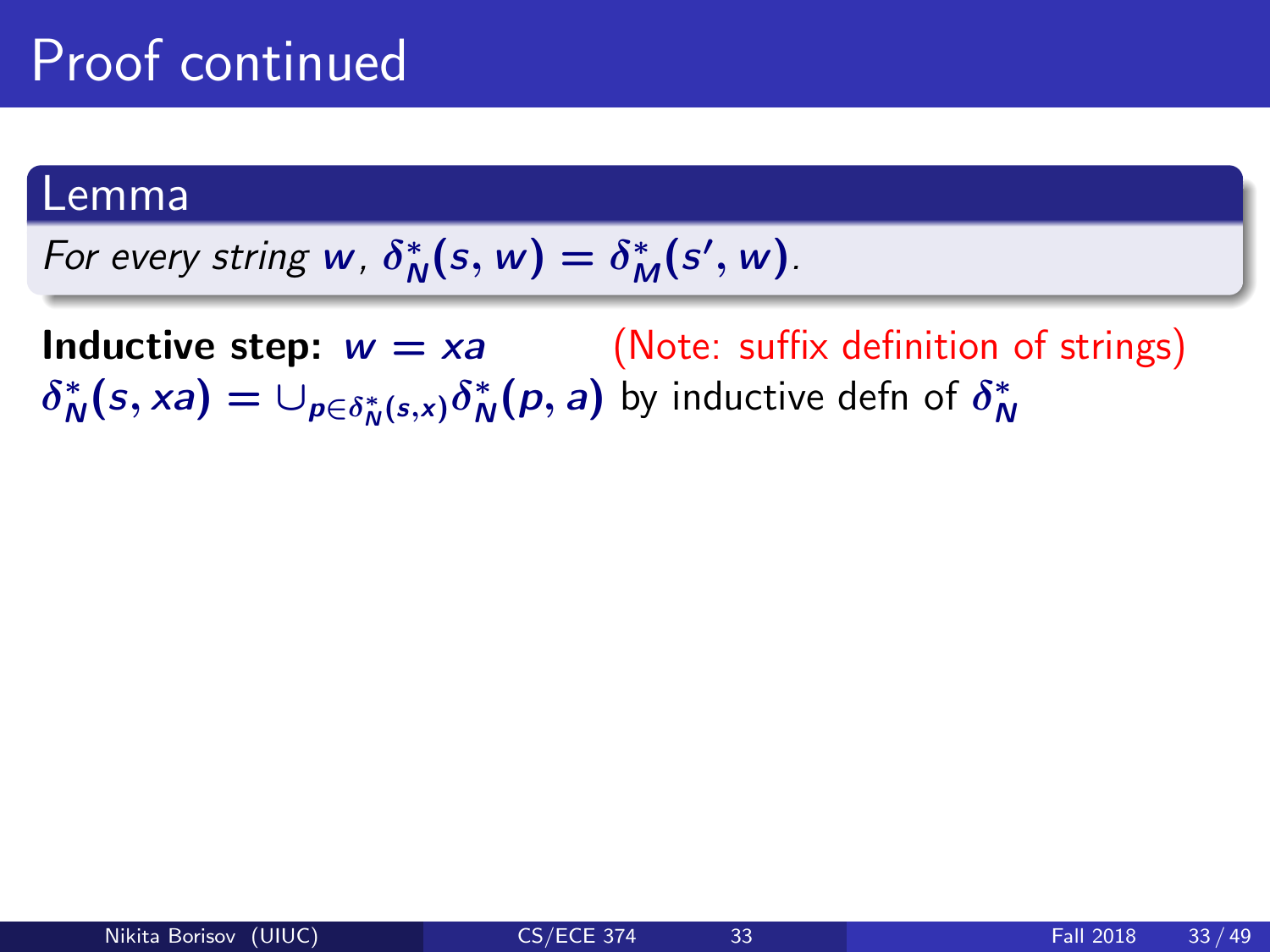### Lemma

For every string  $w$ ,  $\delta^*_{\Lambda}$  $N^*(s, w) = \delta^*_M(s', w).$ 

**Inductive step:**  $w = xa$  (Note: suffix definition of strings)  $\delta^*_{\Lambda}$  $\psi_N^*(s, xa) = \cup_{p \in \delta_N^*(s, x)} \delta_N^*$  $\delta_M^N(s', xa) = \delta_M(\delta_M^*(s', x), a)$  by inductive defn of  $\delta_M^*$  $_{\mathsf{N}}^{\ast}(\rho,a)$  by inductive defn of  $\delta_{\mathsf{N}}^{\ast}$ N M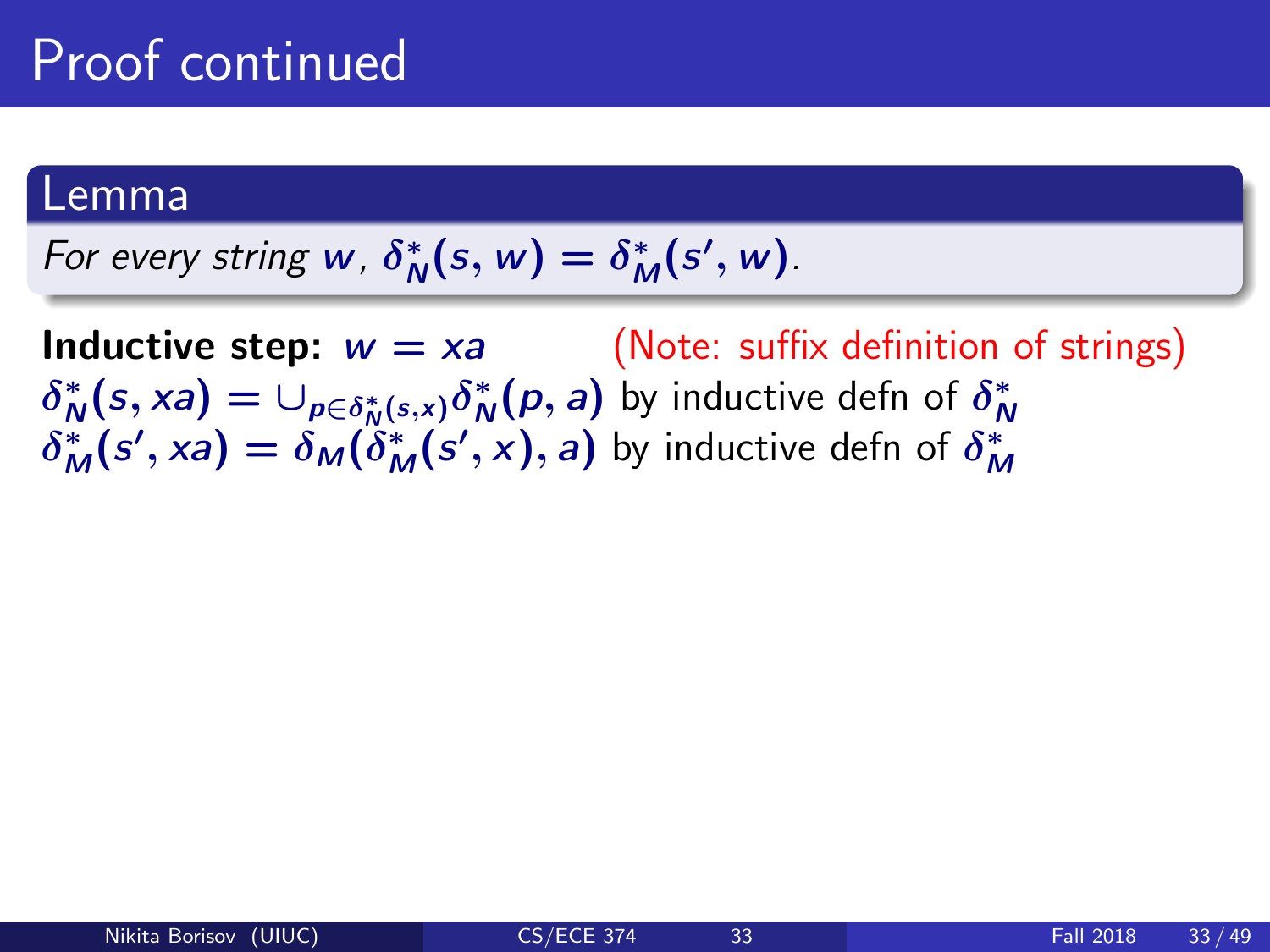### Lemma

For every string  $w$ ,  $\delta^*_{\Lambda}$  $N^*(s, w) = \delta^*_M(s', w).$ 

**Inductive step:**  $w = xa$  (Note: suffix definition of strings)  $\delta^*_{\Lambda}$  $\mathcal{L}_{N}^{*}(s,xa) = \cup_{p\in \delta_{N}^{*}(s,x)}\delta_{N}^{*}$  $_{\mathsf{N}}^{\ast}(\rho,a)$  by inductive defn of  $\delta_{\mathsf{N}}^{\ast}$ N  $\delta_M^*(s', xa) = \delta_M(\delta_M^*(s', x), a)$  by inductive defn of  $\delta_M^*$ M

By inductive hypothesis:  $Y = \delta_N^*$  $N^*(s, x) = \delta_M^*(s, x)$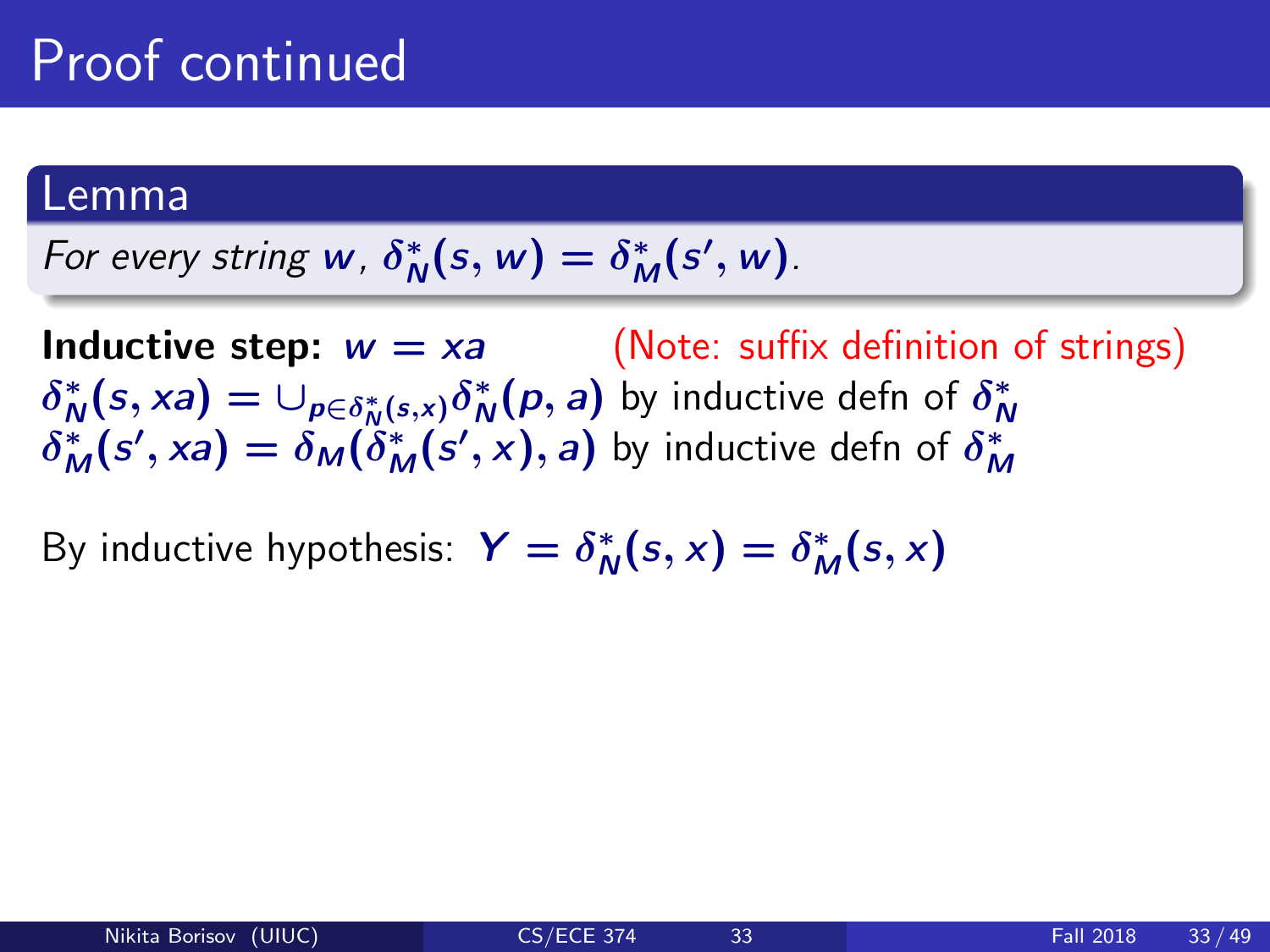### Lemma

For every string  $w$ ,  $\delta^*_{\Lambda}$  $N^*(s, w) = \delta^*_M(s', w).$ 

**Inductive step:**  $w = xa$  (Note: suffix definition of strings)  $\delta^*_{\Lambda}$  $\psi_N^*(s, xa) = \cup_{p \in \delta_N^*(s, x)} \delta_N^*$  $\delta_M^N(s', xa) = \delta_M(\delta_M^*(s', x), a)$  by inductive defn of  $\delta_M^*$  $_{\mathsf{N}}^{\ast}(\rho,a)$  by inductive defn of  $\delta_{\mathsf{N}}^{\ast}$ N M

By inductive hypothesis:  $Y = \delta_N^*$  $N^*(s, x) = \delta_M^*(s, x)$ 

Thus  $\delta^*_\mathsf{A}$  $\chi_N^*(s, xa) = \cup_{p \in Y} \delta_N^*$  $N^*(p, a) = \delta_M(Y, a)$  by definition of  $\delta_M$ .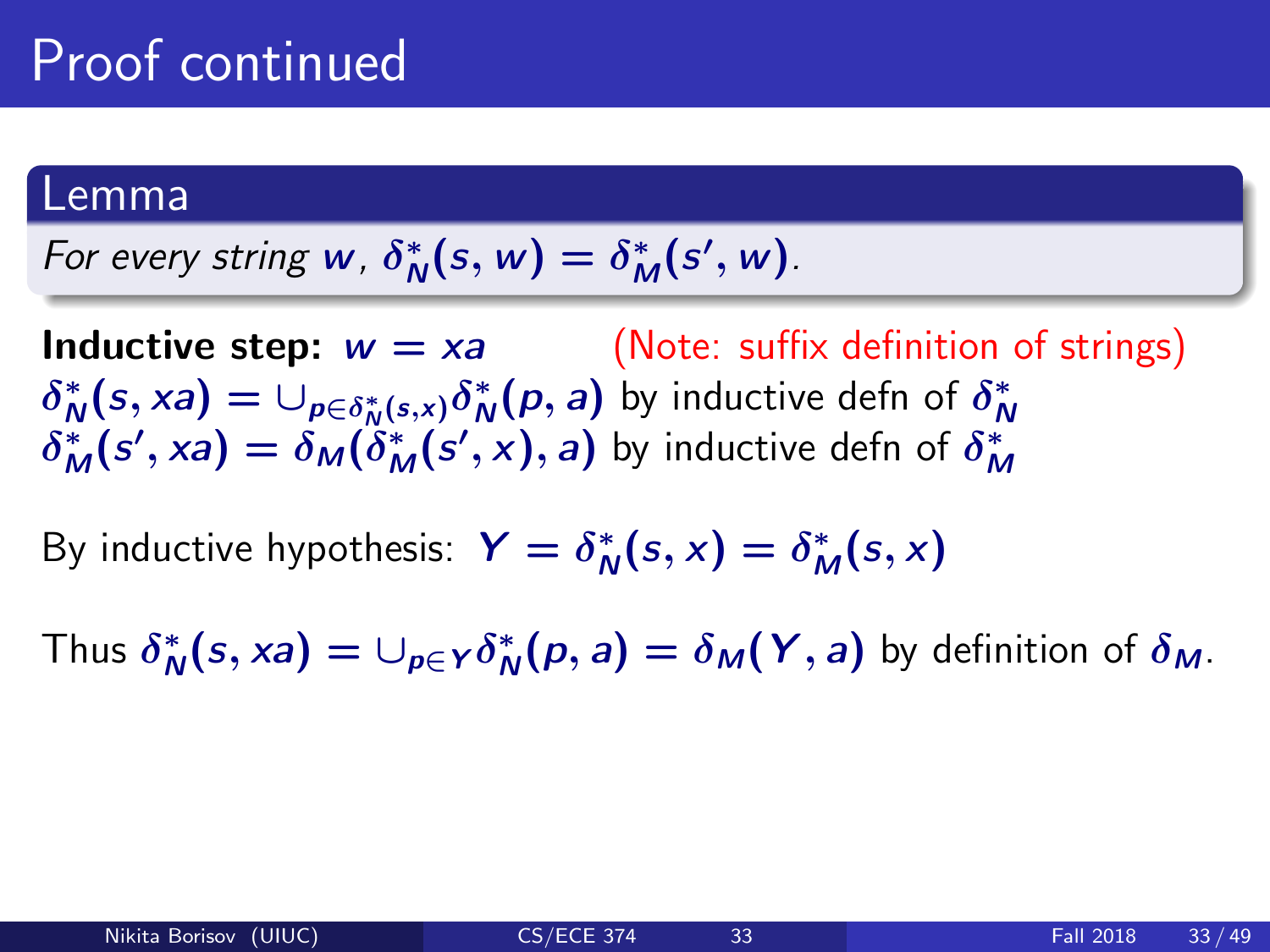### Lemma

For every string 
$$
w
$$
,  $\delta^*_{N}(s, w) = \delta^*_{M}(s', w)$ .

**Inductive step:**  $w = xa$  (Note: suffix definition of strings)  $\delta^*_{\Lambda}$  $\psi_N^*(s, xa) = \cup_{p \in \delta_N^*(s, x)} \delta_N^*$  $\delta_M^N(s', xa) = \delta_M(\delta_M^*(s', x), a)$  by inductive defn of  $\delta_M^*$  $_{\mathsf{N}}^{\ast}(\rho,a)$  by inductive defn of  $\delta_{\mathsf{N}}^{\ast}$ N M

By inductive hypothesis:  $Y = \delta_N^*$  $N^*(s, x) = \delta_M^*(s, x)$ 

Thus  $\delta^*_\mathsf{A}$  $\chi_N^*(s, xa) = \cup_{p \in Y} \delta_N^*$  $N^*(p, a) = \delta_M(Y, a)$  by definition of  $\delta_M$ .

Therefore,

 $\delta^*_{\Lambda}$  $N_0^*(s, xa) = \delta_M(Y, a) = \delta_M(\delta_M^*(s', x), a) = \delta_M^*(s', xa)$ which is what we need.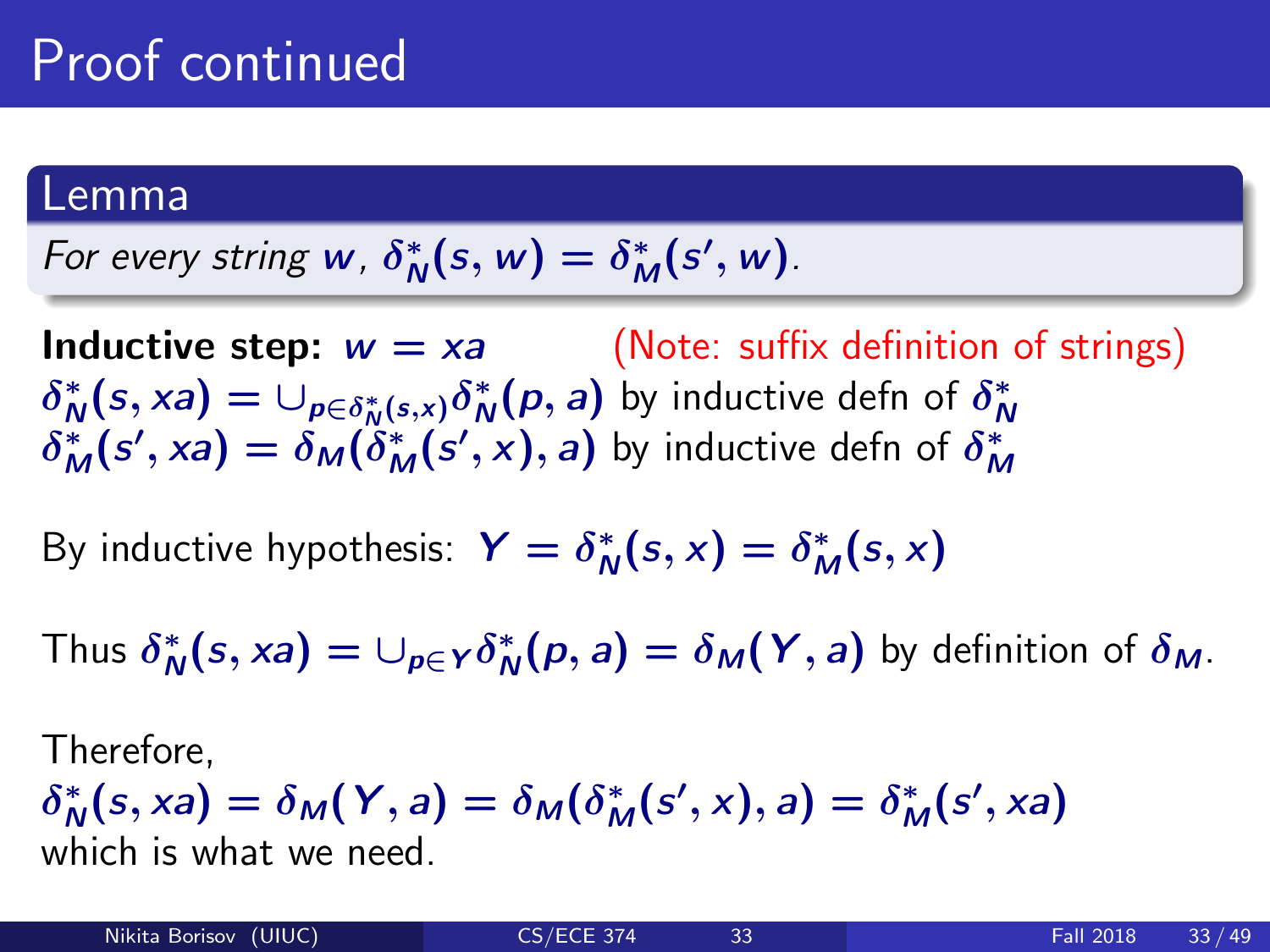# Part IV

# <span id="page-55-0"></span>[Closure Properties of Regular](#page-55-0) [Languages](#page-55-0)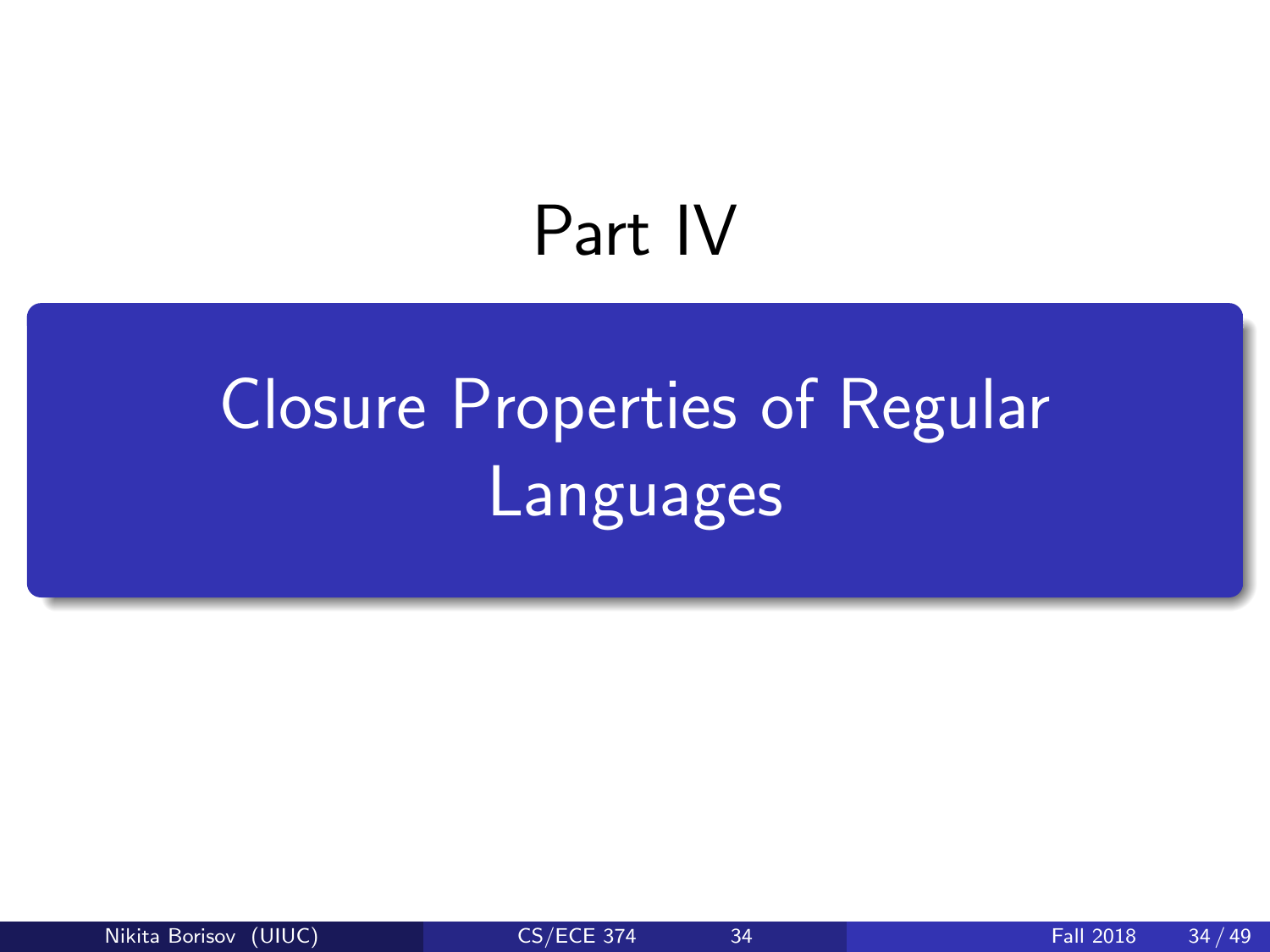# Regular Languages

Regular languages have three different characterizations

- Inductive definition via base cases and closure under union, concatenation and Kleene star
- Languages accepted by DFAs
- Languages accepted by NFAs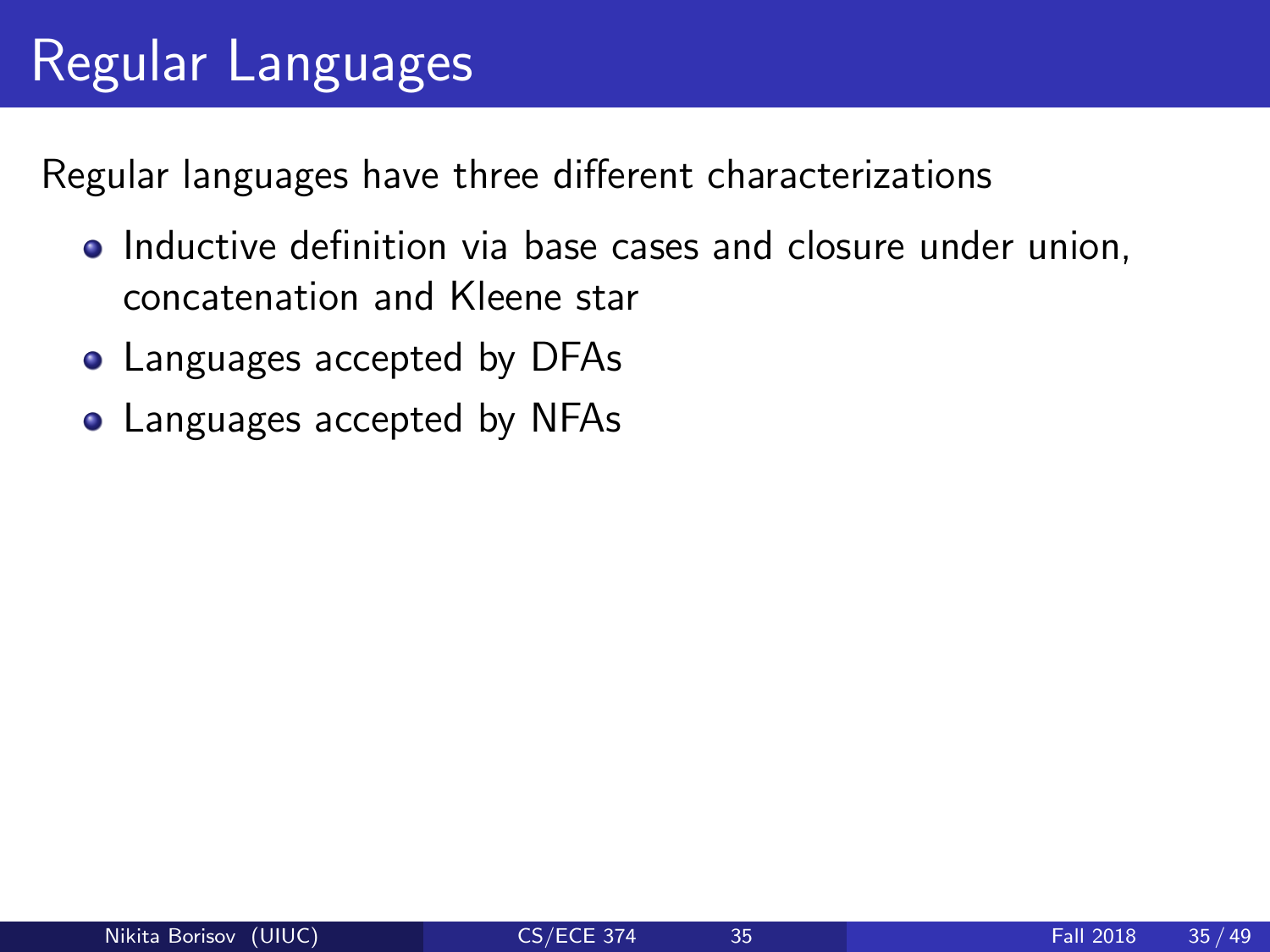# Regular Languages

Regular languages have three different characterizations

- Inductive definition via base cases and closure under union, concatenation and Kleene star
- Languages accepted by DFAs
- Languages accepted by NFAs

Regular language closed under many operations:

- union, concatenation, Kleene star via inductive definition or NFAs
- **•** complement, union, intersection via DFAs
- **•** homomorphism, inverse homomorphism, reverse,  $\ldots$

Different representations allow for flexibility in proofs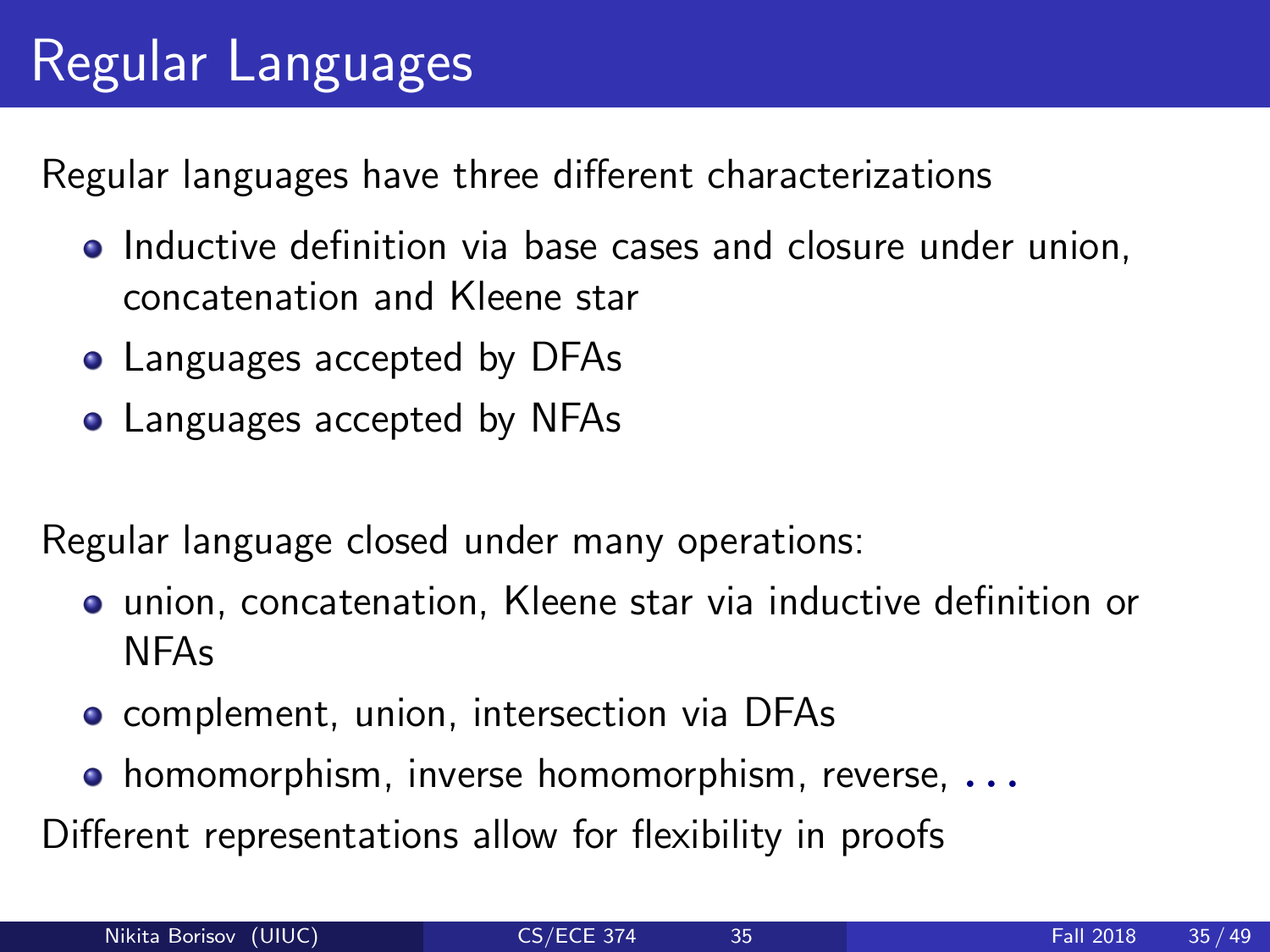# Examples: PREFIX and SUFFIX

Let  $L$  be a language over  $\Sigma$ .

## **Definition**

$$
PREFIX(L)=\{w \mid wx \in L, x \in \Sigma^*\}
$$

## **Definition**

```
SUFFIX(L) = \{w \mid xw \in L, x \in \Sigma^*\}
```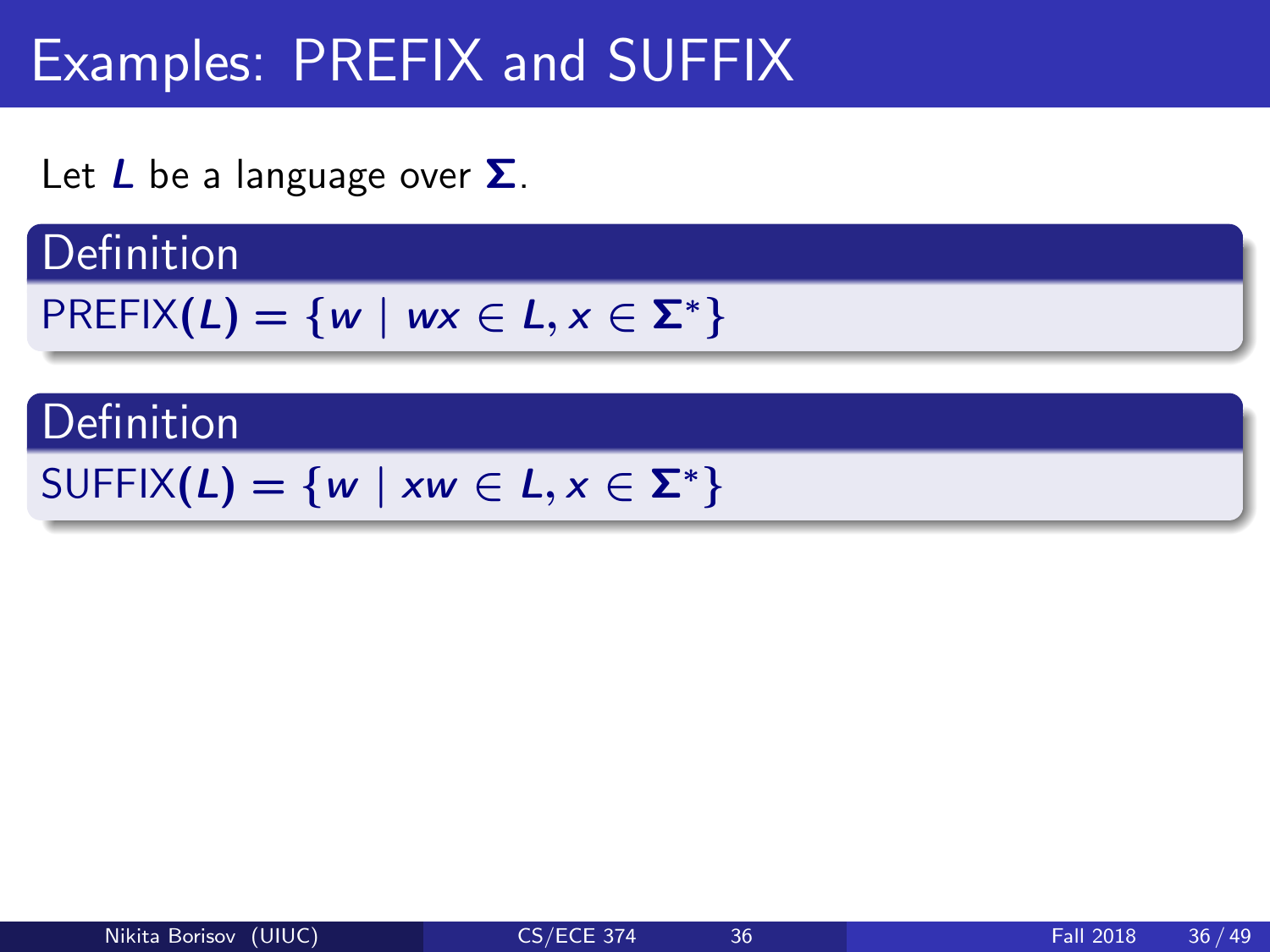# Examples: PREFIX and SUFFIX

Let  $L$  be a language over  $\Sigma$ .

## **Definition**

$$
PREFIX(L)=\{w \mid wx \in L, x \in \Sigma^*\}
$$

## Definition

$$
\text{SUFFIX}(L) = \{w \mid xw \in L, x \in \Sigma^*\}
$$

## Theorem

If  $L$  is regular then PREFIX( $L$ ) is regular.

## Theorem

If  $L$  is regular then  $SUFFIX(L)$  is regular.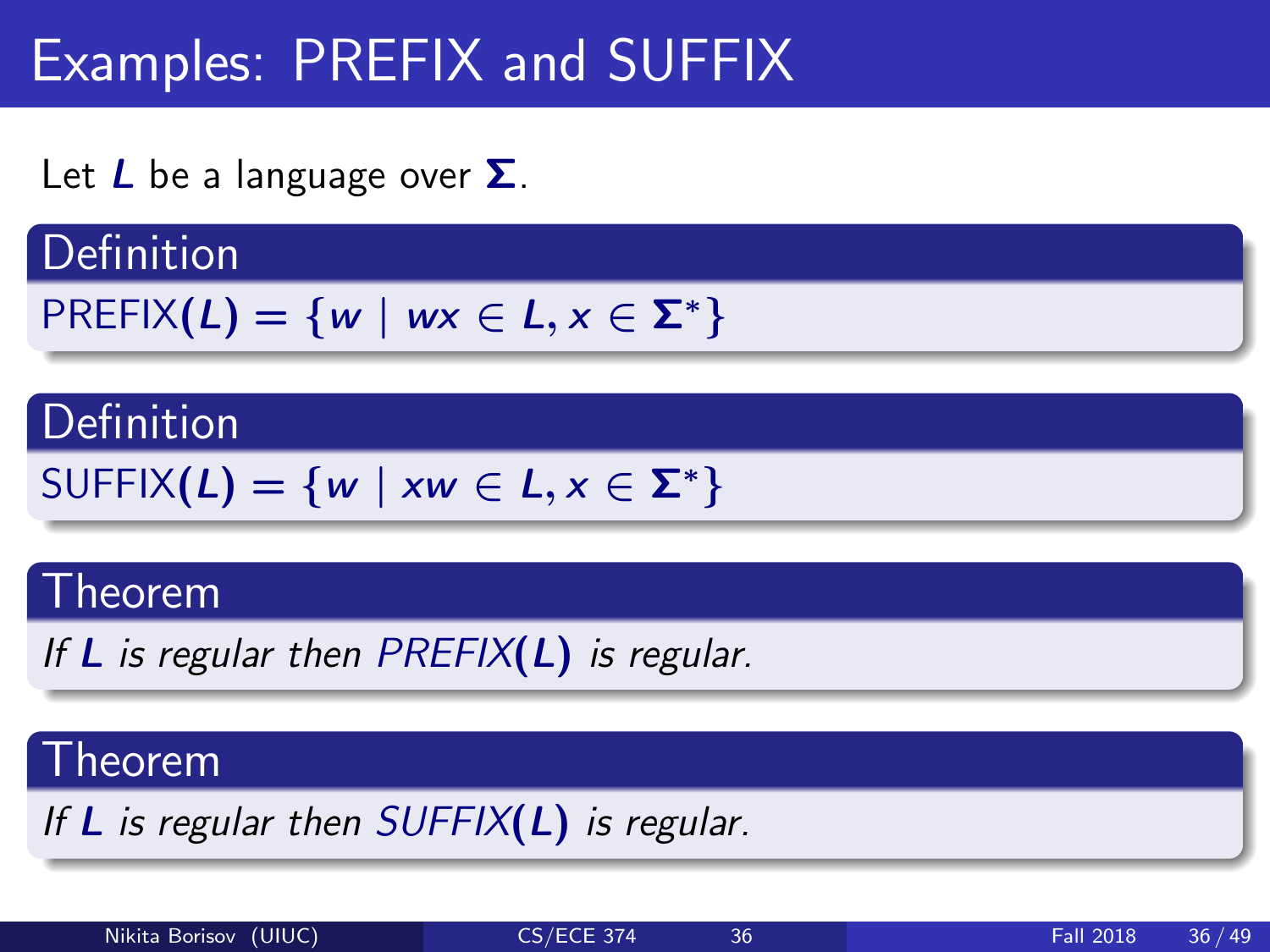## PREFIX

## Let  $M = (Q, \Sigma, \delta, s, A)$  be a DFA that recognizes L

Create new DFA/NFA to accept PREFIX $(L)$  (or SUFFIX $(L)$ ).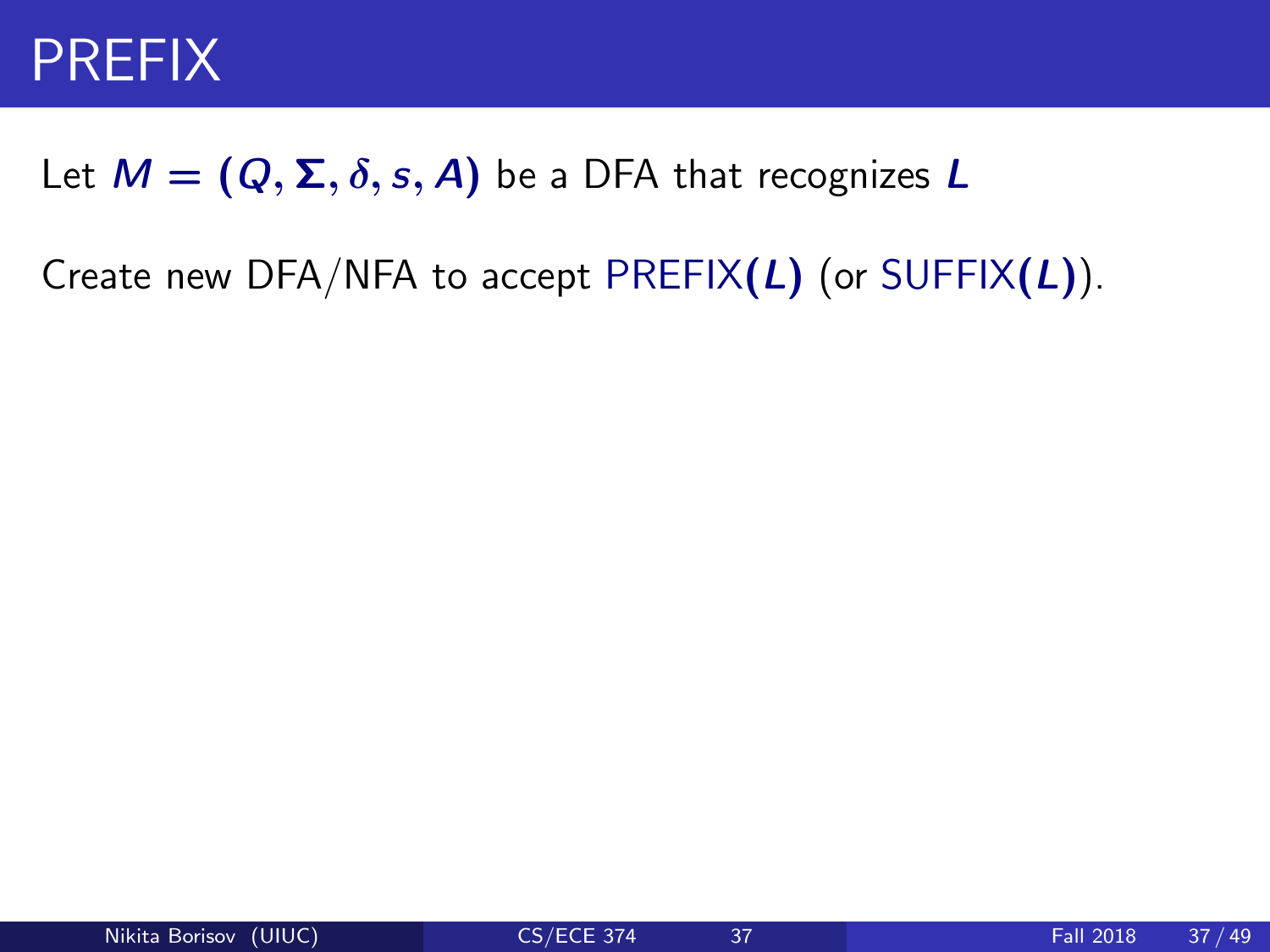## PREFIX

## Let  $M = (Q, \Sigma, \delta, s, A)$  be a DFA that recognizes L

Create new DFA/NFA to accept PREFIX $(L)$  (or SUFFIX $(L)$ ).

 $X = \{q \in Q \mid s$  can reach q in M}  $Y = \{q \in Q \mid q \text{ can reach some state in } A\}$  $Z = X \cap Y$ 

## Theorem

Consider DFA  $M' = (Q, \Sigma, \delta, s, Z)$ .  $L(M') = PREFIX(L)$ .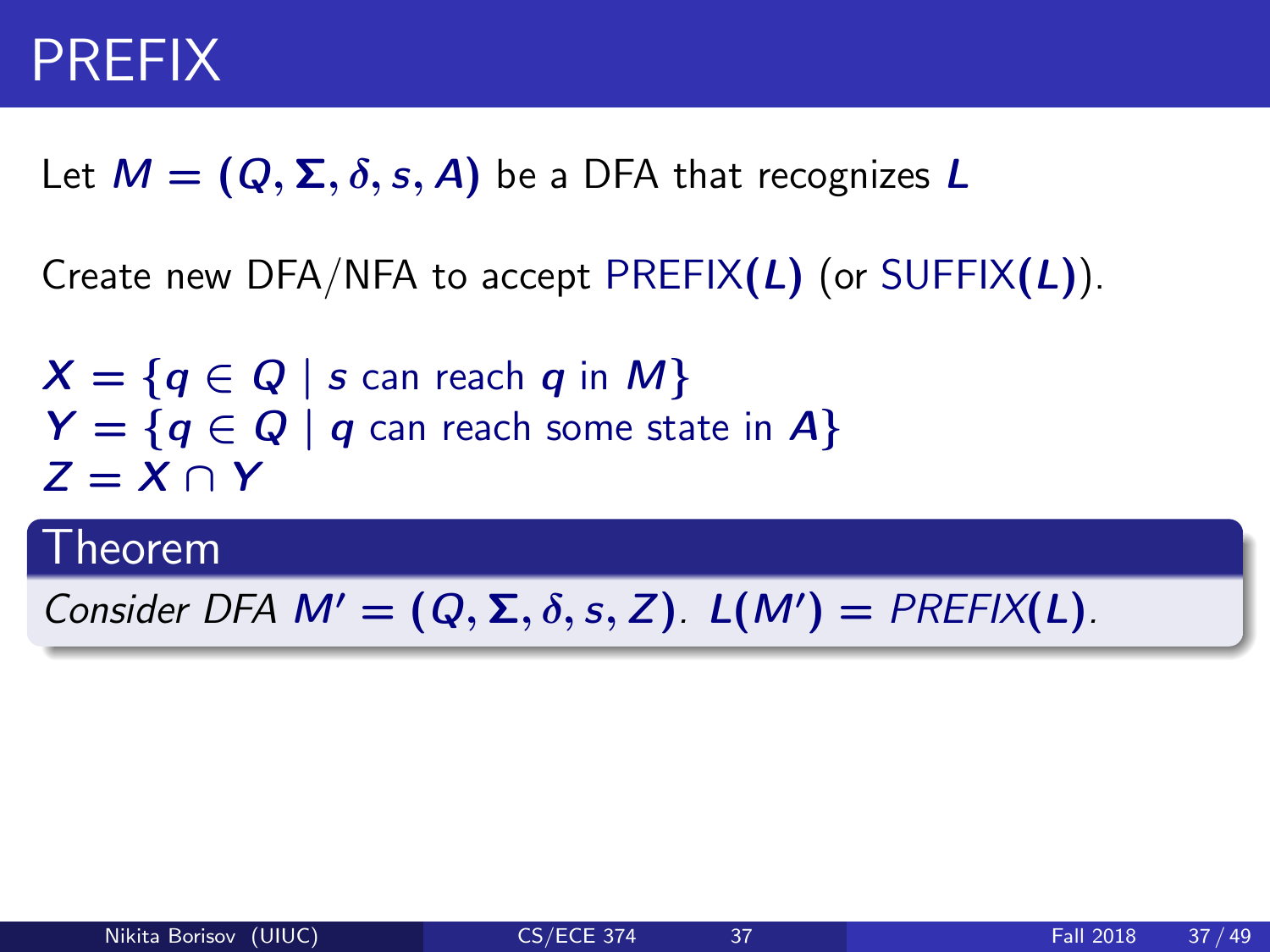## **SUFFIX**

## Let  $M = (Q, \Sigma, \delta, s, A)$  be a DFA that recognizes L

 $X = \{q \in Q \mid s$  can reach q in M}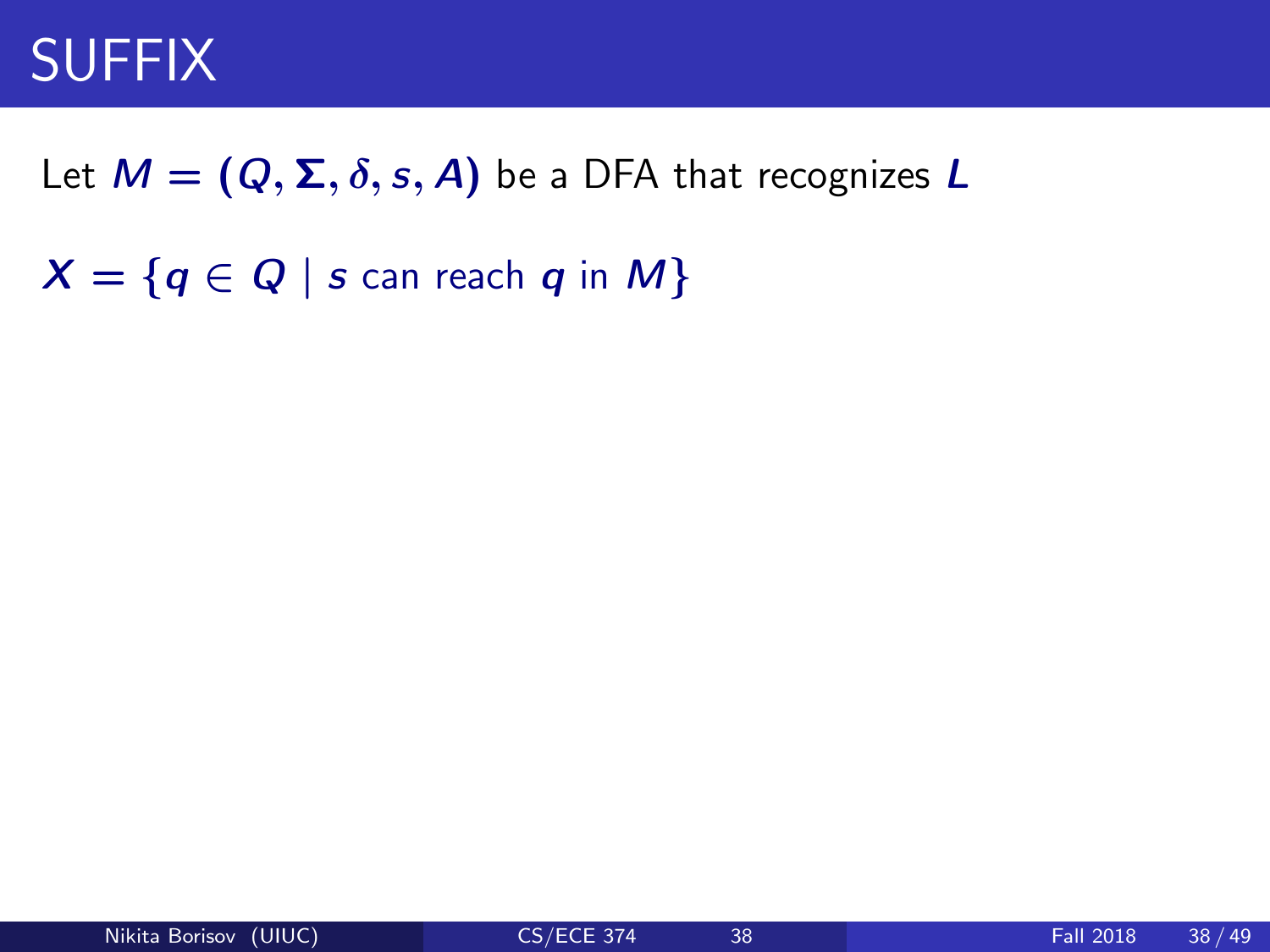# SUFFIX

Let  $M = (Q, \Sigma, \delta, s, A)$  be a DFA that recognizes L

 $X = \{q \in Q \mid s$  can reach q in M}

Consider NFA  $\bm{N} = (\bm{Q} \cup \{s'\}, \bm{\Sigma}, \delta', s', \bm{A})$ . Add new start state  $s'$ and  $\epsilon$ -transition from  $s'$  to each state in  $\boldsymbol{X}.$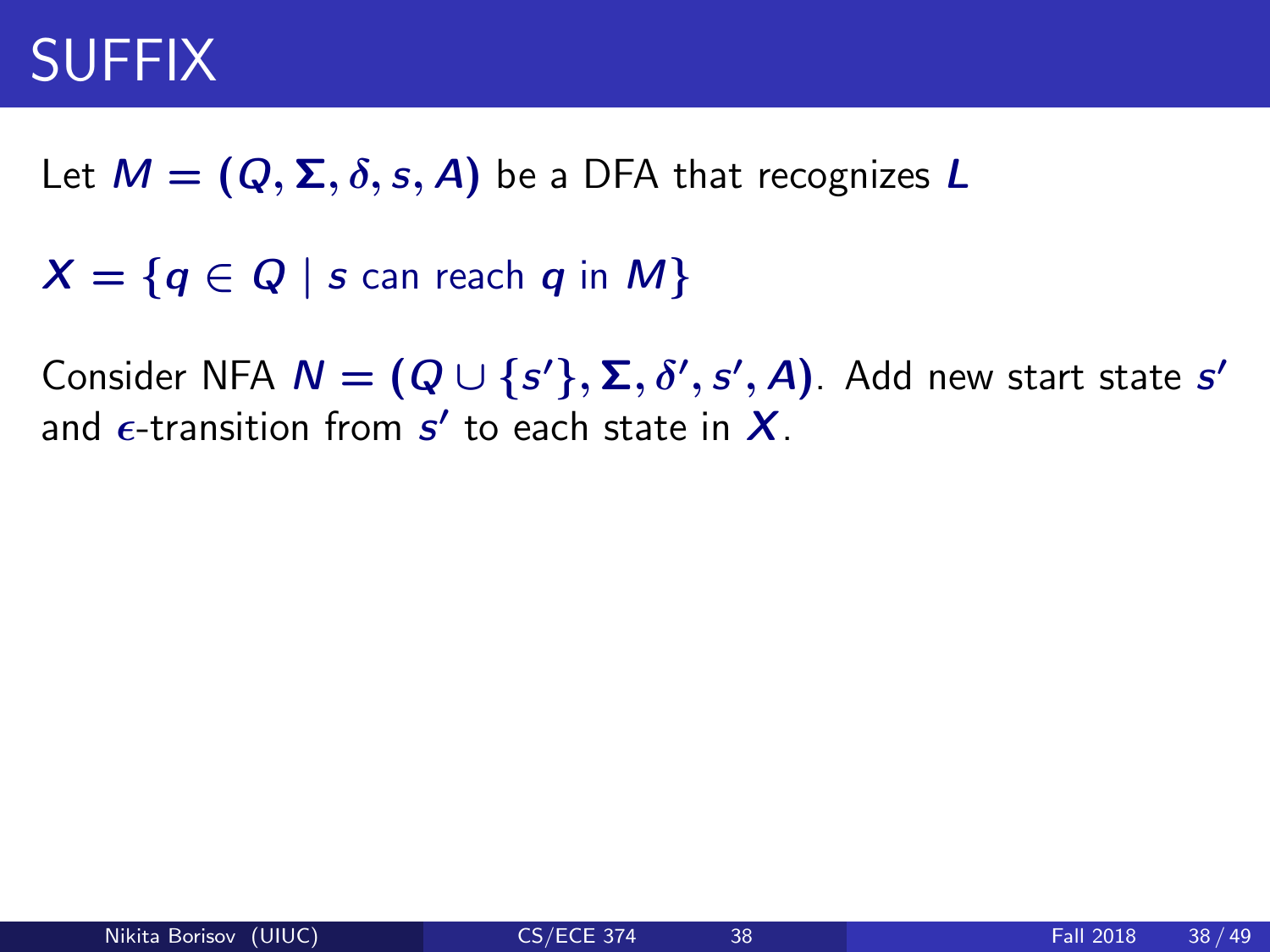# SUFFIX

Let  $M = (Q, \Sigma, \delta, s, A)$  be a DFA that recognizes L

 $X = \{q \in Q \mid s$  can reach q in M}

Consider NFA  $\bm{N} = (\bm{Q} \cup \{s'\}, \bm{\Sigma}, \delta', s', \bm{A})$ . Add new start state  $s'$ and  $\epsilon$ -transition from  $s'$  to each state in  $\boldsymbol{X}.$ 

**Claim:**  $L(N) = \text{SUFFIX}(L)$ .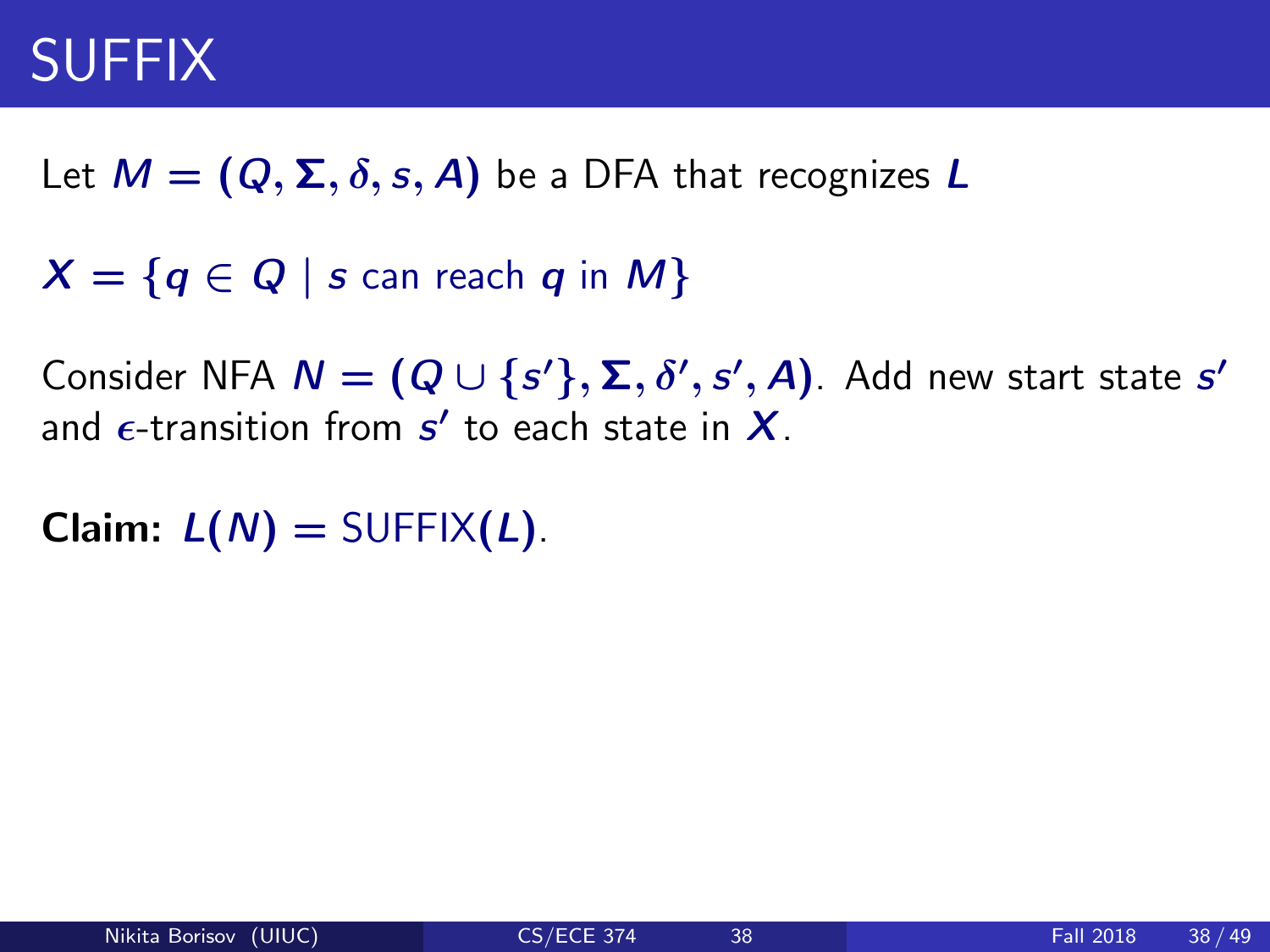# Part V

# <span id="page-65-0"></span>[DFA to Regular Expressions](#page-65-0)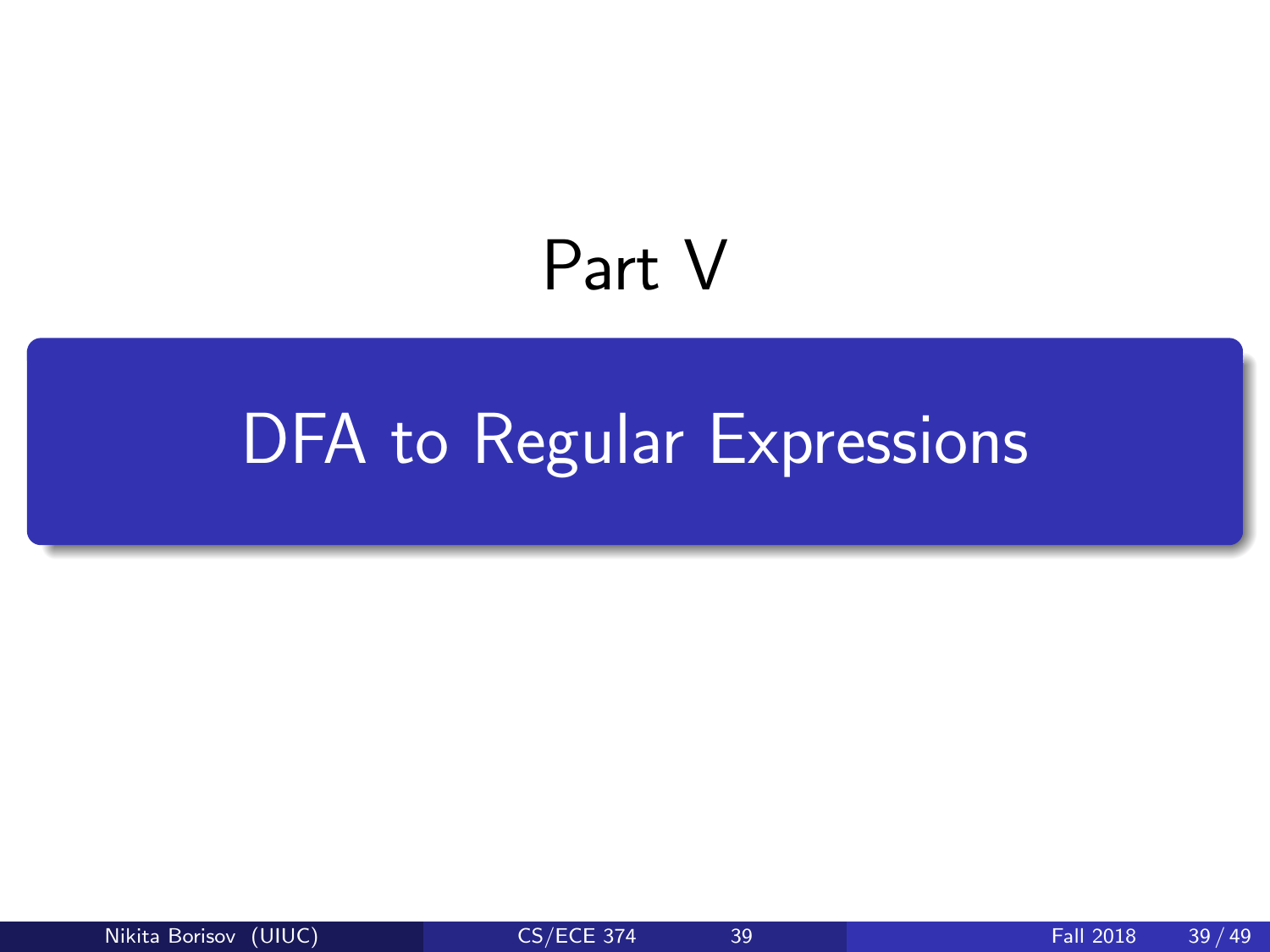# DFA to Regular Expressions

## Theorem

Given a DFA  $M = (Q, \Sigma, \delta, s, A)$  there is a regular expression r such that  $L(r) = L(M)$ . That is, regular expressions are as powerful as DFAs (and hence also NFAs).

- Simple algorithm but formal proof is involved. See notes.
- An easier proof via a more involved algorithm later in course.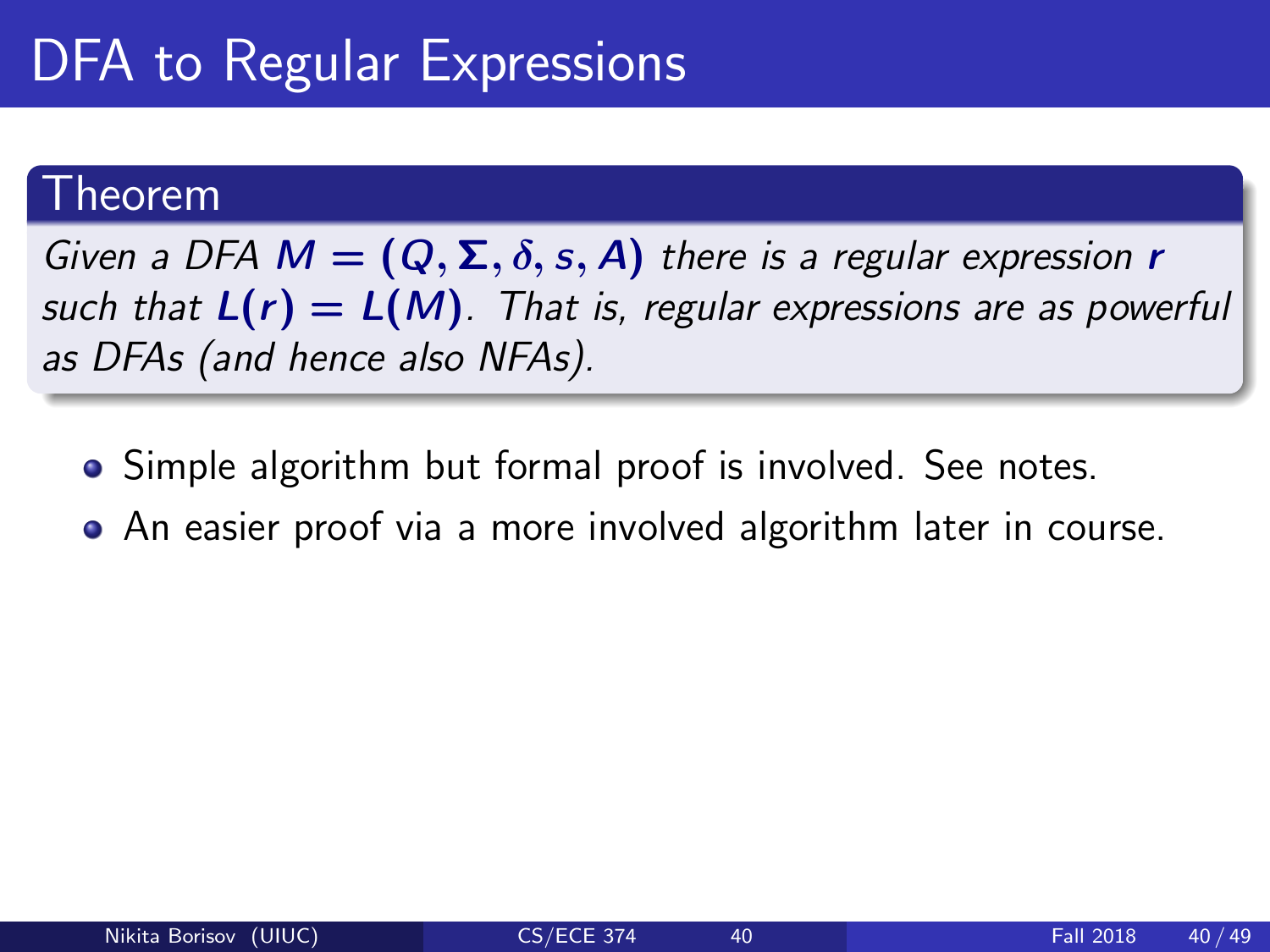# Stage 0: Input

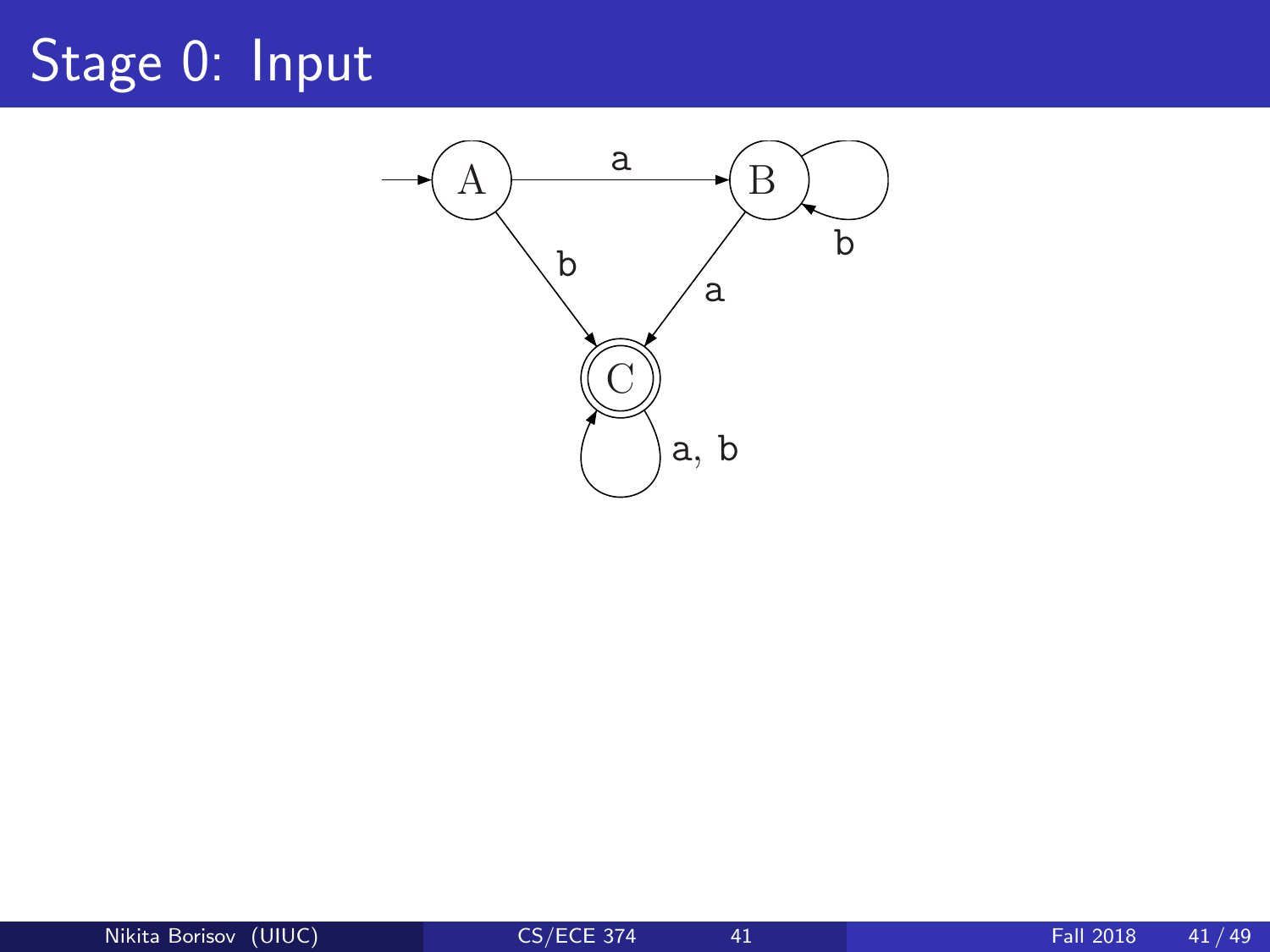# Stage 1: Normalizing



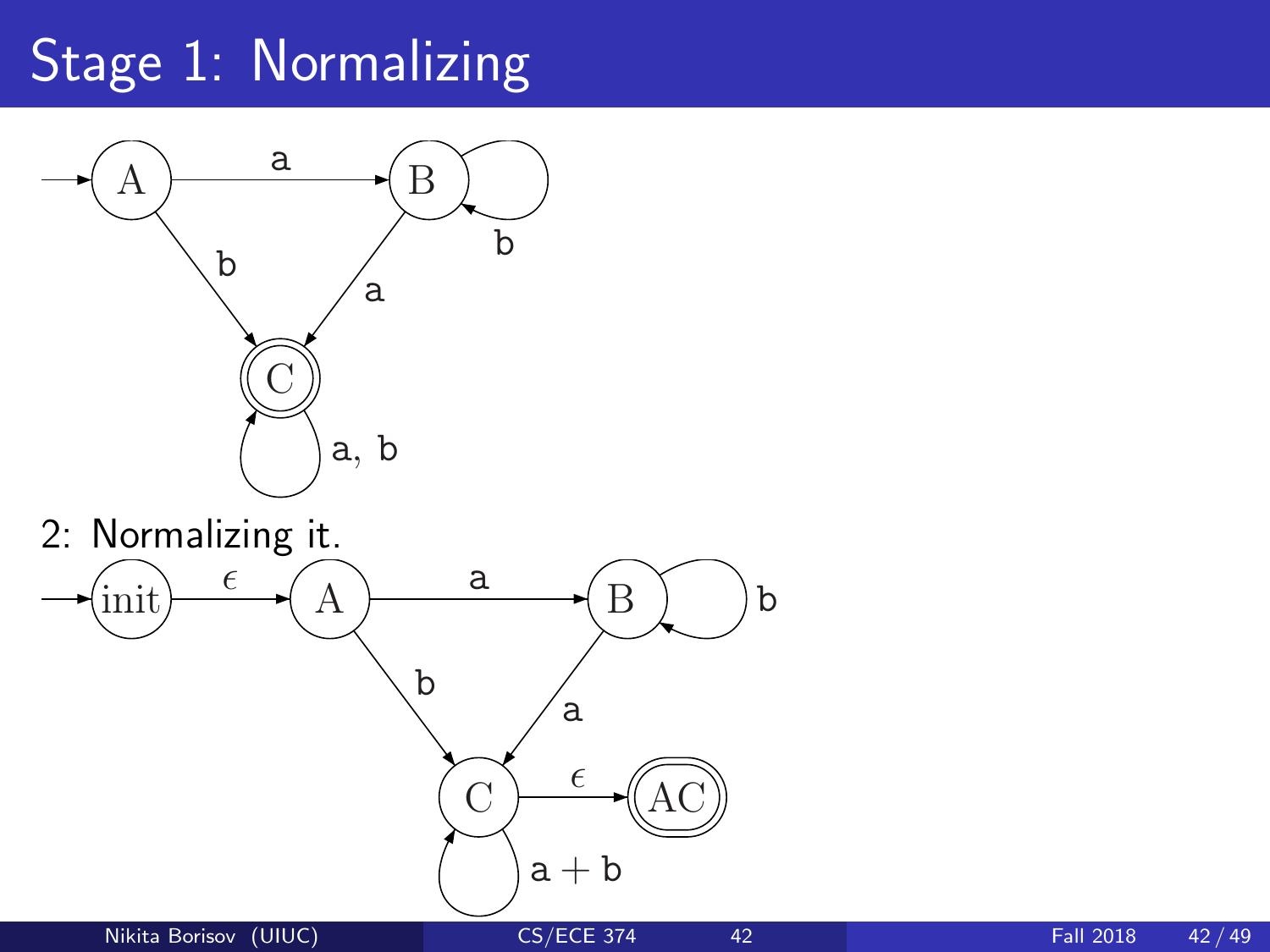# Stage 2: Remove state A

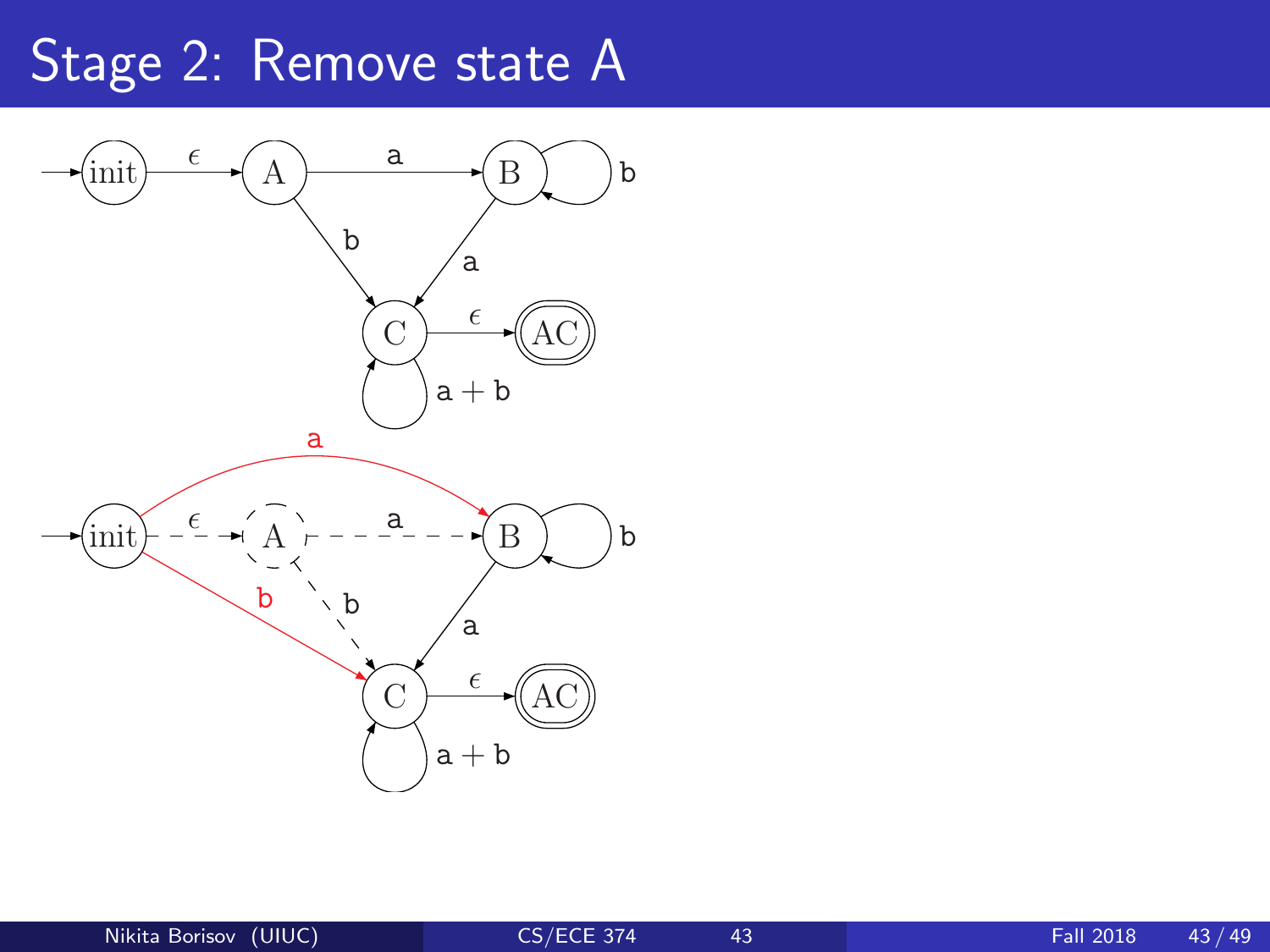## Stage 4: Redrawn without old edges

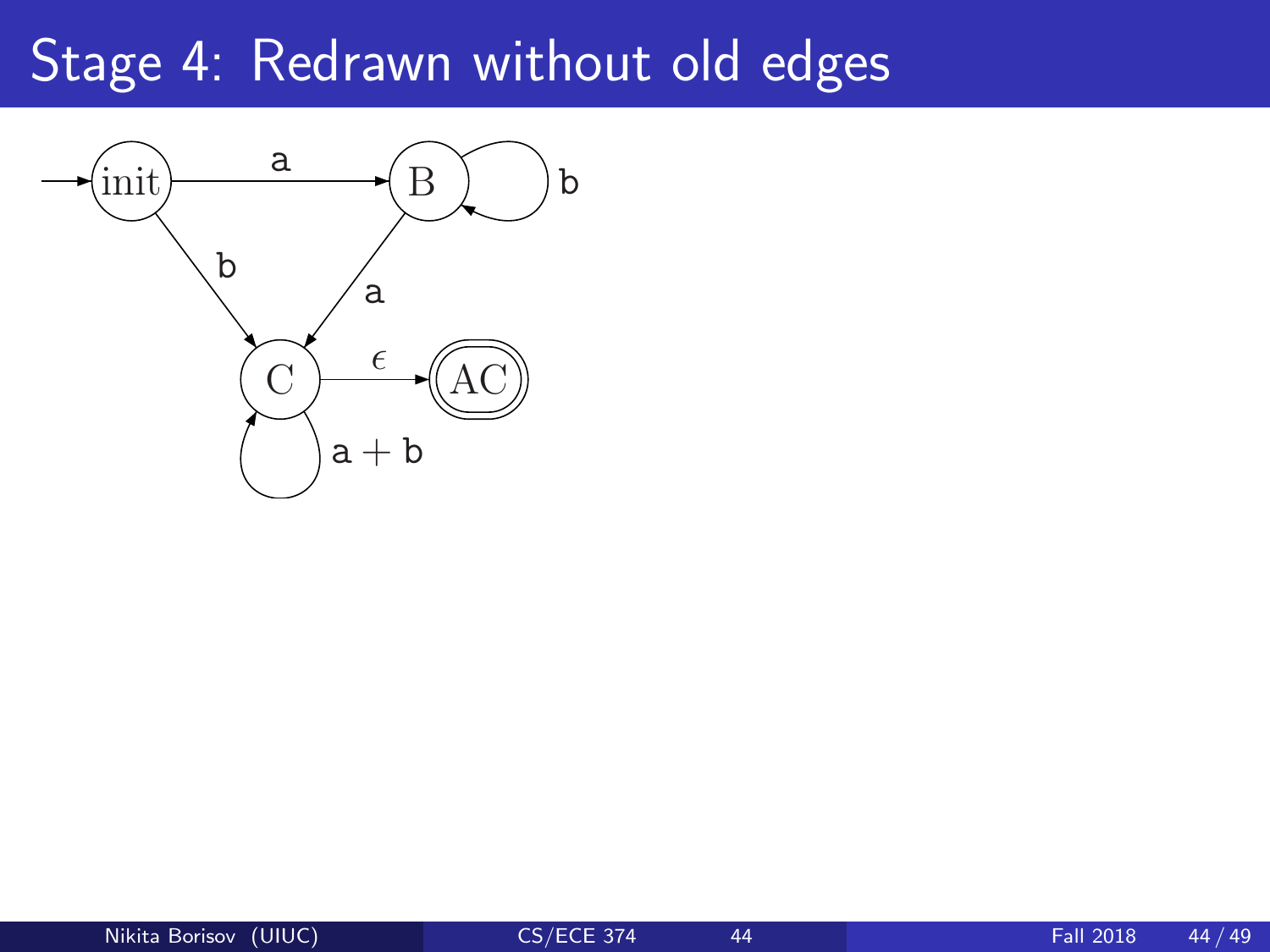# Stage 4: Removing B

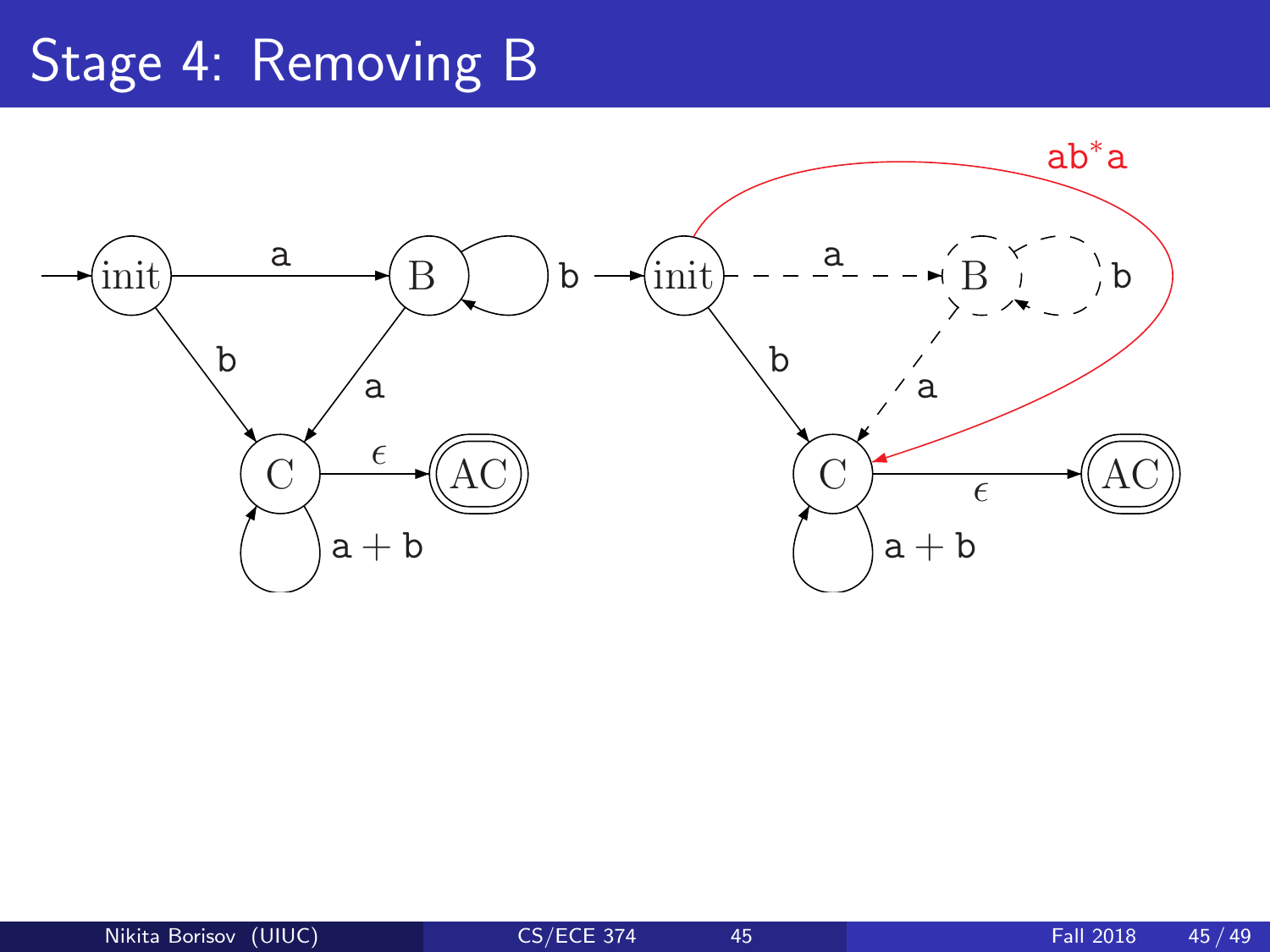## Stage 5: Redraw

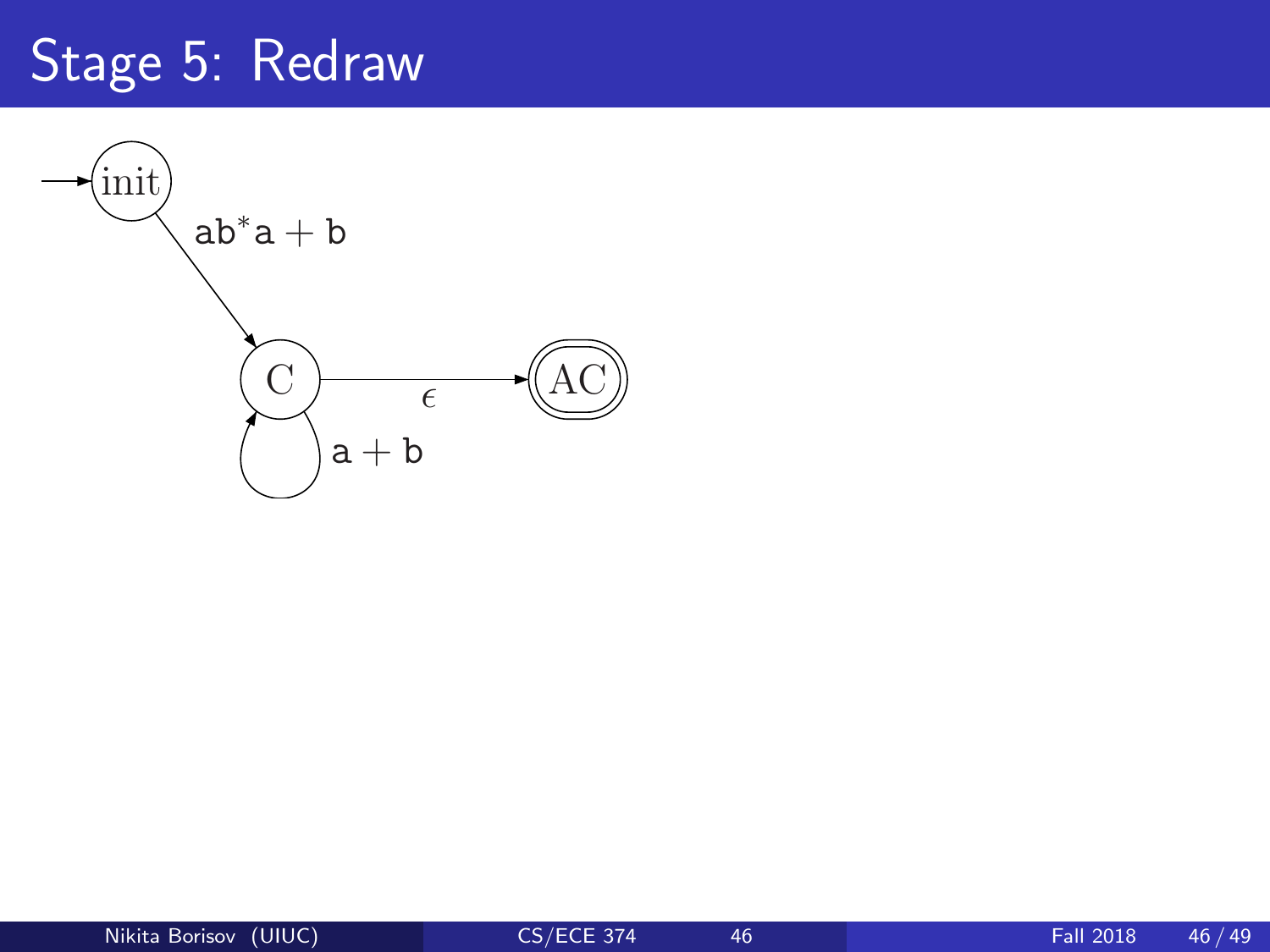## Stage 6: Removing C

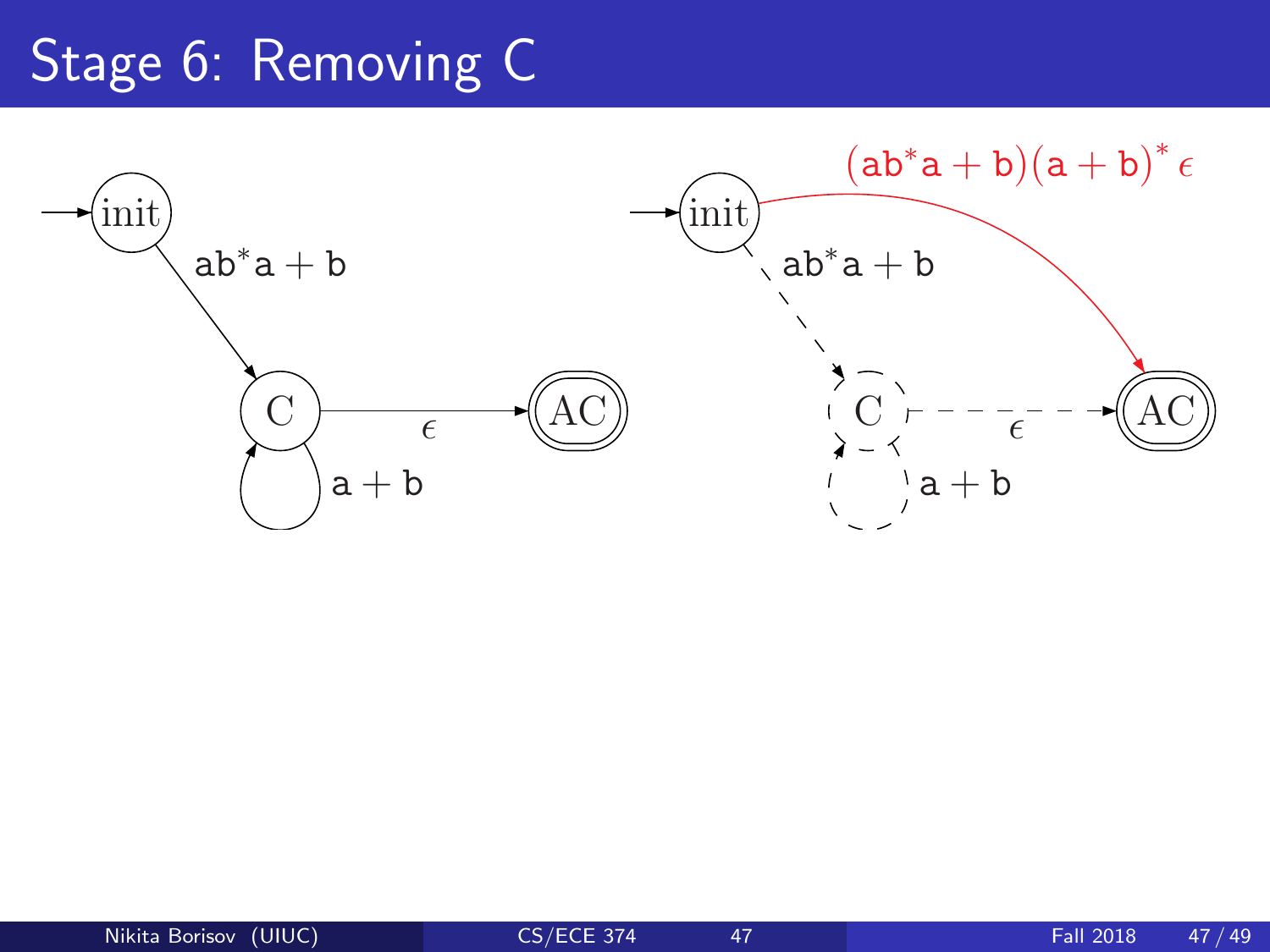## Stage 7: Redraw

init AC (ab∗a + b)(a + b) ∗